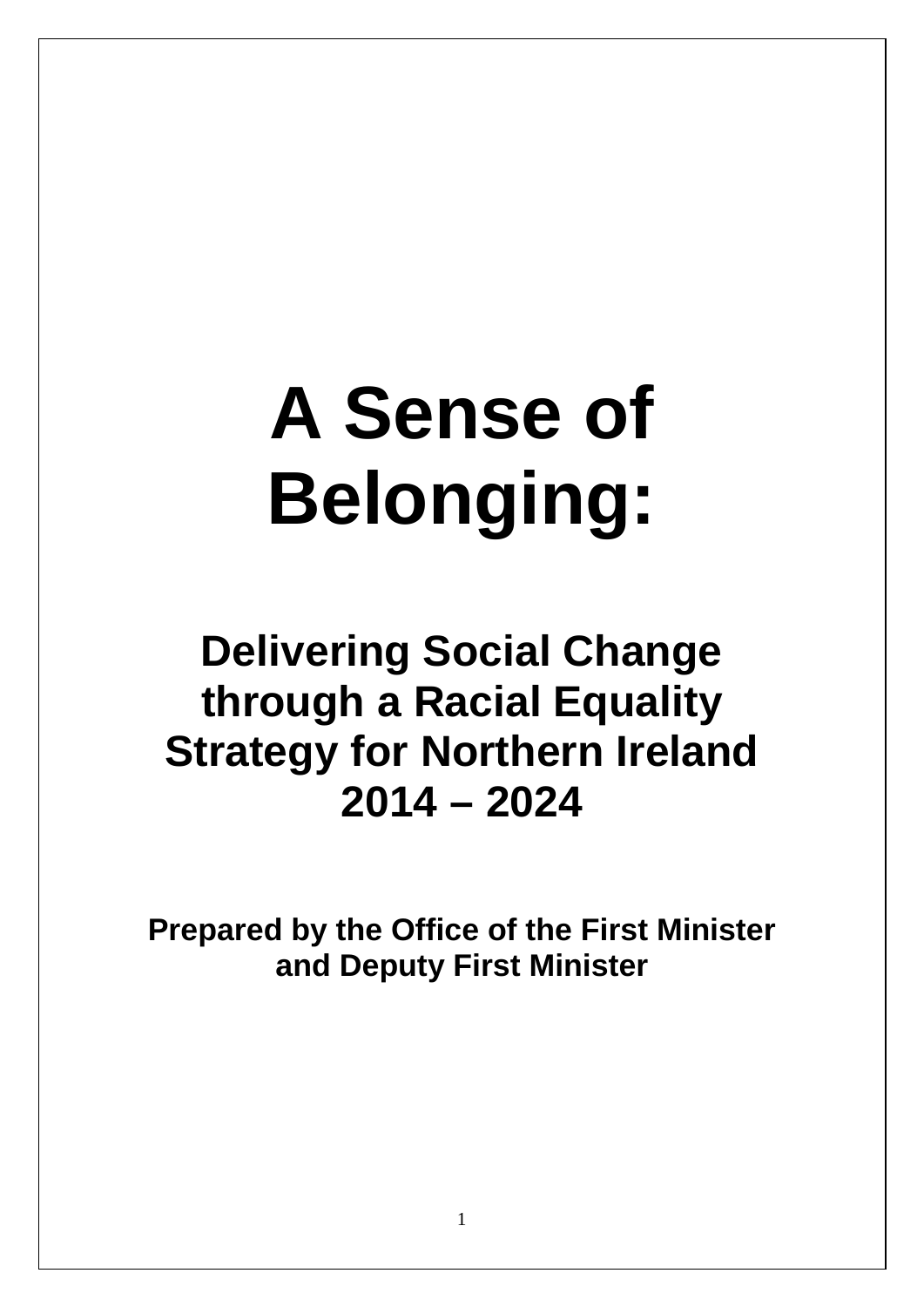| <b>CONTENTS</b>                                                                                                                               | <b>PAGE</b><br><b>NUMBER</b> |
|-----------------------------------------------------------------------------------------------------------------------------------------------|------------------------------|
| <b>Ministerial Foreword</b>                                                                                                                   | 6                            |
| Chapter 1<br>Introduction and background                                                                                                      | $\overline{7}$               |
| Chapter 2<br>Racism and racial inequalities: the scale of the<br>challenge                                                                    | 15                           |
| Chapter 3<br>The purpose, vision and aims of this Strategy                                                                                    | 21                           |
| Chapter 4<br>The relationship of the Strategy to Together:<br><b>Building a United Community (TBUC) and</b><br>Delivering Social Change (DSC) | 27                           |
| Chapter 5<br>The evidence of racial inequalities and ethnic<br>monitoring                                                                     | 31                           |
| Chapter 6<br>The legislative framework                                                                                                        | 36                           |
| Chapter 7<br>Immigration                                                                                                                      | 41                           |
| Chapter 8<br>Making it happen: implementing the Racial<br><b>Equality Strategy</b>                                                            | 46                           |
| Chapter 9<br>Resourcing implementation of the Racial Equality<br>Strategy                                                                     | 57                           |
| Chapter 10<br>Monitoring and reviewing progress                                                                                               | 60                           |
| Annex A<br><b>Equality assessment</b>                                                                                                         | 63                           |
| Annex B<br>Extracts from Together: Building a United<br>Community (TBUC)                                                                      | 68                           |
| Annex C<br>Racial Equality Panel – Draft Terms of Reference                                                                                   | 72                           |
| Annex D<br>How to respond - consultation exercise                                                                                             | 77                           |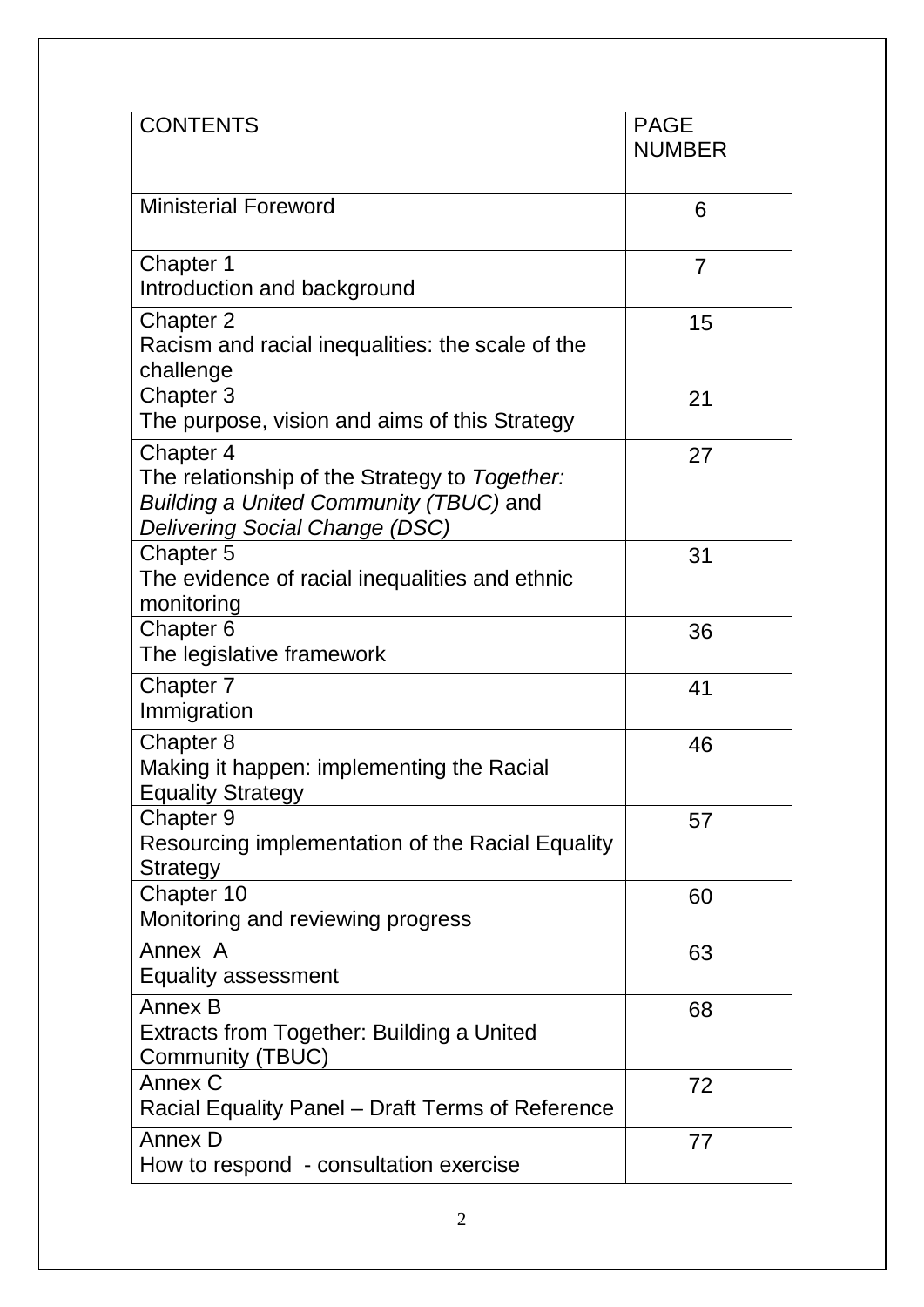| l Annex E                         | 80 |
|-----------------------------------|----|
| Summary of consultation questions |    |
|                                   |    |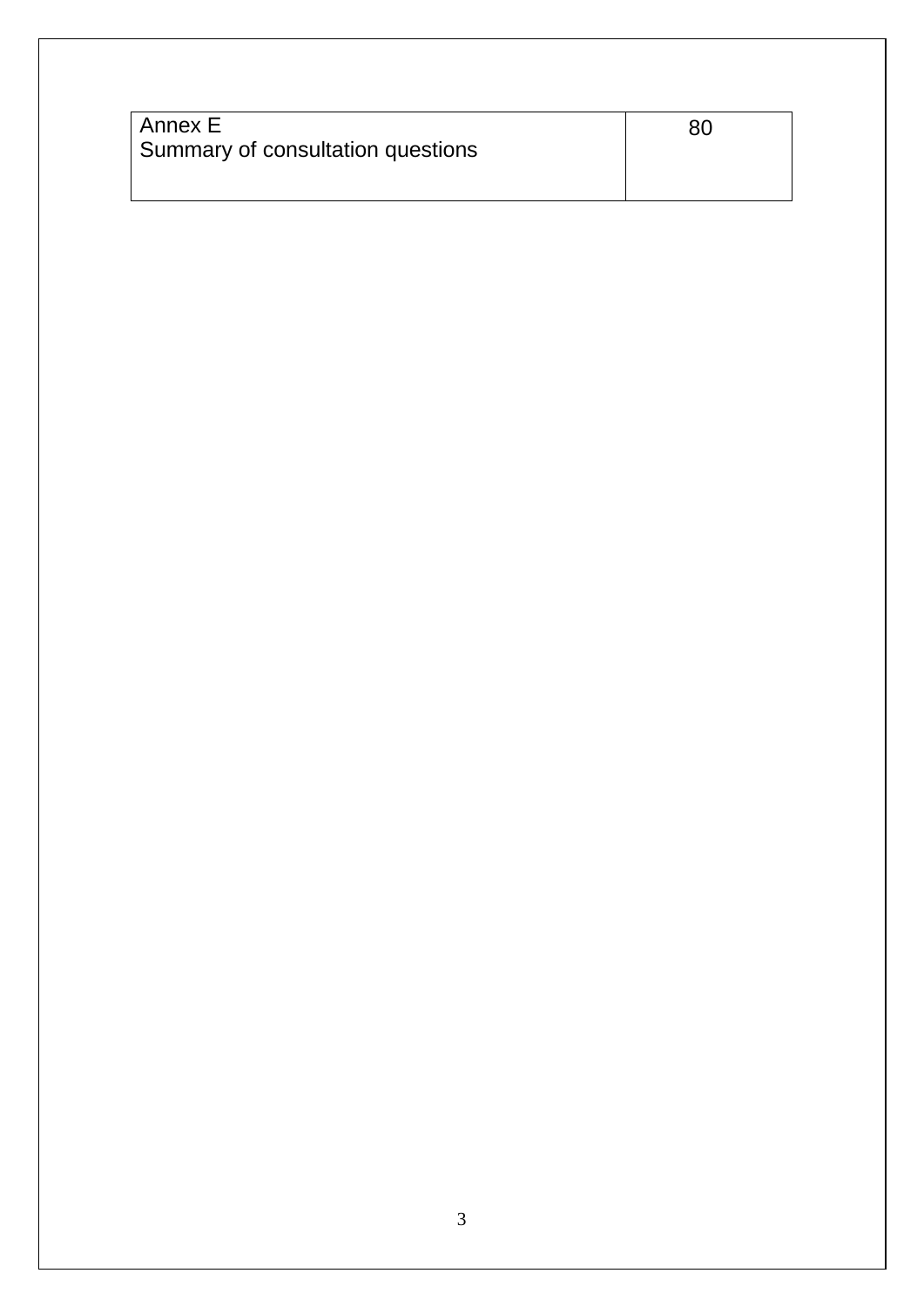## **About the word "Community"...**

This consultation document uses the term "community" to mean "a group of people having cultural, religious or other characteristics in common".

We recognise that "community" is a complicated term. To speak of 'the black community', 'the Muslim community', 'the Protestant and Catholic communities', and so forth, is to refer accurately to a strong sense of group solidarity. But these communities are not homogeneous sets, with fixed internal ties and unchanging boundaries. Our new communities are distinct cultural formations, but they are not cut off from the rest of society. Maintaining tradition is critical to their self-identities, but their sense of community owes as much to how they are treated as to where they came from.

Community is and must be inclusive. The great enemy of community is exclusivity. Groups that exclude others because they are of a different race or religion are not communities; they are cliques - actually a resistance against community.

Our minority ethnic communities are not, and have never wanted to be, separate enclaves. They are not locked into unchanging traditions. In the main they would wish to interact at every level with mainstream social life, trying to adapt their inherited beliefs and values in the light of their experience of living here.

There is increasing recognition that despite the many social and cultural divisions in our society, there is a desire to bring people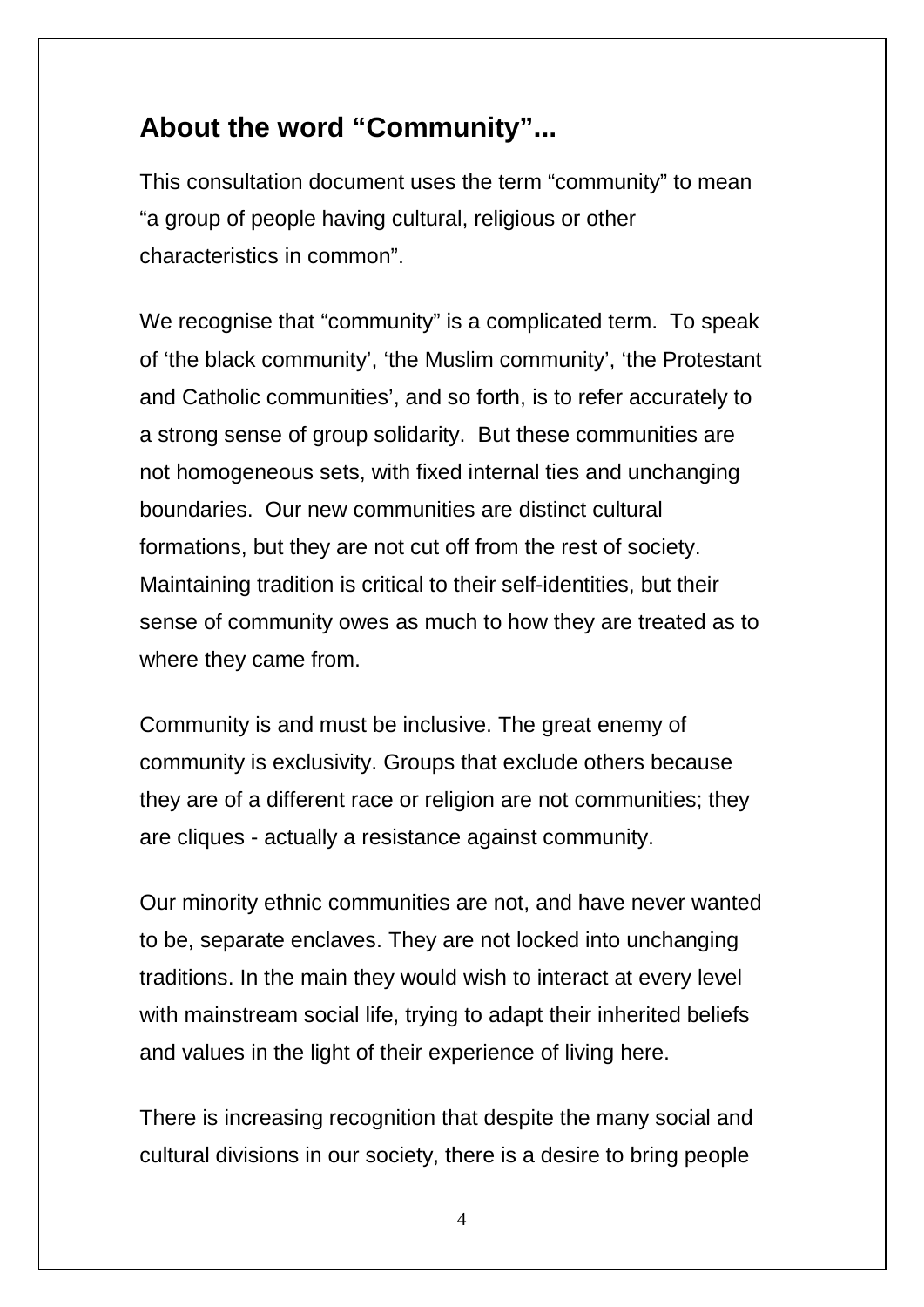together to live and work in an integrated way which recognises and values equality and diversity.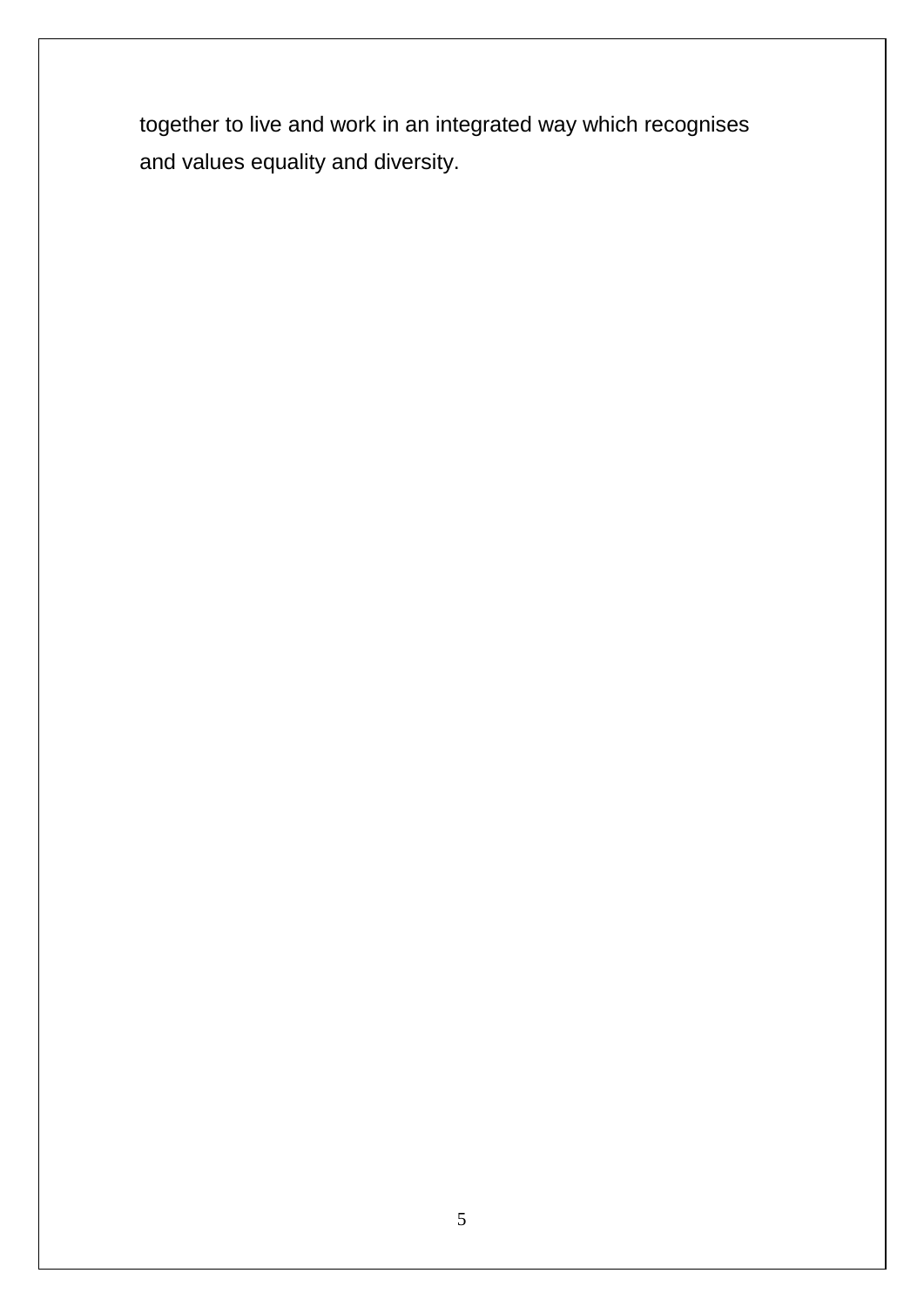## **Ministerial Foreword**

We are pleased to present our joint proposals for a new Racial Equality Strategy. We have developed these proposals with minority ethnic representative groups and representatives of the wider community through our Racial Equality Panel.

The Strategy will establish a framework for Government departments and others:

> • to tackle racial inequalities and to open up opportunity for all;

• to eradicate racism and hate crime; and

• along with Together: Building a United Community, to promote good race relations and social cohesion.

The provisional title for our Strategy is "A Sense of Belonging". We want everyone – including people from minority ethnic backgrounds - to have a sense of belonging. And we want that "sense of belonging" to be acknowledged and valued by people from all backgrounds.

We would urge all those who want to see a fairer and more equal society, regardless of ethnicity or background, to play a part in the consultation.

The consultation will last until 10th October and officials will be working hard over the next few months to ensure that the views and opinions of everyone is taken on board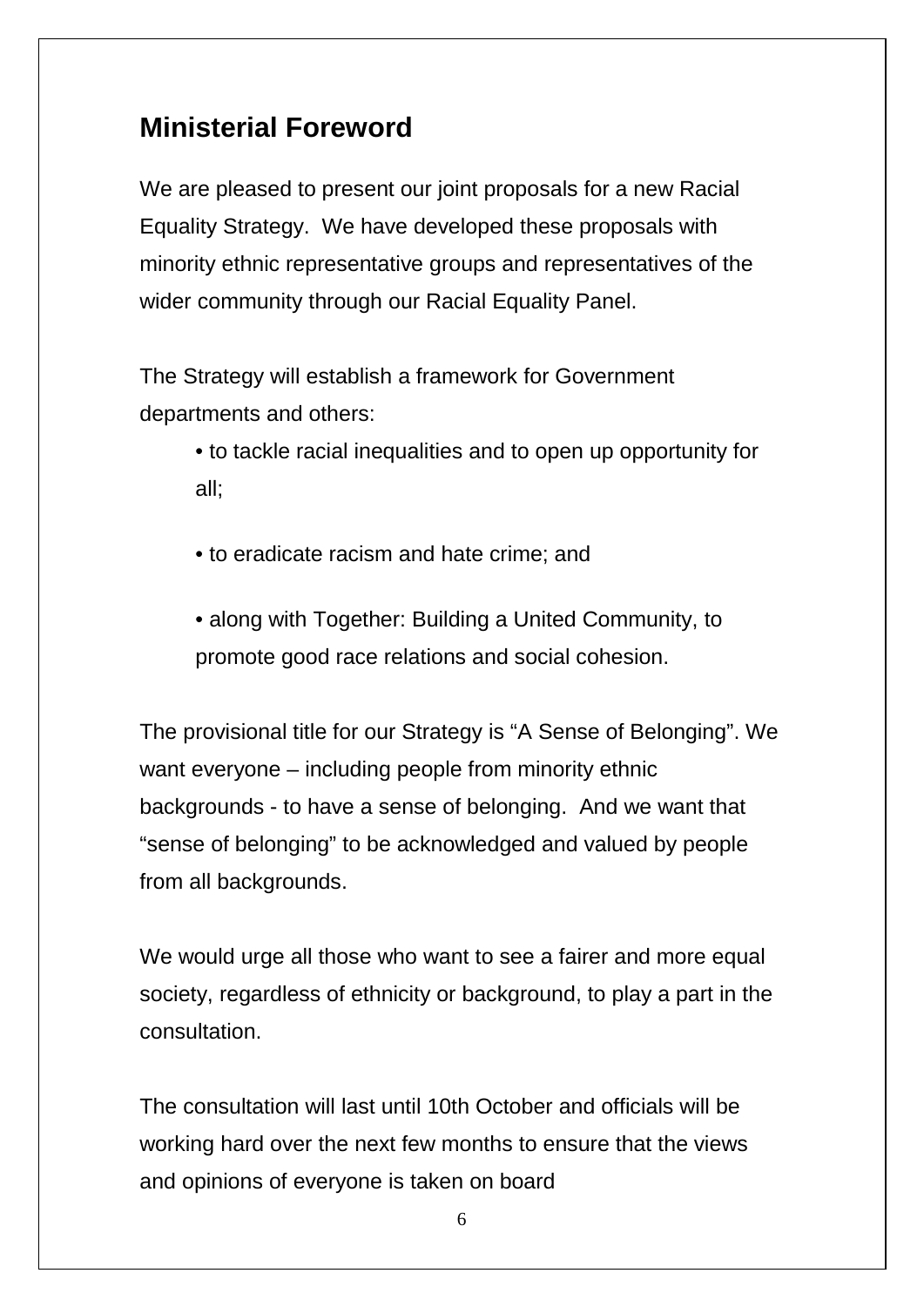## **Chapter 1 Introduction and background**

The Belfast (or Good Friday) Agreement recognised "the right to equal opportunity in all social and economic activity, regardless of class, creed, disability, gender or ethnicity<sup>[1](#page-0-0)</sup>."

To ensure that people of different ethnicities and followers of non-Christian faiths would have equal opportunity, Direct Rule Ministers published a Racial Equality Strategy for Northern Ireland in July 2005 to cover the period 2005-2010. The Strategy was the product of extensive consultation with people from a minority ethnic background and wider civil society during 2003 and 2004. Following devolution, the Strategy was endorsed by the Assembly in a debate on 3 July 2007.

Since the publication of that Strategy, much has changed. The socio-economic and political landscape here has changed significantly, as the continued outworkings of the peace process have become more apparent. Notwithstanding the economic downturn, Northern Ireland becomes ever more multi-cultural. Politically, justice matters have been devolved, yet Westminster retains control over immigration law and policy.

In addition, the Executive has brought forward two initiatives which have significant potential to improve the lives of minority

<span id="page-6-0"></span><sup>1</sup> The section on *Rights, Safeguards And Equality Of Opportunity* paragraph 1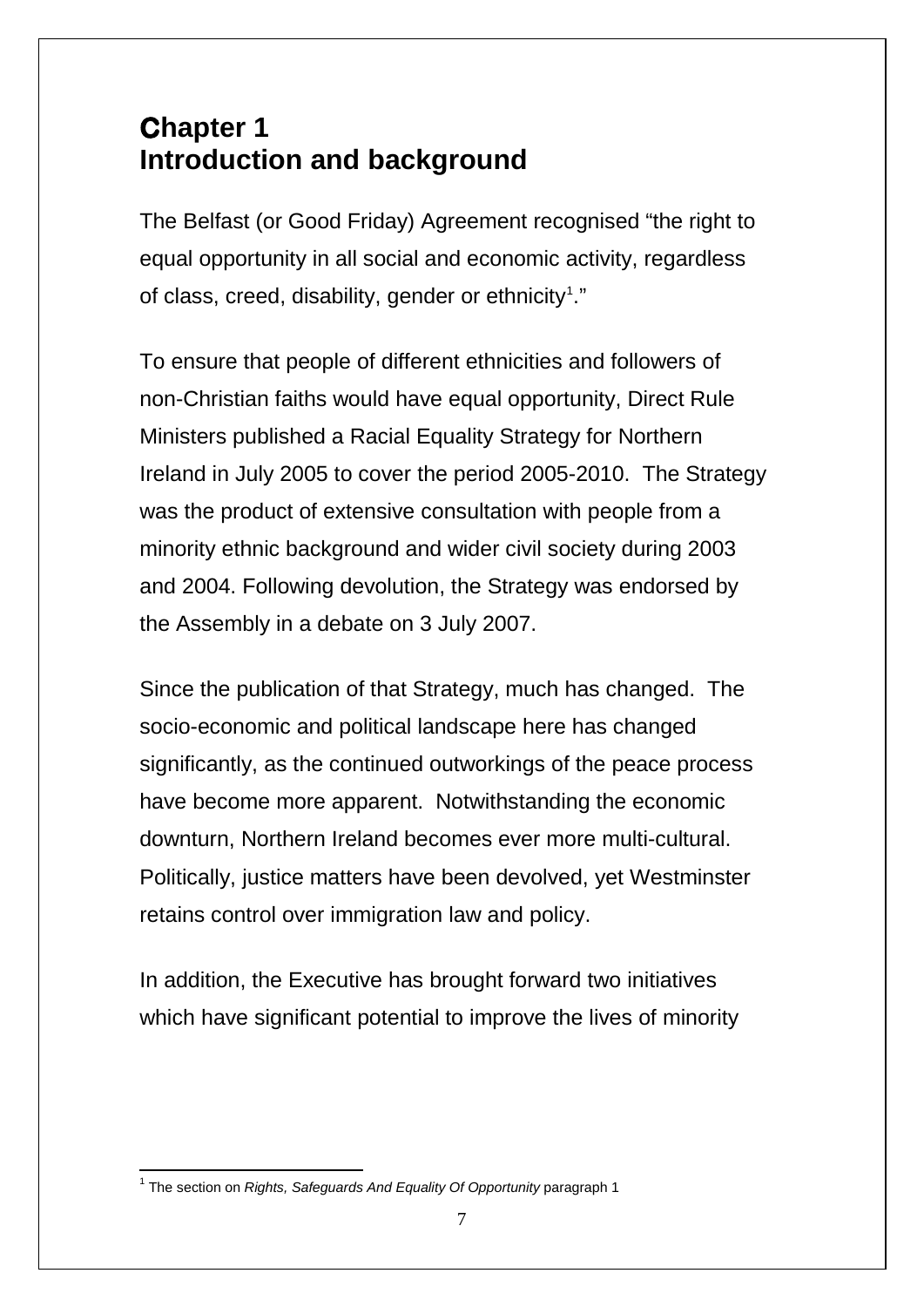ethnic people: *Together: Building a United Community* and *Delivering Social Change*. [2](#page-6-0)

A revised Strategy which takes account of these and other changes is appropriate and urgent.

Accordingly, Ministers announced their intention to publish a revised Strategy. They stated: "*We consider that the six shared aims set out in the original Racial Equality Strategy are robust and comprehensive and that the section concerning the "Scale of the challenge" in the Strategy is as relevant now as ever before, although we remain open to suggestions as to how we might strengthen these six shared aims. We are committed to developing the new Strategy through a partnership process with minority ethnic groups and the wider community, as was the case*  with the original Strategy<sup>1[3](#page-7-0)</sup>.

This consultation document is one of the ways in which we are seeking to gather and to understand your views and the views of all those people who will be affected by the Strategy about what the Strategy should contain. We will also use other ways of consulting.

As with the previous Strategy, this document proposes six or seven strategic "shared" aims that the Executive will pursue in tackling racial inequalities. These are based on the six shared

<span id="page-7-1"></span><sup>&</sup>lt;sup>2</sup> [http://www.ofmdfmni.gov.uk/together-building-a-united-community-Strategy.pdf](http://www.ofmdfmni.gov.uk/together-building-a-united-community-strategy.pdf) http://www.ofmdfmni.gov.uk/index/delivering-social-change.htm

<span id="page-7-0"></span> $3$  AQW 6370/11-15 answered on 12 January 2012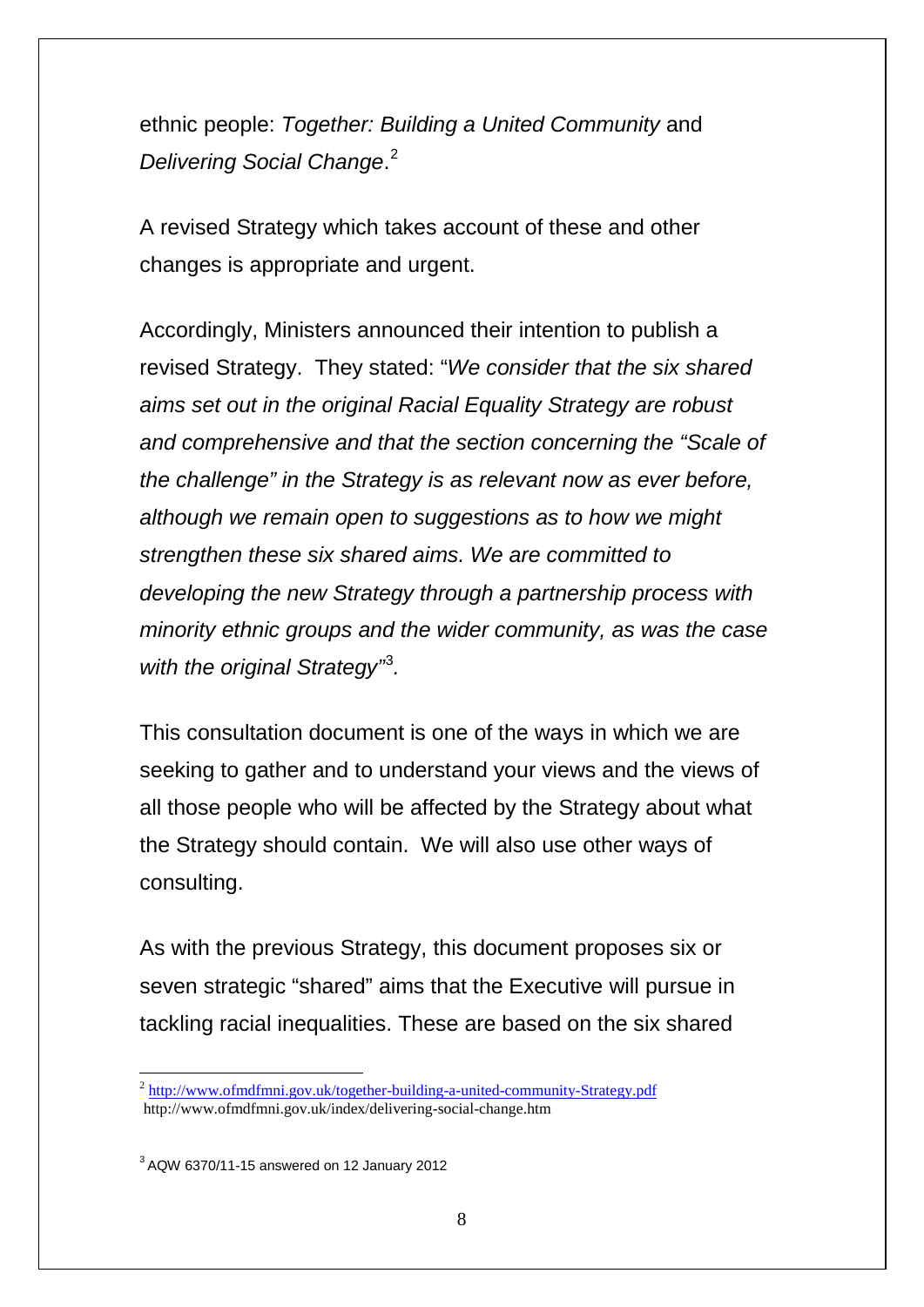aims contained in the original Strategy, updated where this was needed and strengthened where possible. It is intended to provide a framework for action by individual Departments and agencies.

But Government alone cannot eradicate the racism and the inequalities suffered by minority ethnic people in Northern Ireland. If we are to combat racism and racial inequalities we will need to enlist the support and active participation of all sections of society. The Strategy will provide a framework for action by all sections of society.

It also sets out how Departments will work in partnership with others in pursuit of the strategic aims.

Finally, it maps out how we might measure the success of the Strategy.

Much has already been done towards achieving the strategic aims in the previous Strategy. Departments, individually and working in partnership with each other and others (including the Equality Commission for Northern Ireland, the Community Relations Council and minority ethnic and minority faith groups), are already engaged in a wide variety of initiatives that are contributing to meeting the strategic aims.

In order to provide long-term stability, the Strategy is intended to last for ten years. During the life of the Strategy, progress towards meeting the strategic aims will be measured. We will review progress and the Strategy in line with successive Comprehensive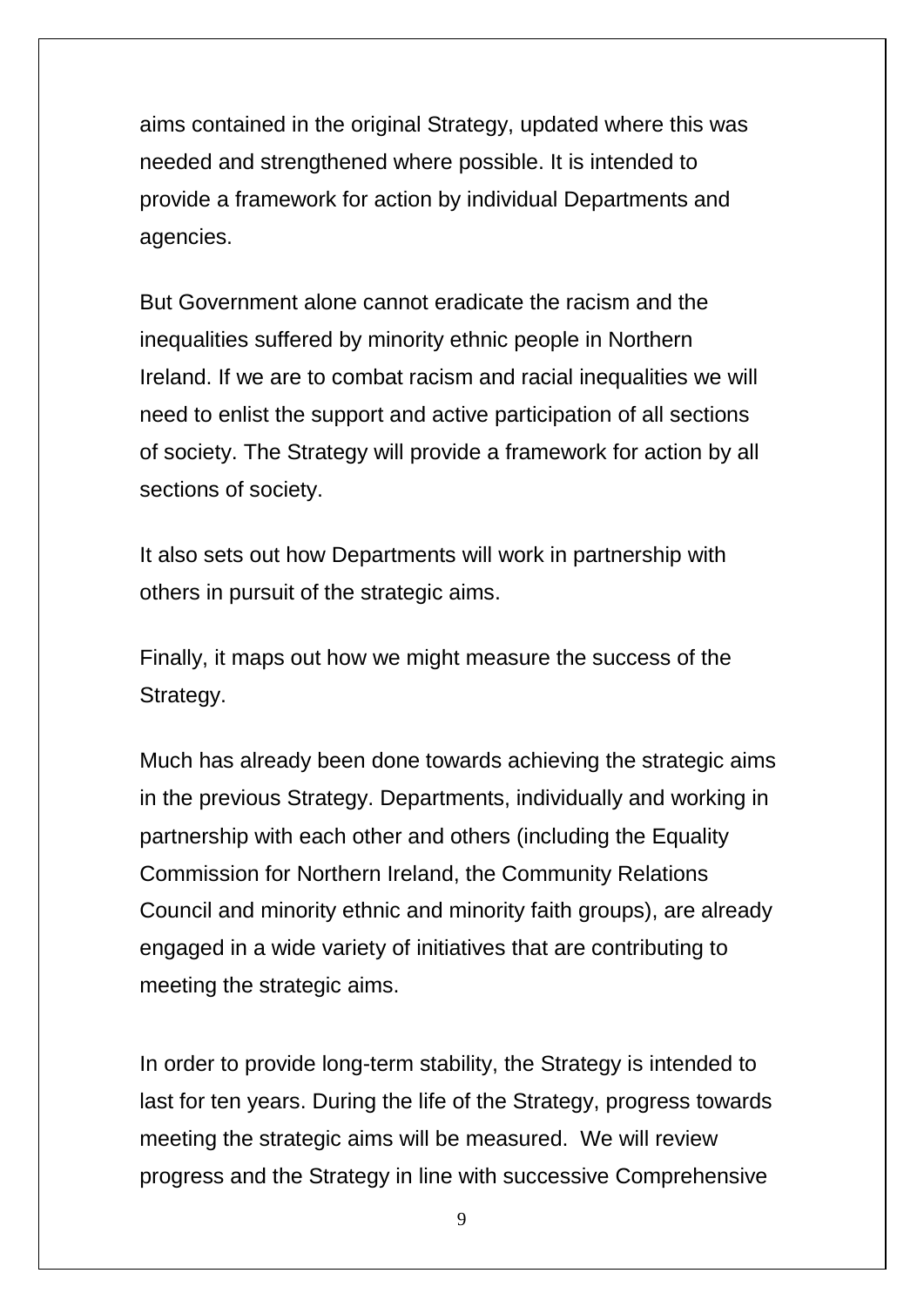Spending Reviews (i.e., every three or four years) to determine whether any further revision is needed and towards the end of the ten-year period with a view to determining the way forward.

#### **Consultation question**

• Do you agree that the Strategy should last for 10 years with reviews to fit with the Comprehensive Spending Review?

Following the consultation, working with minority ethnic people and their representatives, we will develop and publish a Strategy that reflects the outcome of the consultation. We will then – with the help of our Racial Equality Panel - develop a programme of work to implement the Strategy.

#### **About this consultation paper**

This consultation paper was prepared in close consultation with the Racial Equality Panel, a group chaired by the Office of the First Minister and Deputy First Minister and made up of representatives from Government departments, relevant statutory agencies and minority ethnic and minority faith representative organisations.

We would like to hear views on both the Strategy itself and to obtain responses to the questions asked throughout the paper. A summary of the questions can be found at Annex E. It is vital that we receive as many comments as possible as they will help to inform the Strategy and ensure that it is well adapted to meet its aims. The consultation period will last until 10th October 2014.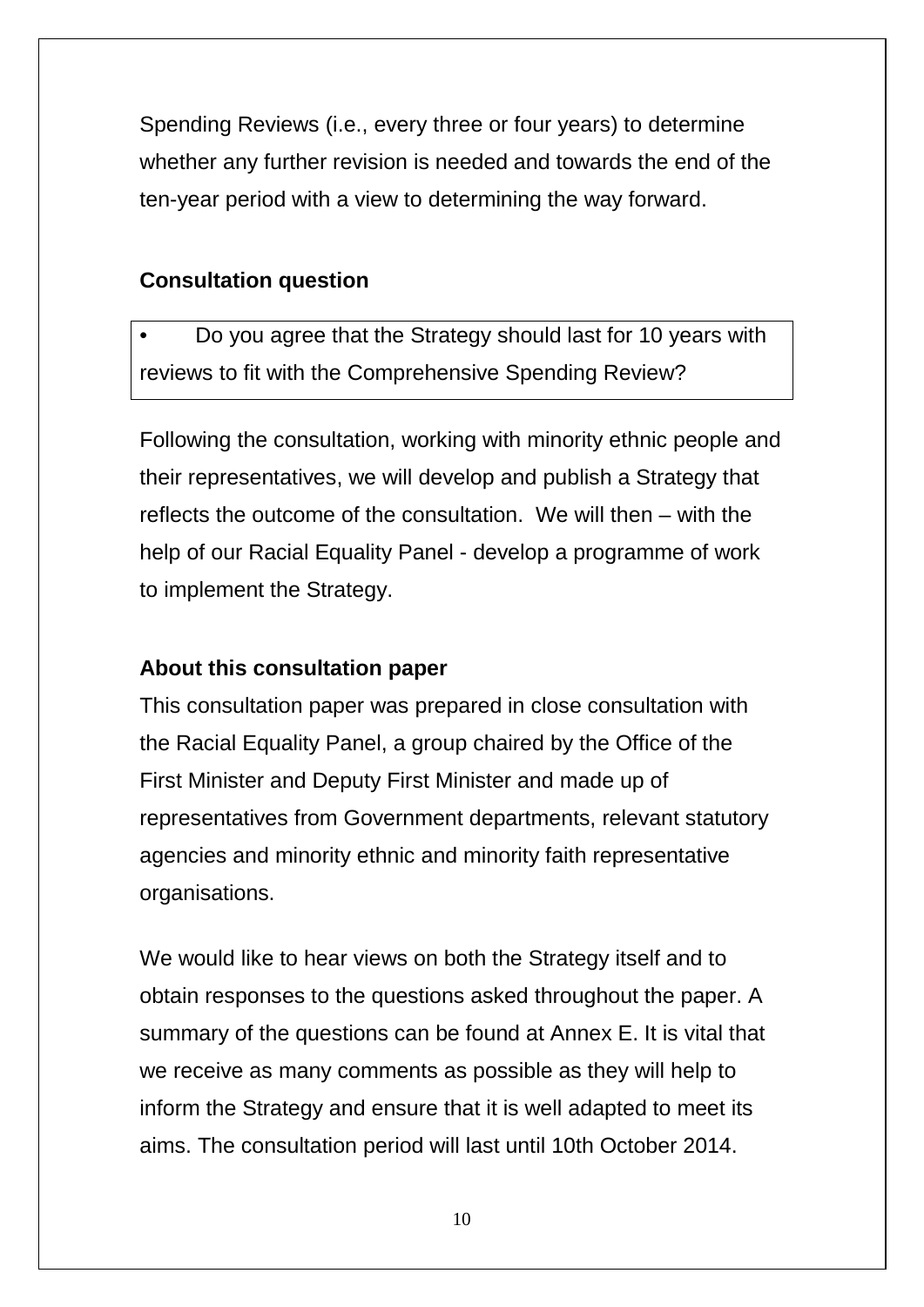#### **Equality assessment**

We have included, at Annex A, an assessment of the equality impact of the proposals in this document. This document deals with an overarching and high-level Strategy which, when implemented, may generate a number of policies at Departmental or local council level. The relevant public authority or authorities will consider these policies for Equality Impact Assessment. Nonetheless, through the consultation process, we would value your views on the assessment. This will inform final decisions to be taken by Ministers.

We believe that the proposals in this document, which aim to promote race equality and tackle racism, will help to raise awareness of the issues and responsibilities in this area. They will foster good relations and thus promote greater social cohesion and equality of opportunity for everyone here.

Annex D explains how people can let us know their thoughts on this paper and the questions asked. We welcome and take account of all responses and would encourage everyone to make their views known to us.

The Strategy will be underpinned by international human rights instruments, most notably the International Convention on the Elimination of All Forms of Racial Discrimination, the European Convention on Human Rights and the Framework Convention for the Protection of National Minorities. It will also provide a framework for the Executive to meet its obligations under these instruments and to address the issues raised in the "concluding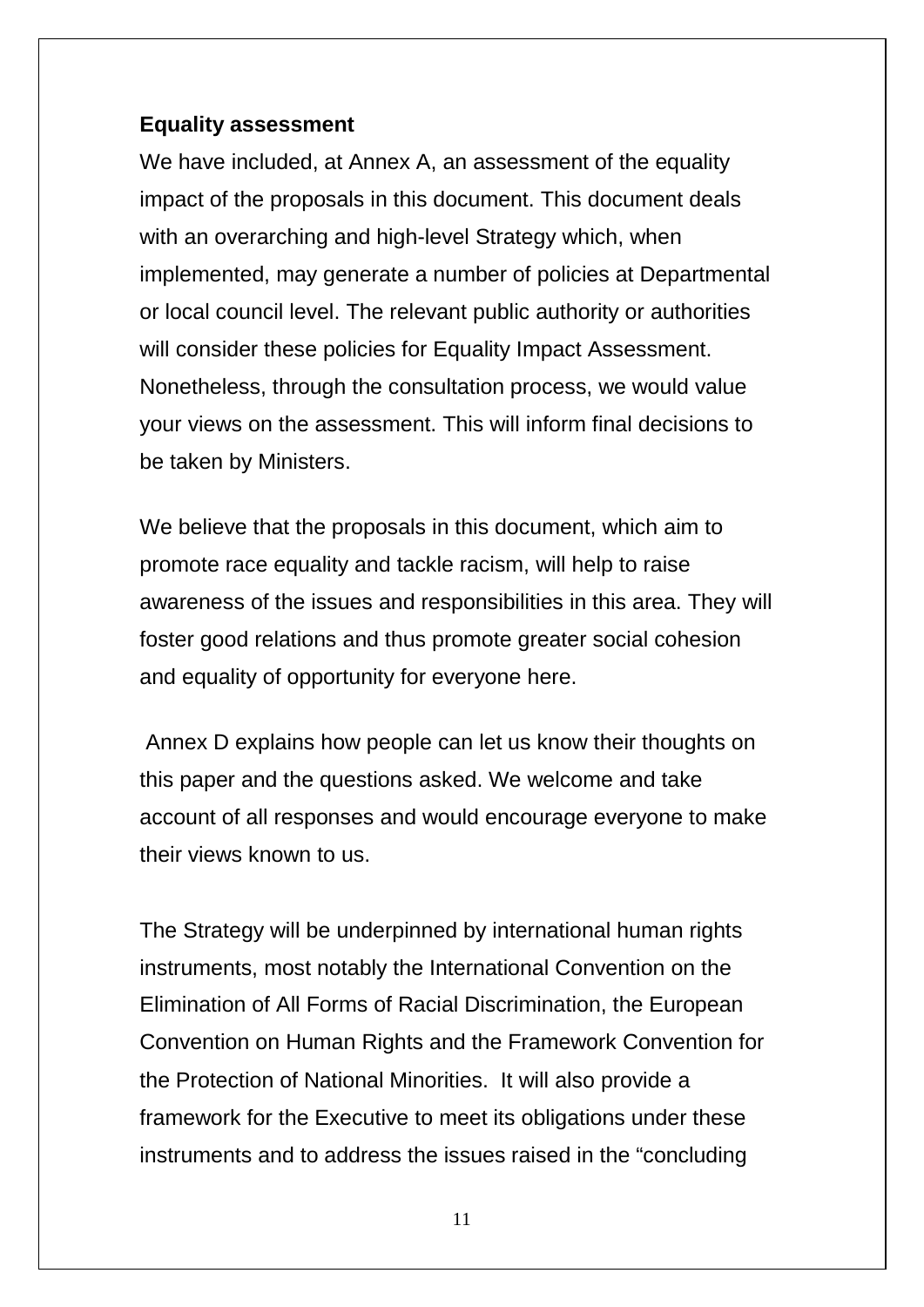observations" issued by treaty bodies following periodic reports by the United Kingdom. It will contribute to meeting the UK Government's commitments to actions agreed at the 2001 UN World Conference against Racism, Racial Discrimination, Xenophobia and Related Intolerance, including the development of a National Action Plan against Racism.

#### **Consultation questions**

- Do you agree that these are the most important instruments?
- Are there any other instruments that should be considered?

We have drawn on developments internationally, and within Britain and the Republic of Ireland, in combating racism and racial inequalities. We will continue to draw on developments as we develop and implement the Strategy through links with the Home Office, the Department for Communities and Local Government, the Scottish Government, the National Assembly for Wales and the Government of the Republic of Ireland.

It is important, however, to bear in mind that racism in our society is, to an extent, shaped by sectarianism $4$  and while there is much to learn from other jurisdictions in addressing racism, the context for racism here is different to that in Britain or the Republic of Ireland. The conflict here has created patterns and attitudes – such

<sup>4</sup> See, for example, *Research to identify additional difficulties faced by minority ethnic groups and migrant workers because of the conflict in N. Ireland,* South Tyrone Empowerment Programme, January 2010

<span id="page-11-0"></span>http://www.migrationni.org/DataEditorUploads/STEP%20Report%20Migrants%20and%20the%20Conflic t.pdf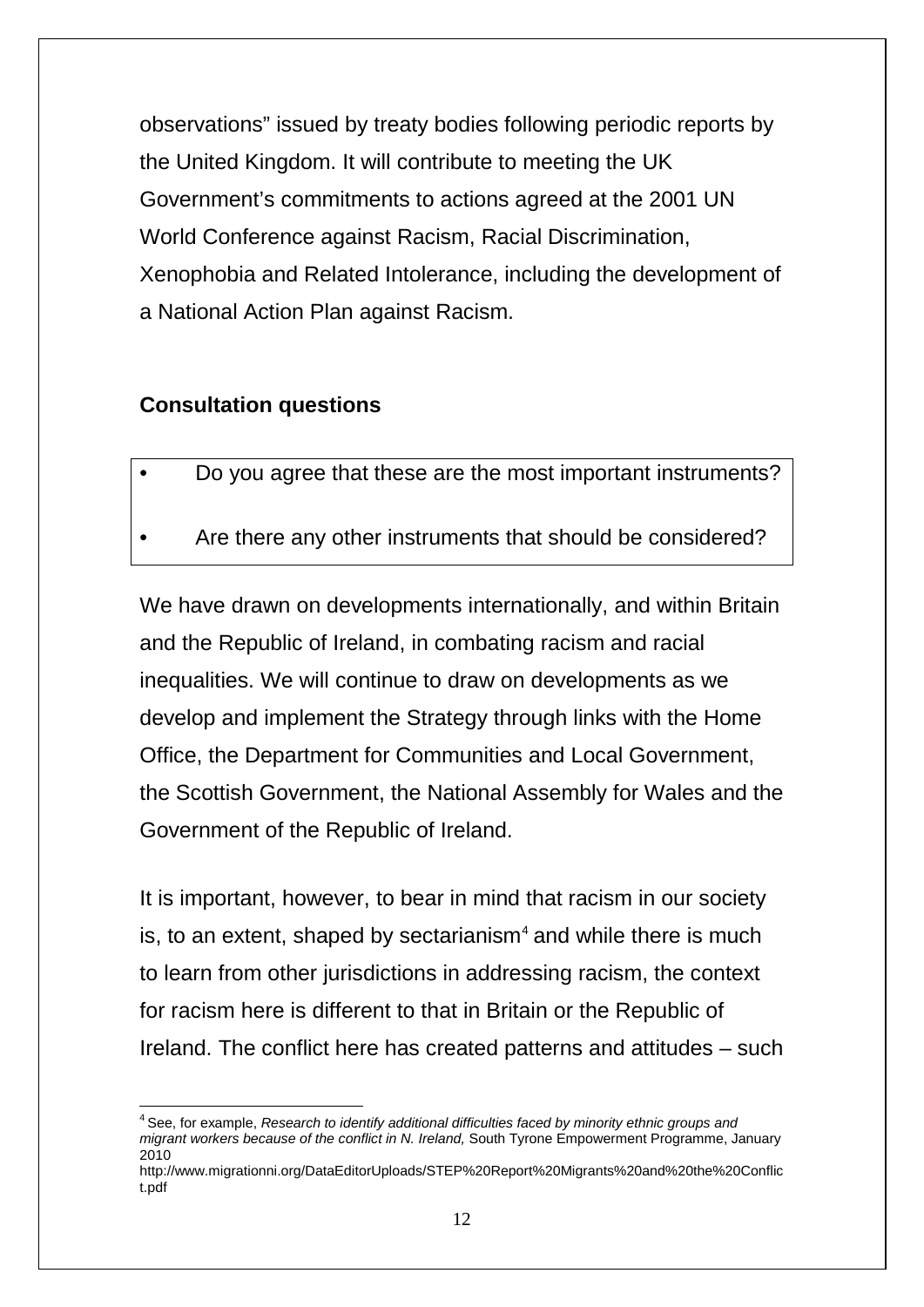as residential segregation and heightened territorial awareness that now impact upon minority ethnic communities.

We acknowledge the link between sectarianism and racism and that we cannot hope to tackle one without tackling the other. The Committee on the Elimination of Racial Discrimination, in its Concluding Observations on the UK's most recent report, highlighted this relationship ("intersectionality") between sectarianism and racism and proposes a holistic approach towards the fight against racism and sectarianism<sup>[5](#page-11-0)</sup>.

When launching the Programme for Government 2011-15 on 12 March 2012, the First Minister and the deputy First Minister emphasised the Delivering Social Change (DSC) framework through which Ministers will work together to tackle poverty and social exclusion. The Framework seeks to co-ordinate key actions between Government departments in order to deliver a sustained reduction in poverty and associated issues across all ages, improve children and young people's health, well-being and life opportunities and break the long-term cycle of multi-generational problems.

Delivering Social Change complements and adds extra focus to the much larger social and economic policies and programmes which operate against poverty.

<span id="page-12-0"></span>As with the previous Strategy, this Strategy will be, first and foremost, for the Executive and it will lead on implementation. But

 <sup>5</sup> <http://www2.ohchr.org/english/bodies/cerd/docs/CERD.C.GBR.CO.18-20.pdf>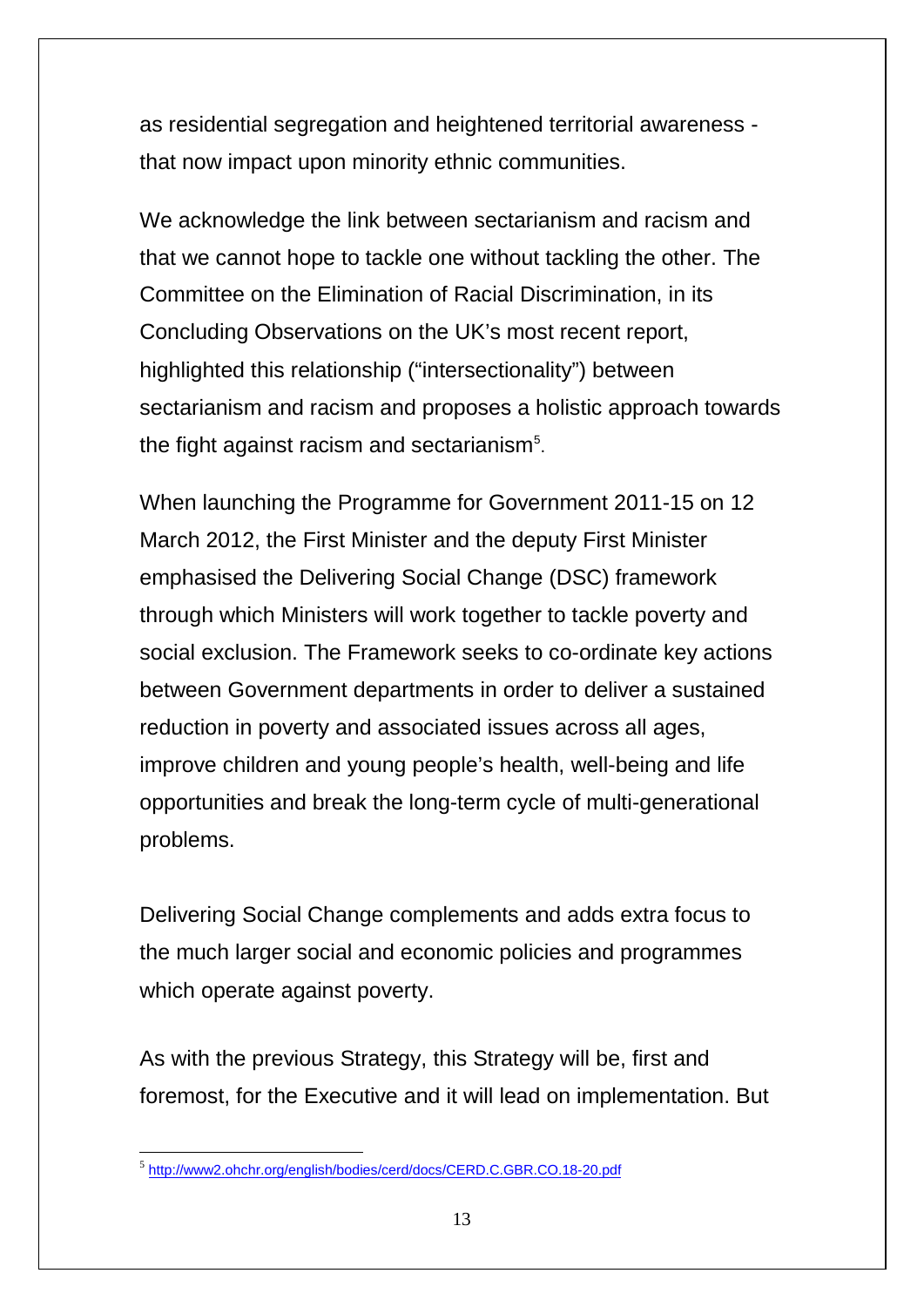Government alone cannot eradicate the racism and the inequalities suffered by minority ethnic people here. Combating racism and racial inequalities is a task for all sections of our society. Each and every one of us has a responsibility for, and a part to play in, achieving the vision we have set out. There is a need for political, civic and community leadership to combat racism.

Accordingly, the implementation will involve us in work with all sections of society. To achieve the shared aims will require us to engage, and work in partnership with, individuals, communities and organisations across society – and to spur others into action. The Strategy acknowledges and seeks to build on the efforts of many individuals and organisations who are working in their neighbourhoods, places of worship and work places to tackle racism.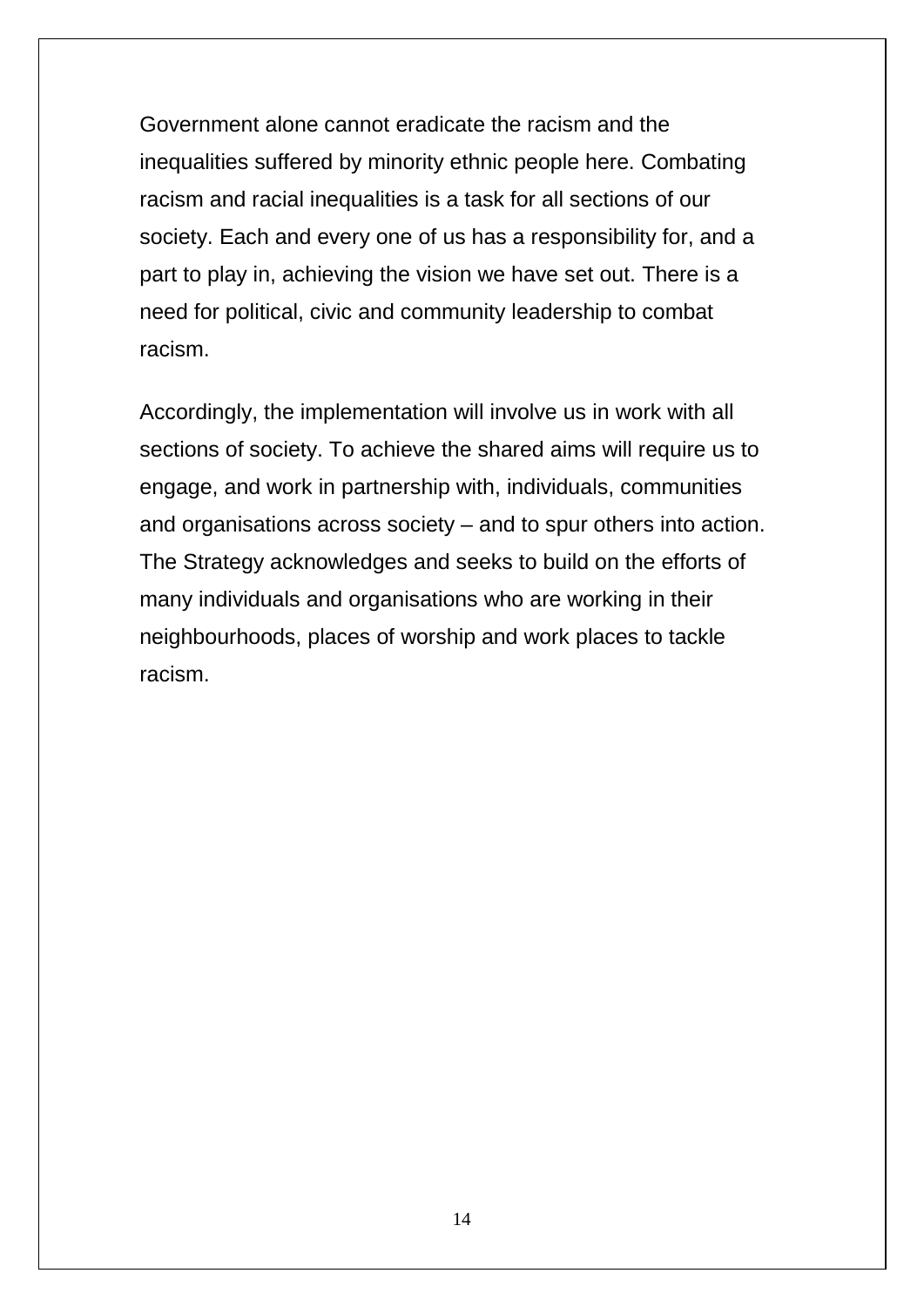## **Chapter 2 Racism and racial inequalities: the scale of the challenge**

We should not underestimate the size of the challenges posed by racism here. Nor should we be under any illusions as to the continuing urgency of the task of tackling racism and racial inequalities. Racism "hinders the development of its victims, perverts those who practise it, divides nations internally, impedes international co-operation and gives rise to political tensions between people..."<sup>[6](#page-12-0)</sup>.

Racism manifests itself in a variety of ways and can either be overt or subtle. It can range from snubs and exclusion through to the use of language, discrimination, the creation of barriers to inclusion at all levels in public and private institutions, and to acts of intimidation and violence.

While the statistics for racist incidents<sup>[7](#page-14-0)</sup> show that while reports of these incidents and racially motivated crime had dipped in 2011/12 to their lowest since 2004/05<sup>[8](#page-14-1)</sup> the figures have increased for the past two years. There can be no doubt that there is substantial underreporting of these incidents<sup>[9](#page-14-2)</sup>.

The economic downturn has increased racial tension as unemployment rises. Misplaced resentment of migrants in the

<span id="page-14-0"></span> $6 \text{ Article } 2(2)$  of the UNESCO Declaration on Race and Racial Prejudice, 1978<br>
<sup>7</sup> A 'racist incident' means any incident with a race dimension – and covers both crimes and non-crimes (to use the McPherson phrase). While it includes attacks on people and property it also includes incidents which would not normally result in criminal proceedings.

<span id="page-14-1"></span> $8$  Trends in Hate Motivated Incidents and Crimes Recorded by the Police in Northern Ireland 2004/05 to 2011/12 - Annual Bulletin published 05 July 2012, PSNI<br> $9$  In its follow-up inspection on hate crime, the Criminal Justice Inspectorate issued its second report in

<span id="page-14-3"></span><span id="page-14-2"></span><sup>2010</sup> and stated that "It is widely recognised that hate crime is under-reported throughout the United Kingdom."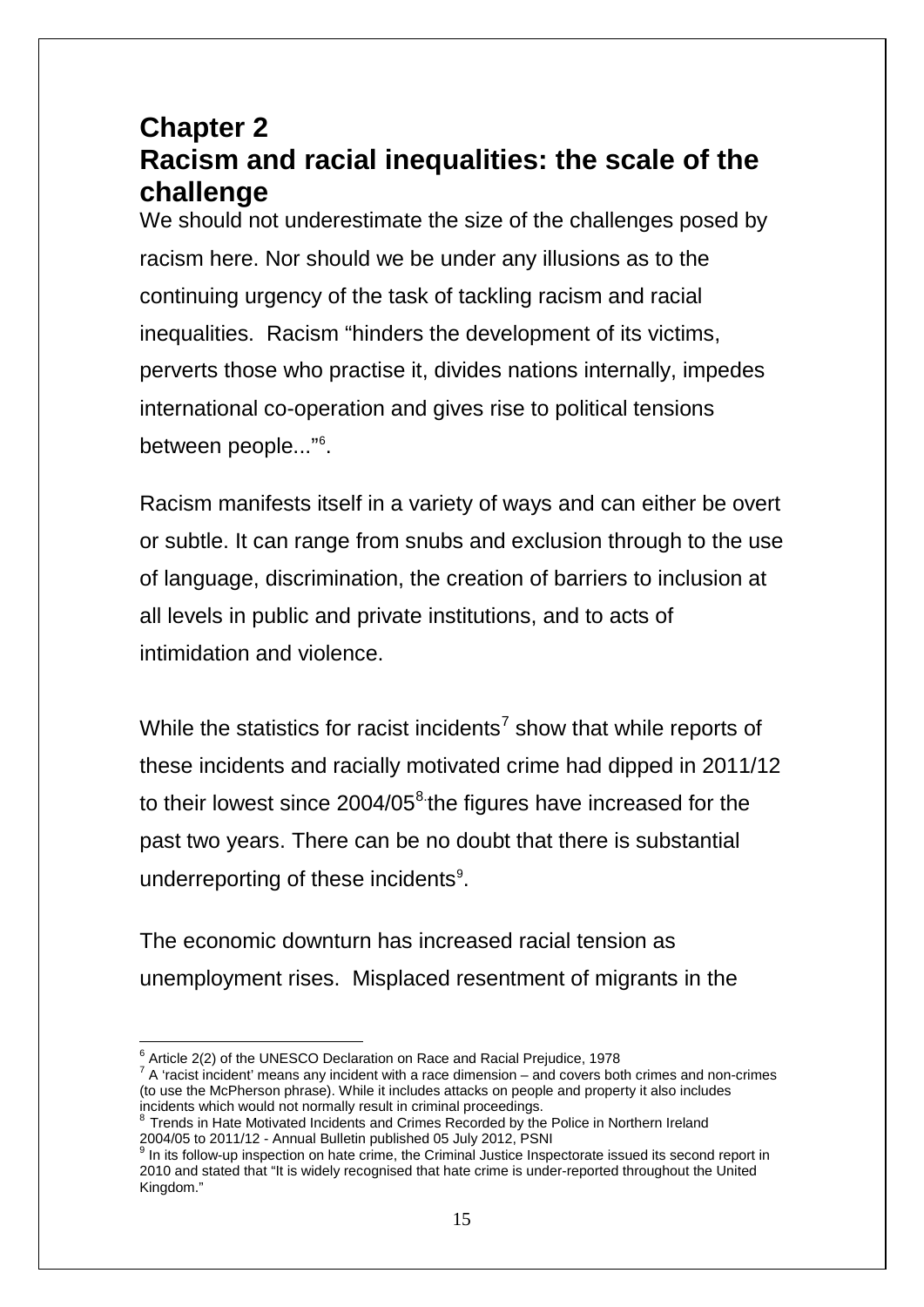wake of growing unemployment has contributed towards growing hostility towards migrants<sup>[10](#page-14-3)</sup>.

The evidence of racial inequalities and exclusion suffered by minority ethnic people continues to mount as further research is carried out into their experiences here.

The Executive has put on record its abhorrence of all forms of intolerance and has stressed its commitment to tackle racism in all its forms.

For the purposes of this Strategy, we have identified four main manifestations of racism (although these manifestations are often inter-linked and overlapping):

- racist harassment (including abusive language, assaults, racist graffiti, threatening behaviour, and incitement);
- discrimination;
- stereotyping; and
- systemic (or "institutional") racism.

We should stress that much of what concerns us in the Strategy is the need to acknowledge and tackle inequalities in opportunity as well as focusing on racism and direct discrimination. In much of our work, we have found that apathy, poor understanding by public authorities, failure by public authorities to get information to the people who need it and lack of resources are just as much of an

<span id="page-15-0"></span> <sup>10</sup> 'See, for example*, Za Chlebem': The Impact of the Economic Downturn on the Polish Community in Northern Ireland* Dr Robbie McVeigh and Chris McAfee, NICEM 2012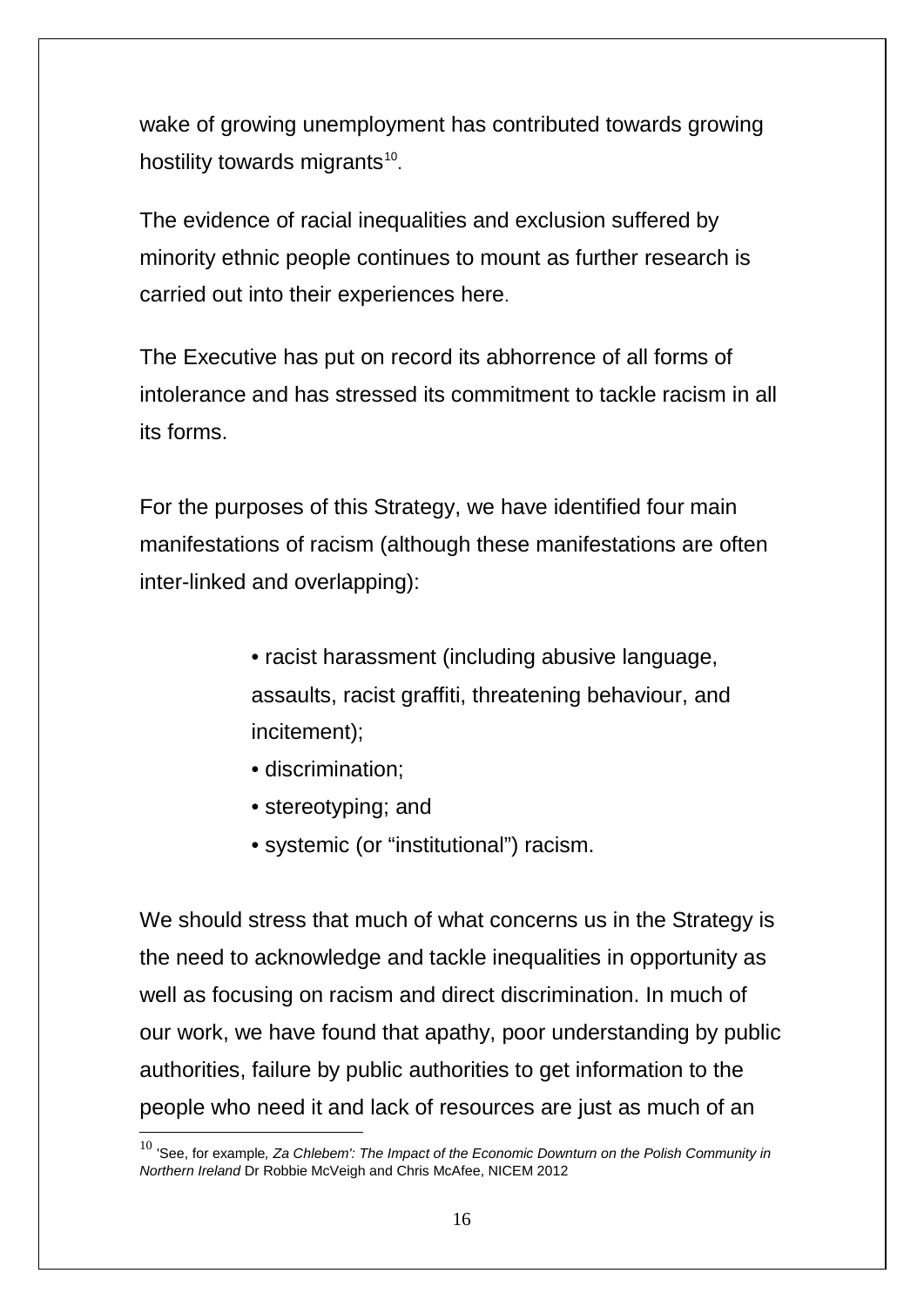issue in minority ethnic and migrant communities accessing services, employment and the social sphere as direct discrimination.

As to the inequalities experienced by some minority ethnic people, indications are that while we have made some headway since the previous Racial Equality Strategy many of the issues remain the same, not least because of fresh immigration: The previous Strategy (pp 29-30) cited Dr Paul Connolly's report "'Race and Racism in Northern Ireland: A Review of the Research Evidence". It identifies particular "cross-cutting" issues involving more than one Department or agency that disproportionately affect the minority ethnic population.

These are:

- **The language barrier** –a proportion of people from minority ethnic communities do not have English as a first language. Poor or no English causes particular problems in relation to access to services such as health, education and training and employment;
- **Lack of information** there is a lack of information accessible to minority ethnic people about the services that are available to them or to which they are entitled;
- **Training needs of staff** lack of understanding or cultural sensitivity among public sector staff of the needs of minority ethnic people when trying to access public services; and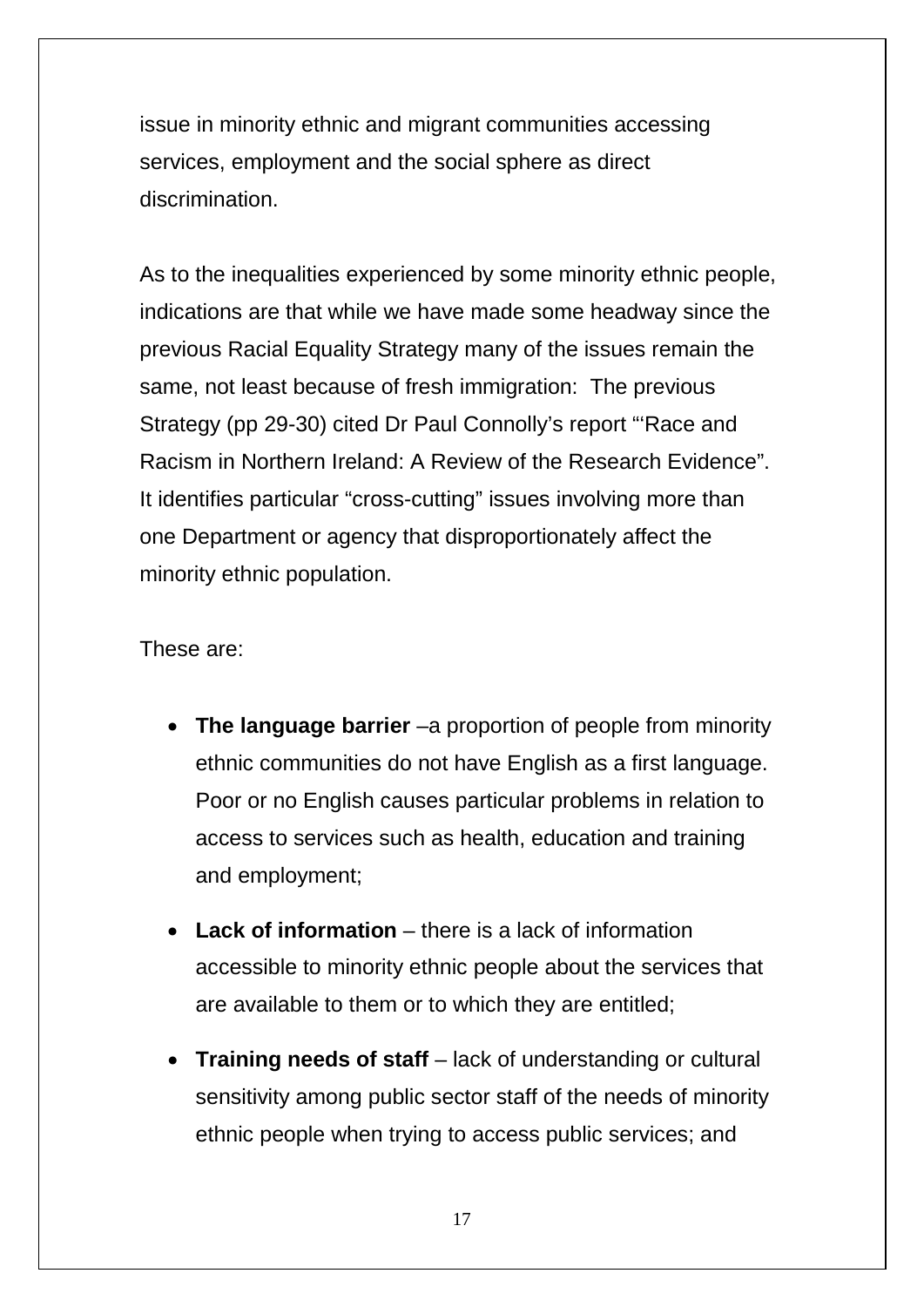• **The cultural needs of minority ethnic people** –the need within public services (for example, hospitals, schools etc.) to recognise and provide for the basic cultural needs of minority ethnic people especially in terms of catering for diet and religious observance.

There has been a considerable amount of research since the previous Strategy was published. The Strategy and subsequent Programme of Work will take full account of this evidence.

A recent significant contribution to our understanding of racial inequalities has been the Joseph Rowntree Foundation study examining the evidence on how people across different ethnic groups here experience poverty and how this affects their access to work and support, including key services<sup>[11](#page-15-0)</sup>.

This research notes the following key points

- New migrants have joined longstanding communities of people from minority ethnic groups during the last decade and have contributed positively to the local economy.
- People from minority ethnic groups are employed at all levels in the economy, but low grade, low paid employment appears commonplace, despite many having high qualifications and skills.

<span id="page-17-0"></span> <sup>11</sup> *Poverty and ethnicity in Northern Ireland*Alison Wallace, Ruth McAreavey and Karl Atkin - 4 February 2013 - http://www.jrf.org.uk/publications/poverty-ethnicity-northern-ireland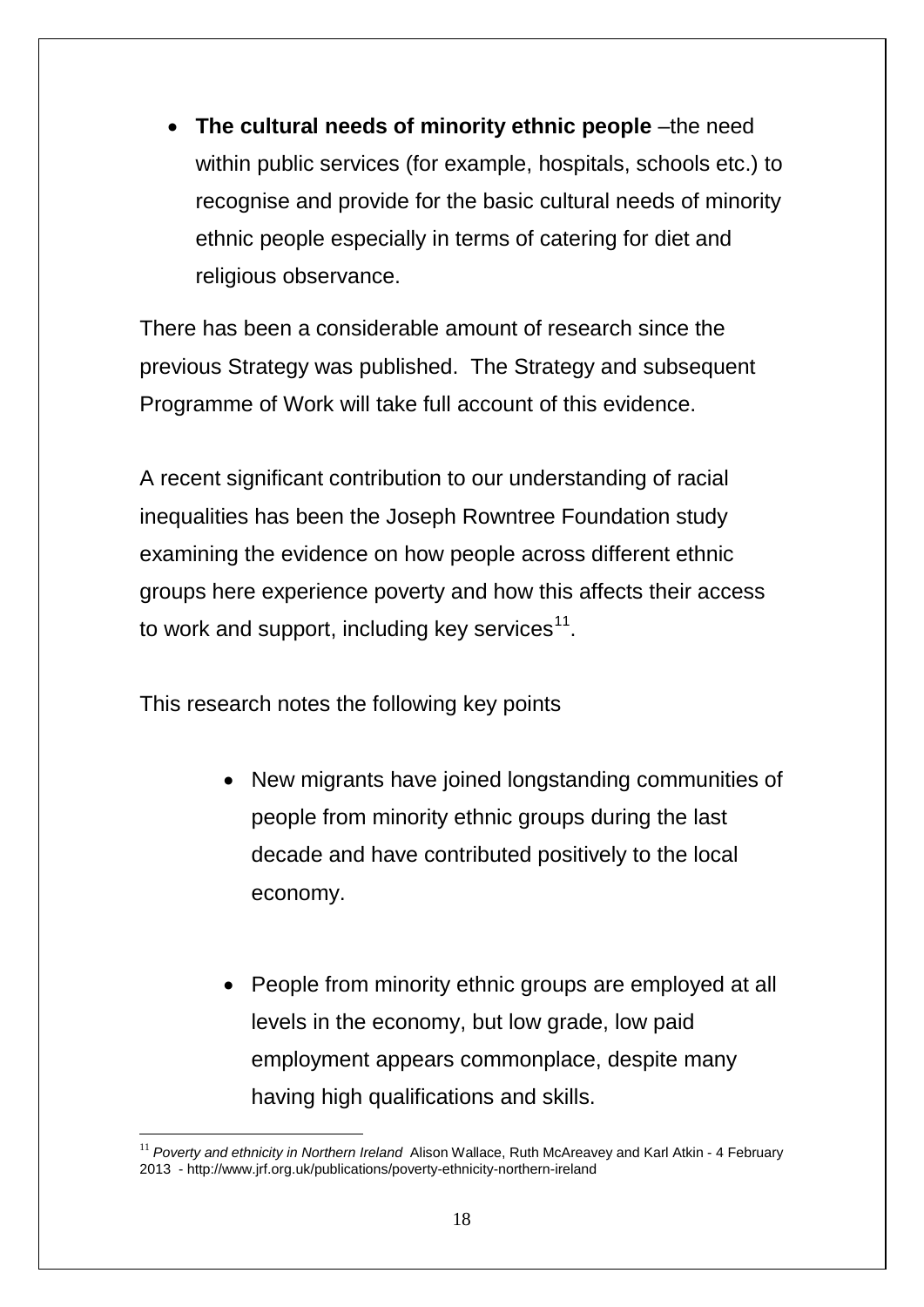- Some people from minority ethnic groups are disadvantaged by limited skills or education, and the present recession may have disproportionately affected them.
- In-work and child poverty appear to be problematic, but to what extent people from minority ethnic groups receive benefits when eligible to claim is unclear.
- There has been a focus on access to services, but little is known about education and health outcomes. Housing conditions may vary, but poor management by landlords, high costs and overcrowding are evident.
- Despite positive policy changes, people from minority ethnic groups have experienced racism as service users, employees and pupils, with mixed responses from organisations, employers and schools.
- The relationship between tackling race equality and combating the legacy of sectarianism is complex, and provides a unique but little understood context to poverty among minority ethnic groups locally.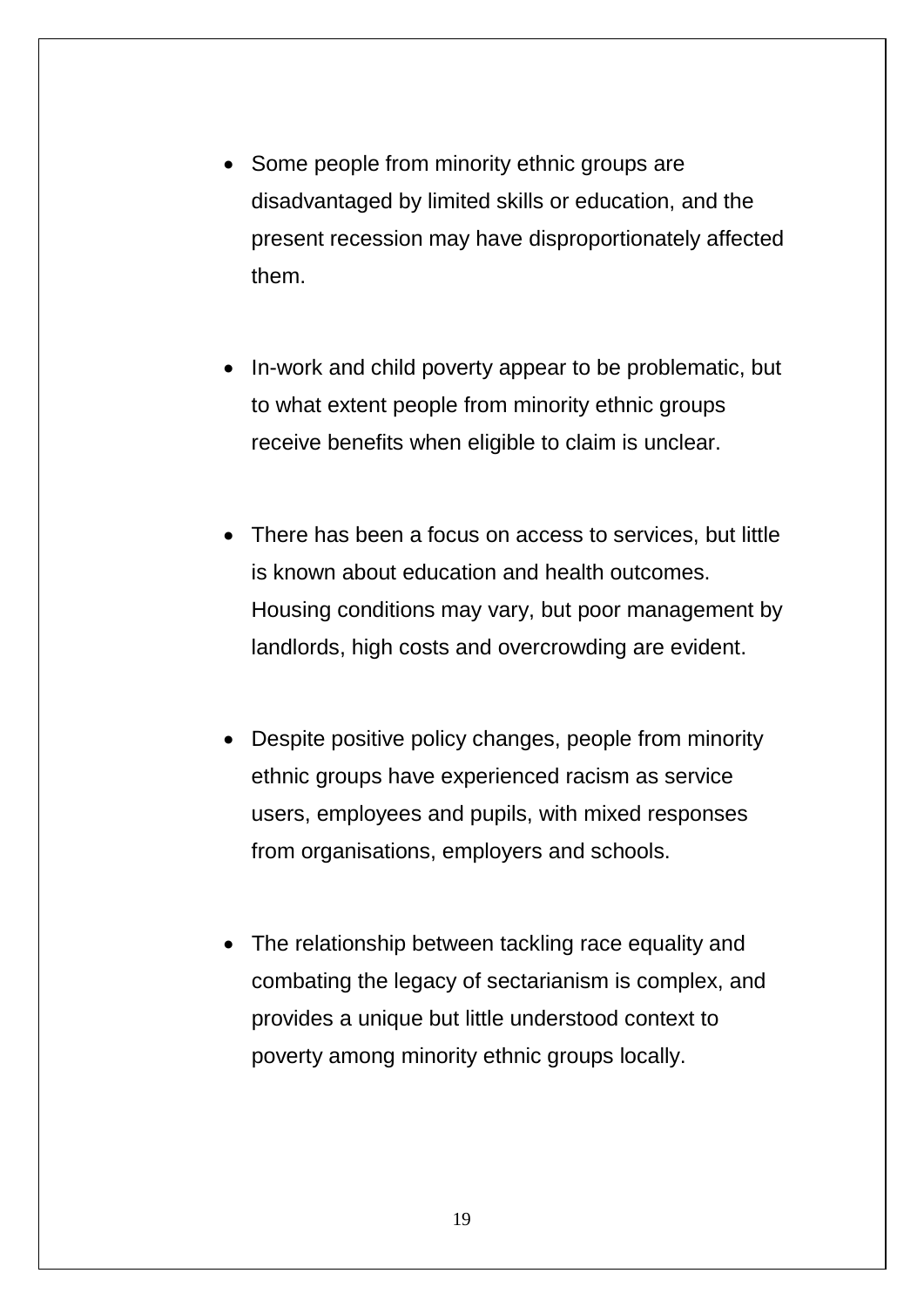• Other concerns include the weakness of ethnic monitoring, a perceived 'policy vacuum' in senior government, and ad hoc initiatives with little shared learning on effective responses.

The Strategy and subsequent Programme of Work will take full account of this evidence and seek to address these issues.

#### **Consultation questions**

• Do you agree that the issues identified by Paul Connolly are still relevant? Are there any issues that you would add?

• Do you have any comments on the key issues identified by the Joseph Rowntree research?

Are there any specific inequalities that you would wish to highlight? Any information or evidence you can give us will be greatly appreciated.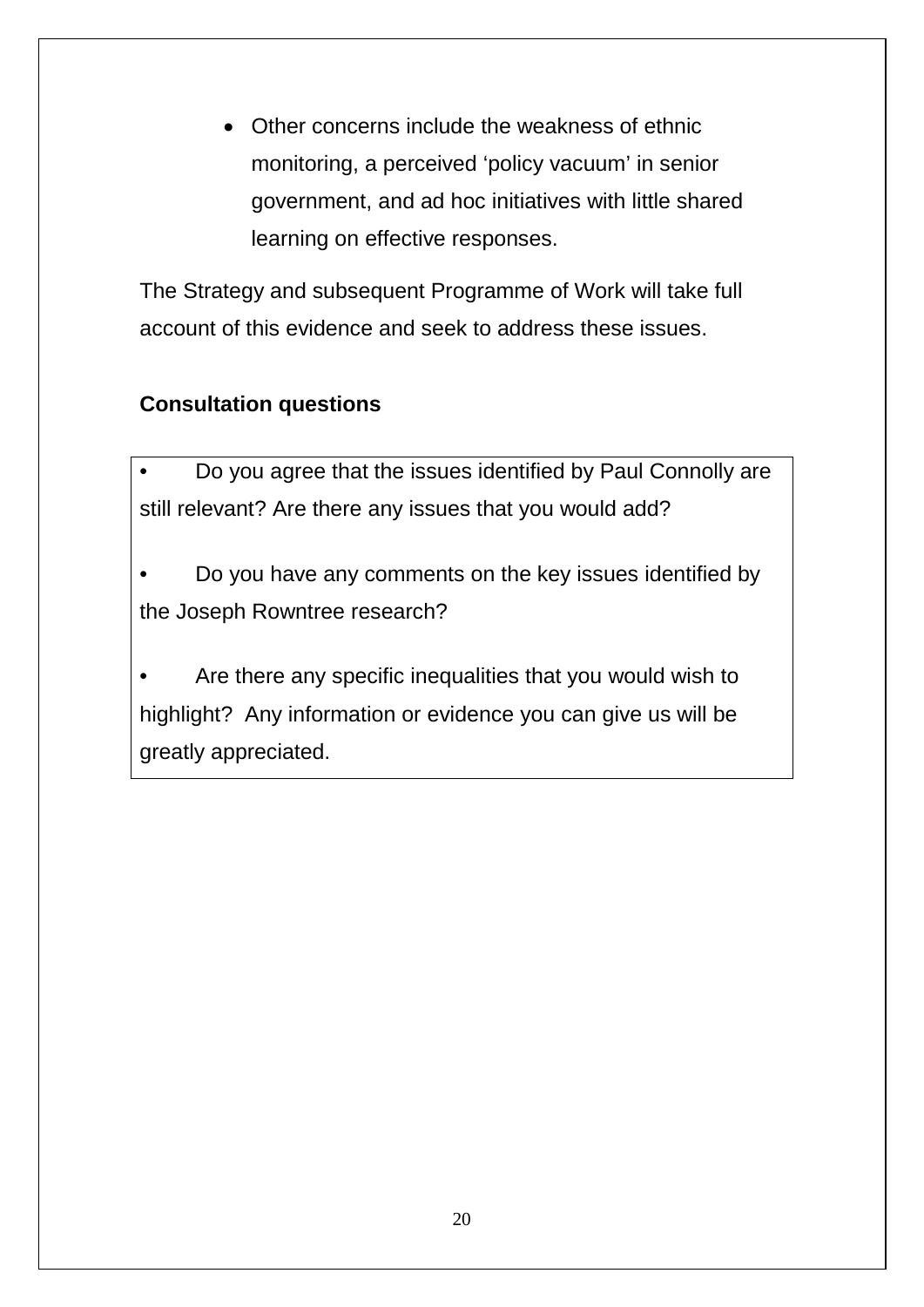## **Chapter 3 The purpose, vision and aims of this Strategy**

The Strategy will establish a framework for Government departments (and others):

- to tackle racial inequalities and to open up opportunity for all;
- $\bullet$  to eradicate racism<sup>[12](#page-17-0)</sup> and hate crime; and
- along with *Together: Building a United Community*, to promote good race relations and social cohesion.

It will also provide a framework for tackling inequalities experienced by followers of minority non-Christian faiths. The definition of 'racial group' has, in any case, been extended by case law to include mono-ethnic religious communities, such as Jews and Sikhs.

Taking account of the available research evidence, and after discussion with the Racial Equality Panel, we have identified a vision and shared aims which point the strategic direction for Departments, agencies and other organisations, working individually and together, to make a significant difference to the lives of people from minority ethnic backgrounds.

<span id="page-20-0"></span> $12$  "Racism includes racist ideologies, prejudiced attitudes, discriminatory behaviour, structural arrangements and institutionalised practices resulting in racial inequality as well as the fallacious notion that discriminatory relations between groups are morally and scientifically justifiable; it is reflected in discriminatory provisions in legislation or regulations and discriminatory practices as well as in antisocial beliefs and acts; it hinders the development of its victims, perverts those who practise it, divides nations internally, impedes international co-operation and give rise to political tensions between peoples; it is contrary to the fundamental principles of international law and , consequently, seriously disturbs international peace and security." (paragraph 2, Article 2 of the UNESCO Declaration on Race and Racial Prejudice, 1978)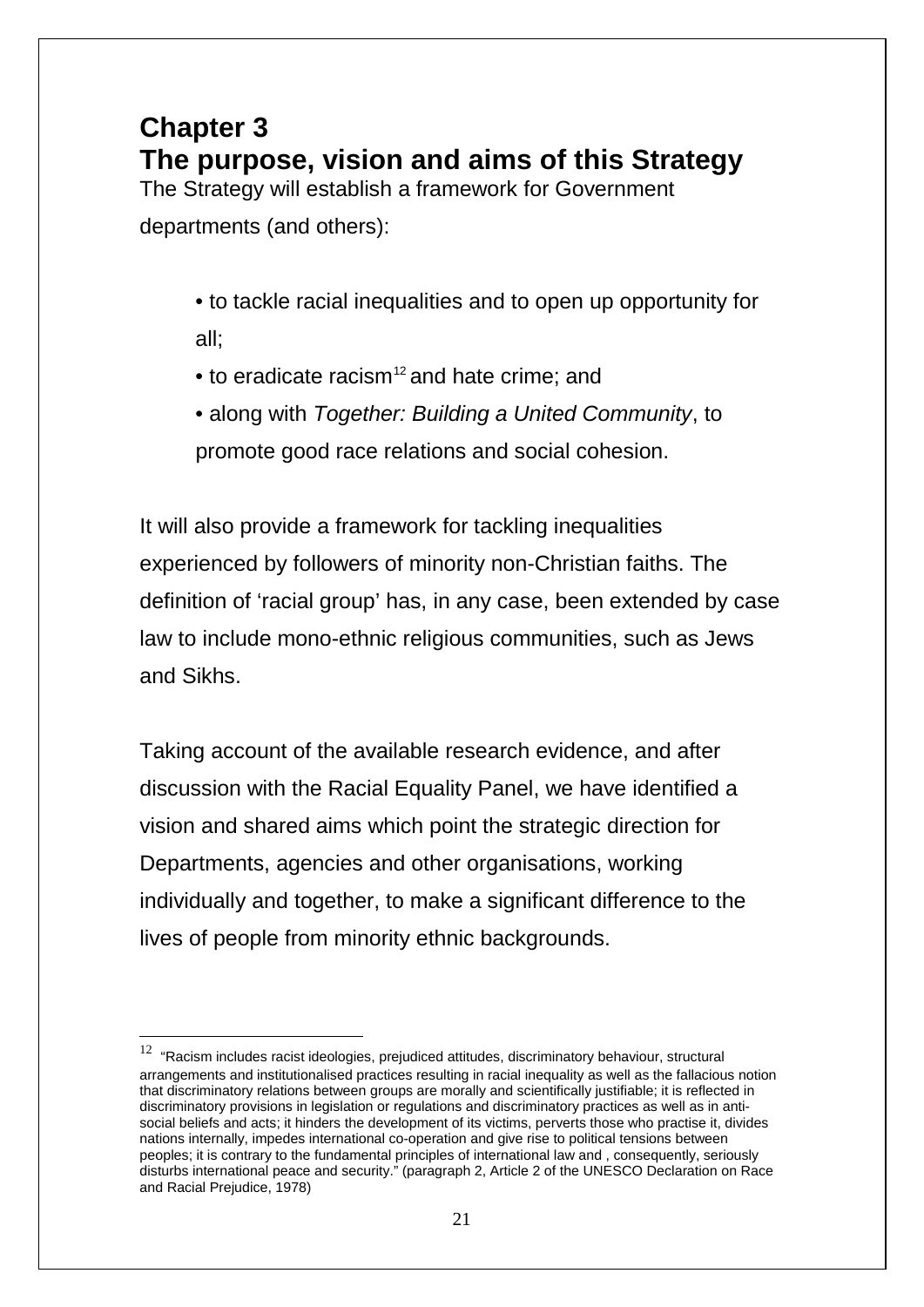Our vision is one of:

*A society in which racial equality and diversity is supported, understood, valued and respected and where people of minority ethnic backgrounds have a sense of belonging which is acknowledged and valued by people from all backgrounds.*

The Strategy also sets out six strategic aims that the Executive will pursue in eradicating racism and tackling racial inequalities.

## **SIX SHARED***[13](#page-20-0)***AIMS**

#### **Elimination of Racial Inequality**

To eliminate racism, racial inequality and unlawful racial discrimination and promote equality of opportunity in all aspects of economic, social, cultural, political and public life, for people of different ethnic backgrounds.

#### **Combating racism and hate crime**

To combat racism, and race hate crime and provide effective protection and redress against all manifestations of racism and racist crime and to promote a victim-centred approach.

#### **Equality of Service Provision**

To ensure equality of opportunity for people from a minority ethnic background in accessing and benefiting from all public services and jointly work towards removing barriers that prevent this.

<span id="page-21-0"></span> $13$  The aims are described as "shared", because they have been developed in consultation with minority ethnic representatives as being appropriate not just for Government but for all of Northern Ireland society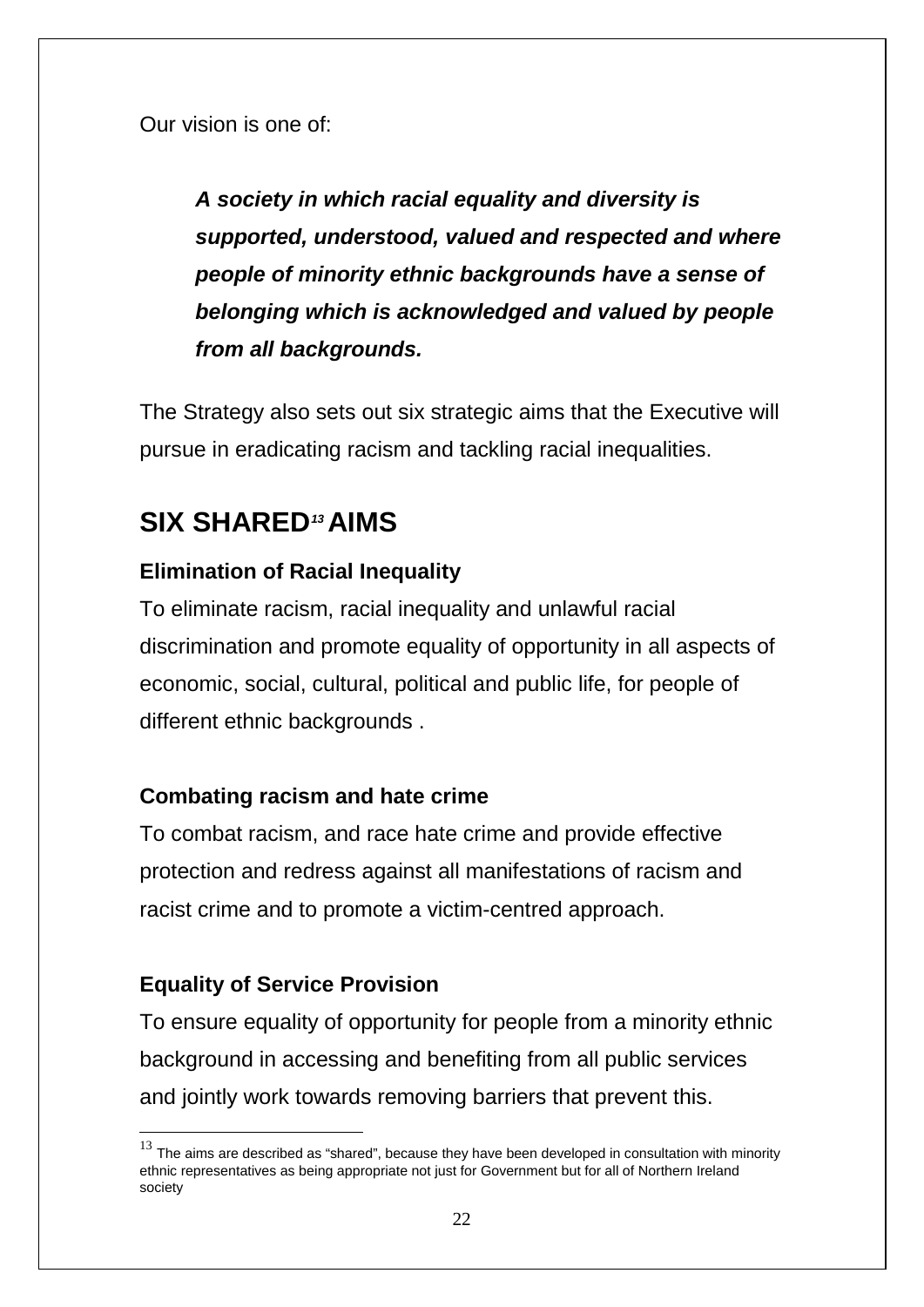#### **Participation**

To increase participation, representation and a sense of "belonging" of people from minority ethnic backgrounds in all aspects of public, political, economic, social and cultural life.

#### **Social Cohesion**

To strengthen social relations, interactions and ties between different faiths and cultural backgrounds, both long standing within Northern Ireland and recent arrivals to these shores, guided by overarching human rights norms.

#### **Capacity Building**

<u>.</u>

To support and enable minority ethnic communities develop leadership and collective capacity at local and regional level, contributing to fulfilling these shared aims.

The Executive recognises that it will need to take "positive action" in certain circumstances to achieve these shared aims. This is to prevent or compensate for disadvantage suffered by a group of persons of a particular racial or ethnic origin for social or economic reasons or for reasons to do with past or present discrimination. Positive action is not the same as positive discrimination, which is illegal. This approach is in line with the EU Racial Equality Directive<sup>[14](#page-21-0)</sup>

<span id="page-22-0"></span> $14$  Preamble 17 of the Directive provides that "The prohibition of discrimination should be without prejudice to the maintenance or adoption of measures intended to prevent or compensate for disadvantage suffered by a group of persons of a particular racial or ethnic origin, and such measures may permit organisations of persons of a particular racial or ethnic origin where their main object is the promotion of the special needs of those persons." Under the heading "Positive action" Article 5 of the Directive states "With a view to ensuring full equality in practice, the principle of equal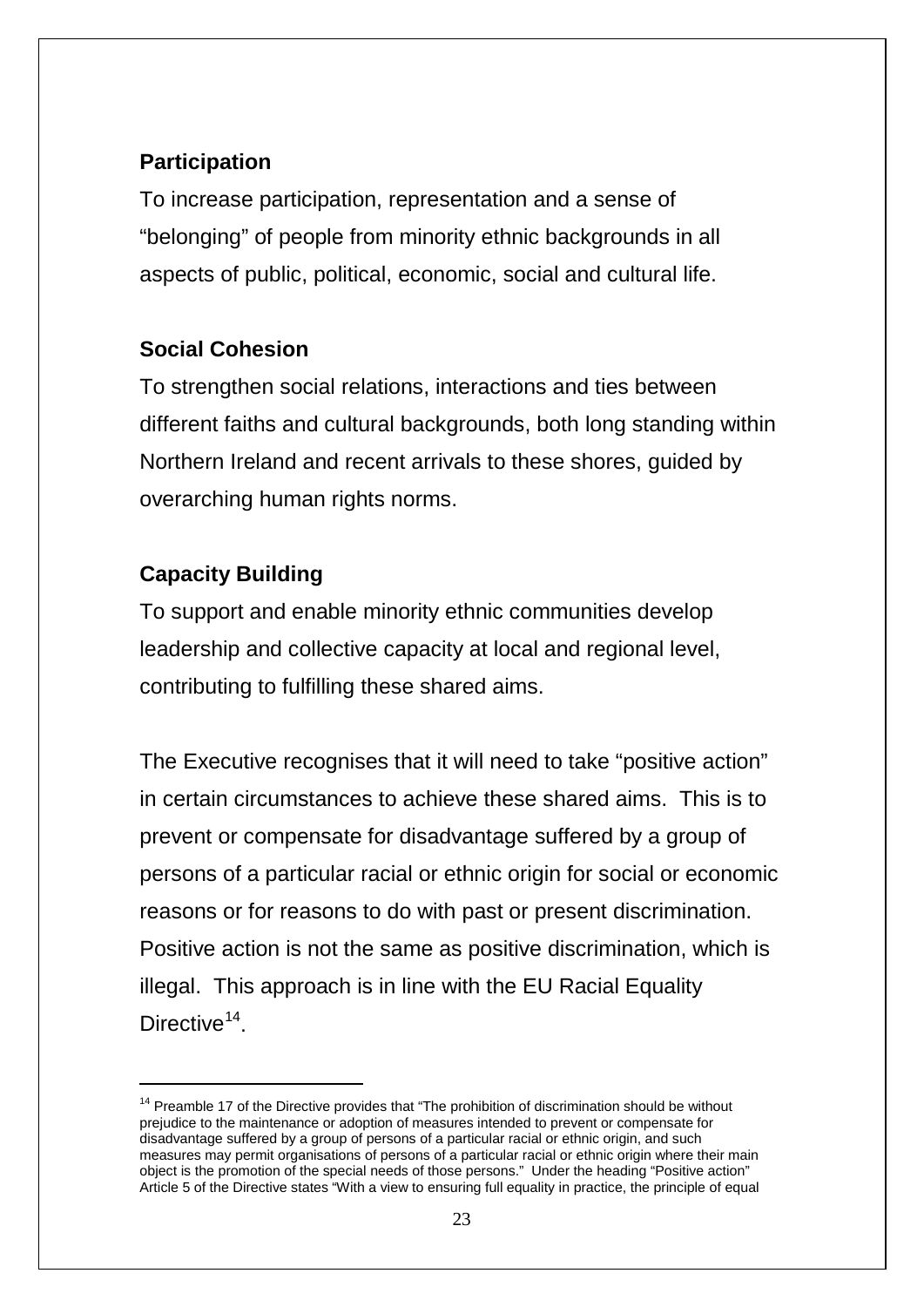It has been suggested that there is a need for a seventh Shared Aim relating to one's rights to maintain one's cultural identity. Minority ethnic people may wish to retain their culture and traditions and to pass them on to subsequent generations. However, cultural identity expressed in the wrong way can contribute to barriers between groups. And members of smaller cultural groups can feel excluded from society if others obstruct, or are intolerant of, their cultural practices.

Also, there are cultural practices that should not be encouraged, e.g., female genital mutilation.

We believe that the Strategy provides a framework for Government departments to tackle racial inequalities and to promote and encourage good race relations and social cohesion for Irish Travellers, minority ethnic people whose families have been here a number of generations or who have recently arrived, migrant workers and asylum seekers $15$ .

We believe, however, that there is a strong case for a separate Refugee Integration Strategy – to ensure a smooth transition between being an asylum seeker and a refugee.

-

treatment shall not prevent any Member State from maintaining or adopting specific measures to prevent or compensate for disadvantages linked to racial or ethnic origin."

<span id="page-23-0"></span> $15$  An asylum seeker is a person from overseas who has come to the United Kingdom and claims asylum from persecution in their home country. While the claim is being assessed the person is considered as an asylum seeker. Once the Home Office has made a decision on the claim, the person is either granted permission to stay (becoming known as a refugee) or is refused permission to remain in the United Kingdom. A refugee is generally entitled to the same services as a citizen of the United Kingdom.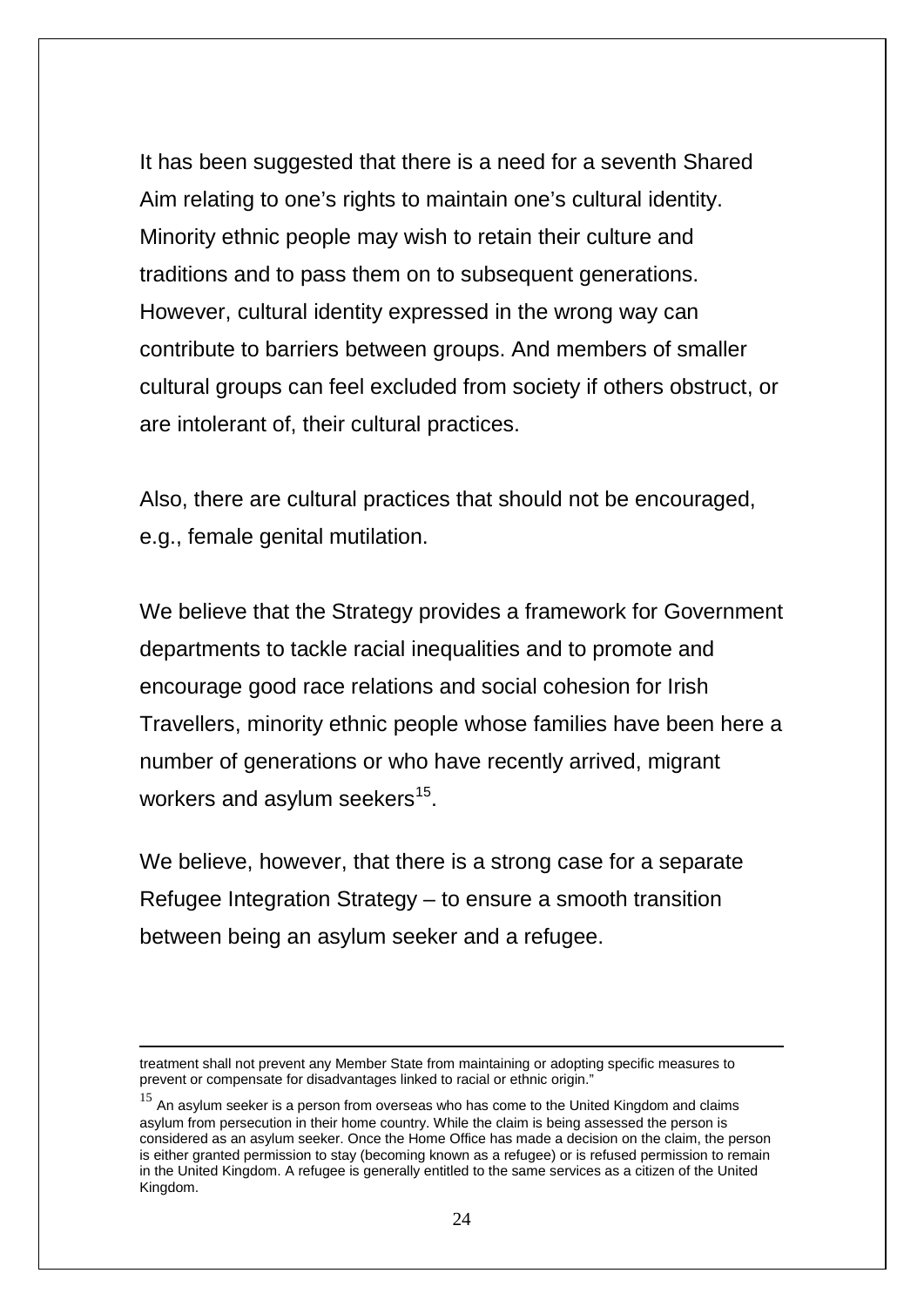While we do not see it as being in anyone's interest to have a proliferation of strategies or a Strategy for every minority ethnic group, we recognise that there may need to be specific programmes of work to address particular challenges and vulnerabilities facing particular groups such as Irish Travellers and the Roma.

#### **Consultation questions**

• Do you agree that the Strategy should also provide a framework for tackling inequalities experienced by followers of minority non-Christian faiths?

- Are you happy with the vision and the six shared aims?
- Do these cover everything that needs to be covered?
- Do any of them need to be reworded?
- Is there need for an additional shared aim concerning the rights to maintain one's cultural identity?

• Do you agree that positive action measures should be used in certain circumstances to achieve the six shared aims?

• What do you think of the idea of "a sense of belonging" in the vision and as the title? Does it make sense? Is it easy enough to understand?

• Do we need to have research on "the sense of belonging of ethnic minority people in NI" to benchmark the progress of this Strategy?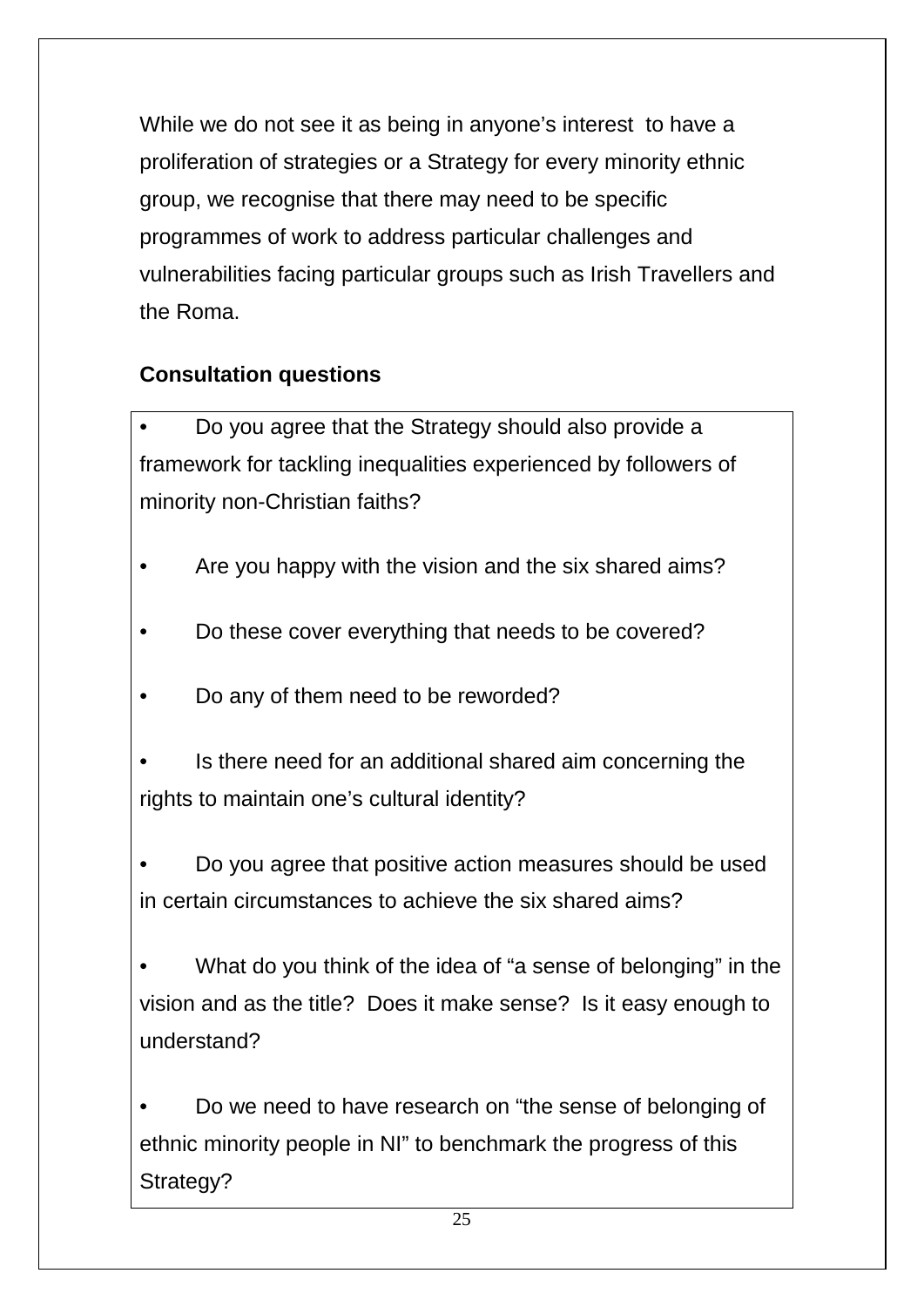• Do you agree that there is a need for a specific Refugee Integration Strategy?

• Do you agree that there is a need for specific programmes of work to address particular challenges and vulnerabilities facing particular groups?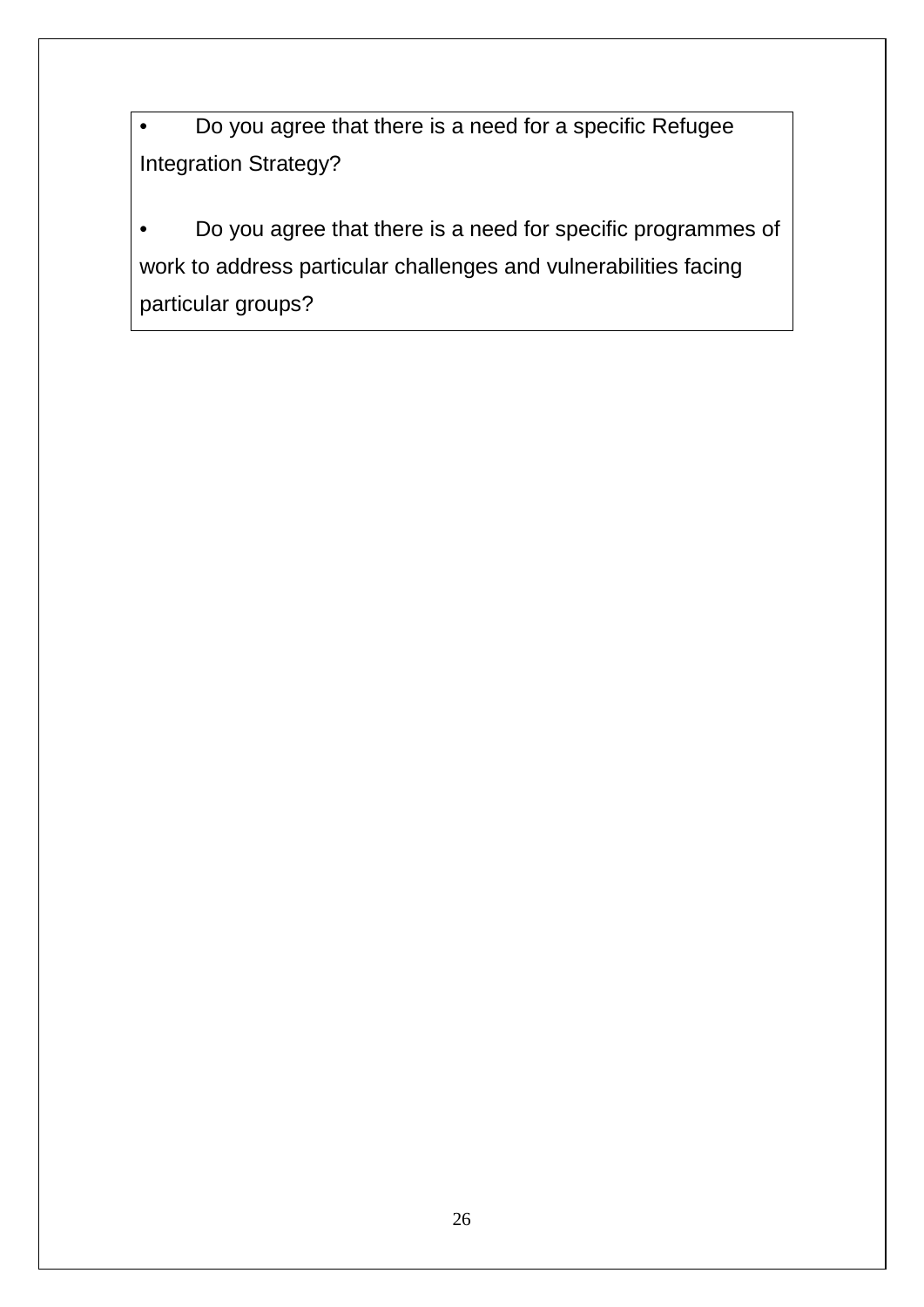## **Chapter 4 The relationship of the Strategy with** *Together: Building a United Community (TBUC)* **and**  *Delivering Social Change (DSC)*

There are two particular initiatives worthy of specific mention because of their potential for impact upon minority ethnic people: *Together: Building a United Community* and *Delivering Social Change*

#### *Together: Building a United Community*

As the document*[16](#page-23-0)* states, it "*is not intended to replace or subsume our work on racial equality and good race relations. Rather it will complement and provide the co-ordinated framework for aspects of its delivery".* The policies and mechanisms being put in place to implement *Together: Building a United Community* are not just about the scourge of sectarianism. They apply equally to tackling racism and promoting good race relations.

#### *Delivering Social Change*

The Programme for Government 2011-15 commits the Executive to deliver a range of measures to tackle poverty and social exclusion through the Delivering Social Change delivery framework $17$ .

The Delivering Social Change framework is designed to assist the delivery of the Programme for Government commitments, by finding new ways to ensure effective cross-Departmental working. It is intended that a range of cross-cutting programmes will be

<span id="page-26-1"></span><span id="page-26-0"></span><sup>&</sup>lt;sup>16</sup> [http://www.ofmdfmni.gov.uk/together-building-a-united-community-Strategy.pdf -](http://www.ofmdfmni.gov.uk/together-building-a-united-community-strategy.pdf%20-%201.30) 1.30 page 18 <sup>17</sup> <http://www.northernireland.gov.uk/pfg-2011-2015-final-report.pdf> page 38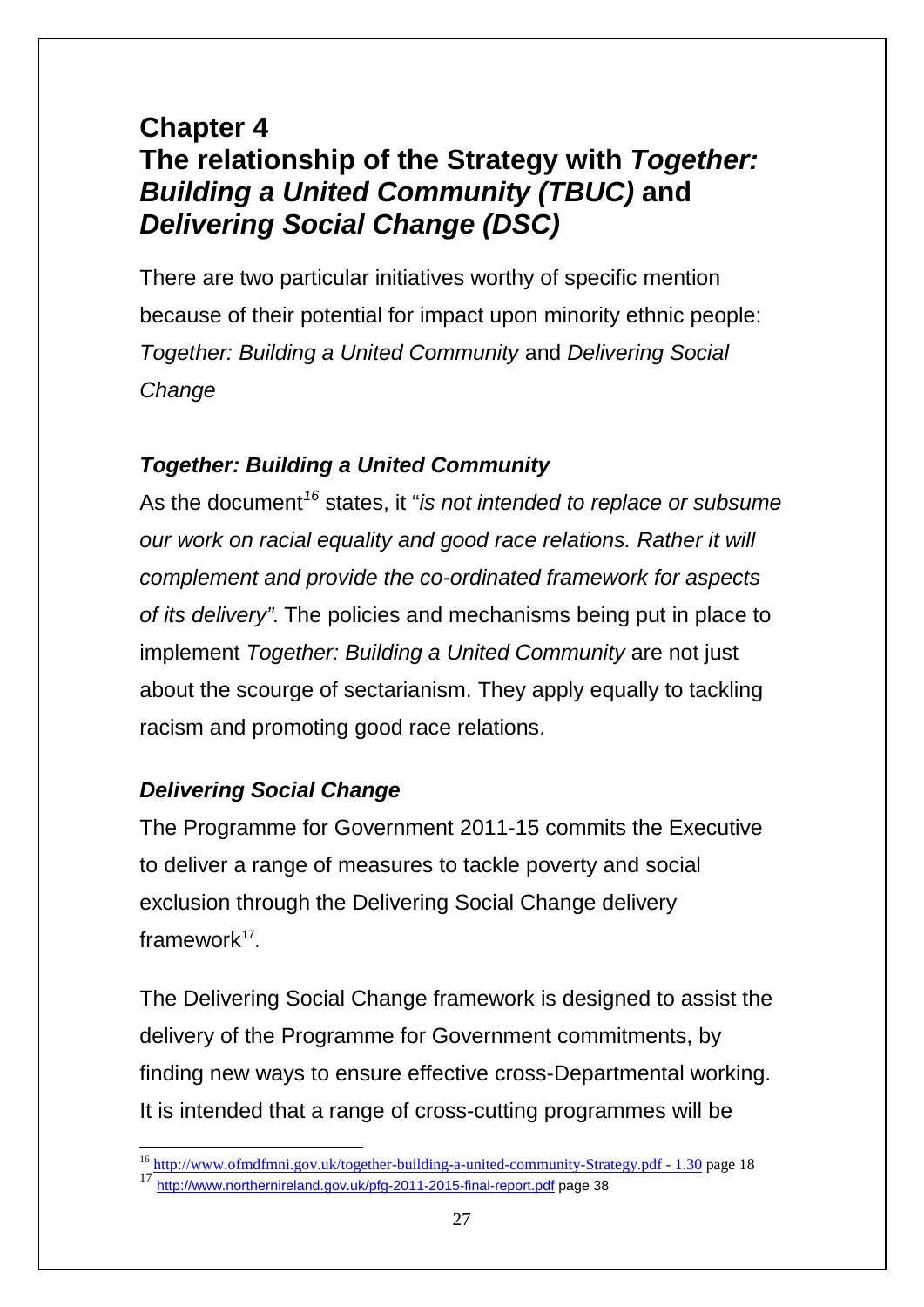developed across education, health, the economy and justice to address long-term problems associated with deprivation.

**We consider it very important to retain a specific focus on racial equality and good race relations in the implementation of this Strategy. Therefore we will retain the Racial Equality Panel rather than subsume its functions into the arrangements for** *Together: Building a United Community or Delivering Social Change***.** Where various issues are competing for attention and resource, it is all too easy for a hierarchy of equalities to emerge, with the loudest voices getting all the attention.

However, we also recognise that through Delivering Social Change there are established structures to bring together Ministers and senior officials from all Departments – specifically the Delivering Social Change Programme Board and Ministerial Sub-Committees. We will ensure that the collective voice of the Racial Equality Panel is listened and responded to through these structures.

We will, however, ensure that there are clear arrangements for specific issues to be taken up by the *Together: Building a United Community* or *Delivering Social Change* frameworks where this is appropriate.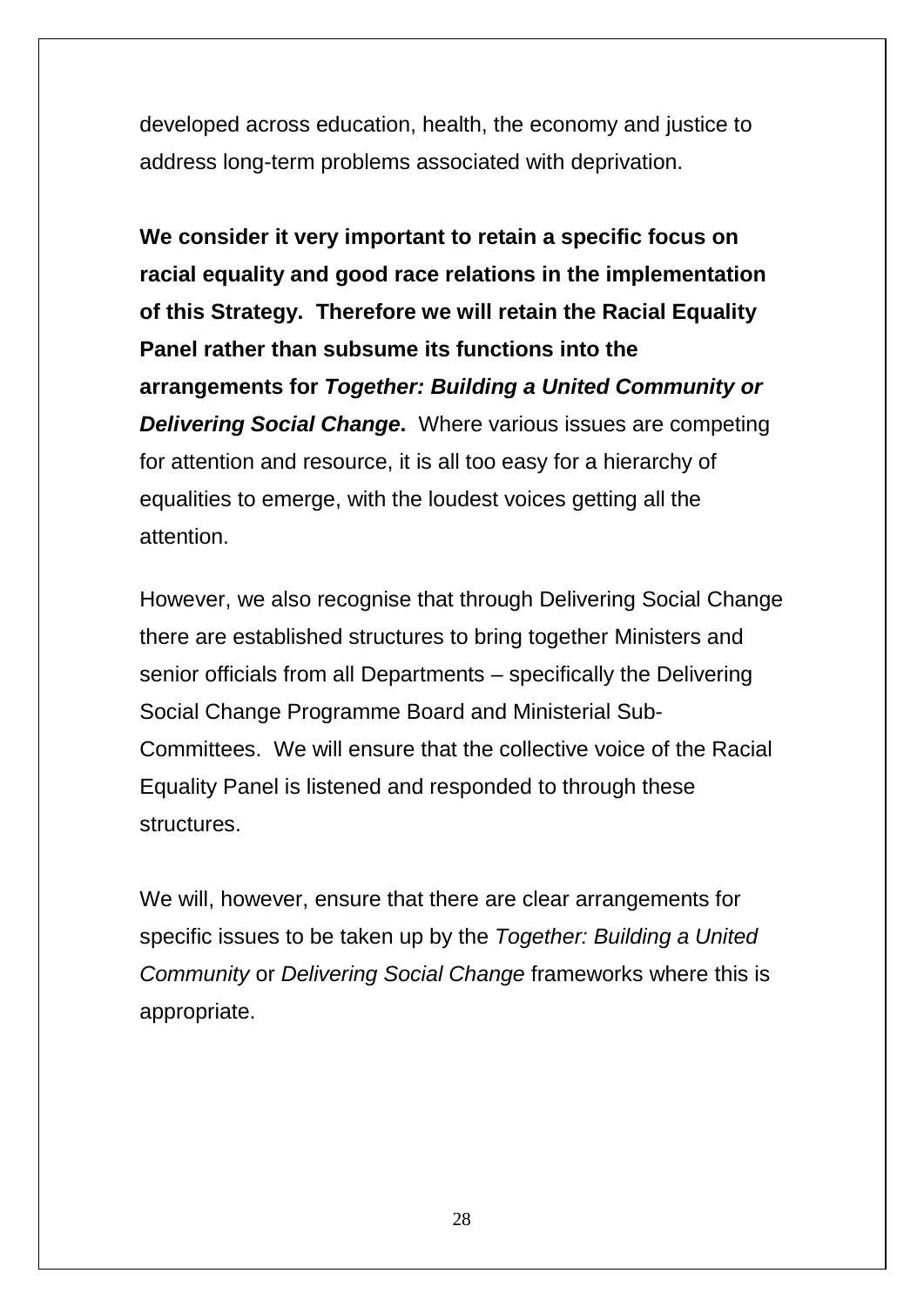## **Multiple identities and multiple discrimination and disadvantage**

We recognise that people's identities are complex and that an individual's identity may be made up of several factors such as gender, age, religion, disability, ethnicity and sexual orientation. We acknowledge that some people may, therefore, face multiple discrimination and disadvantage. Effective linkage of the Strategy with *Delivering Social Change*, *Together: Building a United Community* and other strategies will be important in addressing this aspect.

We recognise the need to address issues of multiple identity and multiple discrimination. We need to maintain clear linkages between the Racial Equality Strategy and other anti-discrimination policies and strategies as they are implemented. We will ensure effective links between the implementation of this Strategy and other policies and strategies to tackle inequalities. Specific attention will be paid to the multiple identities, multiple discrimination and inequalities experienced by minority ethnic people in the development, implementation and monitoring of the programme of work. We will include where appropriate the development of programmes of work, shared actions with other strategies and the development of associated performance indicators. An important strand will be to collect disaggregated data to enable the measurement of the impact of actions on multiple discrimination and disadvantage.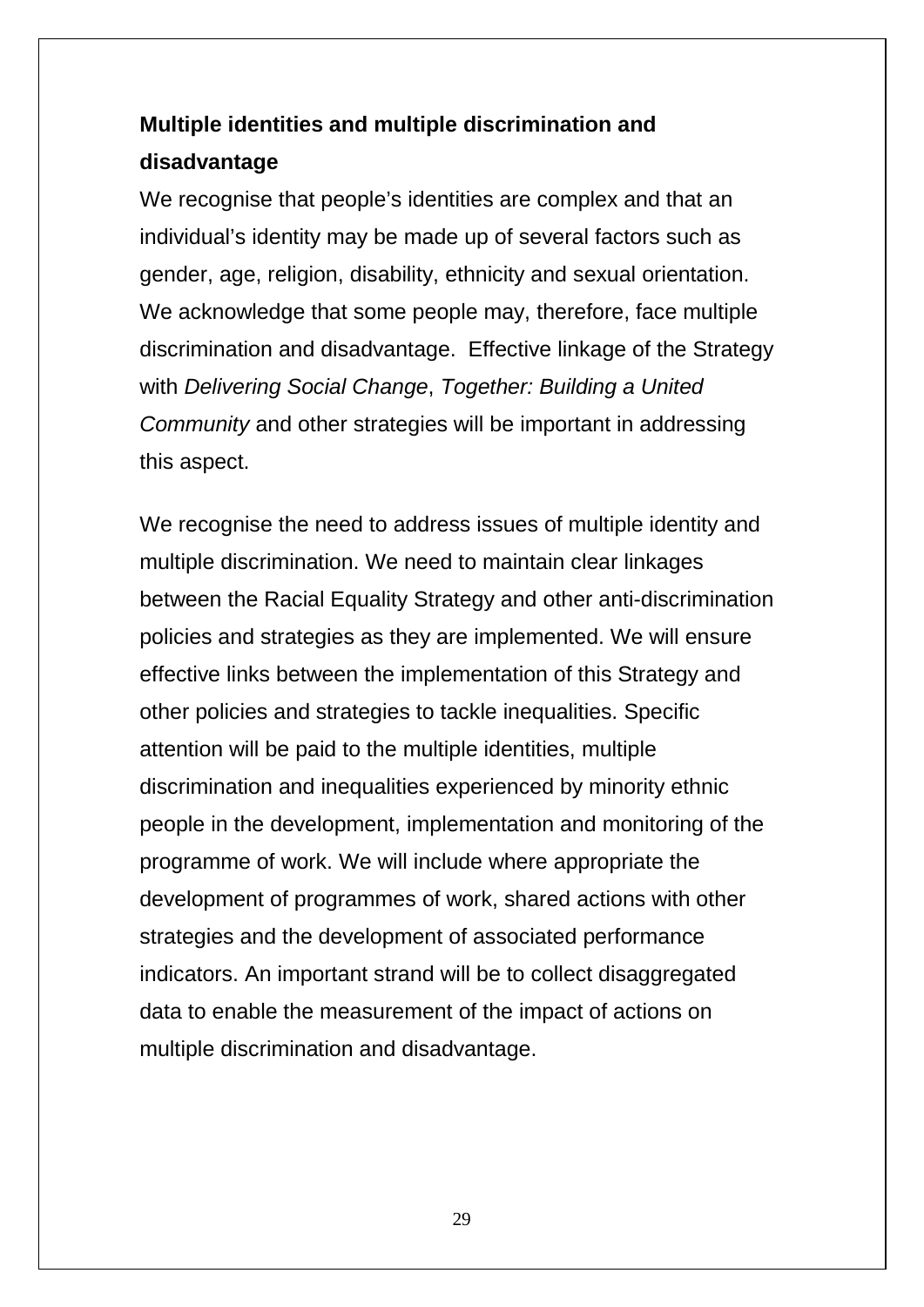We would value your opinion on this approach. We would also value your opinion on how we should focus on addressing the issue of multiple identities and multiple discrimination.

#### **Consultation questions**

- How should we focus on addressing the issue of multiple identities and multiple discrimination?
- Do you agree that we should refer to T:BUC and DSC?
- Do you agree that we should retain the Racial Equality Panel and a specific focus on race?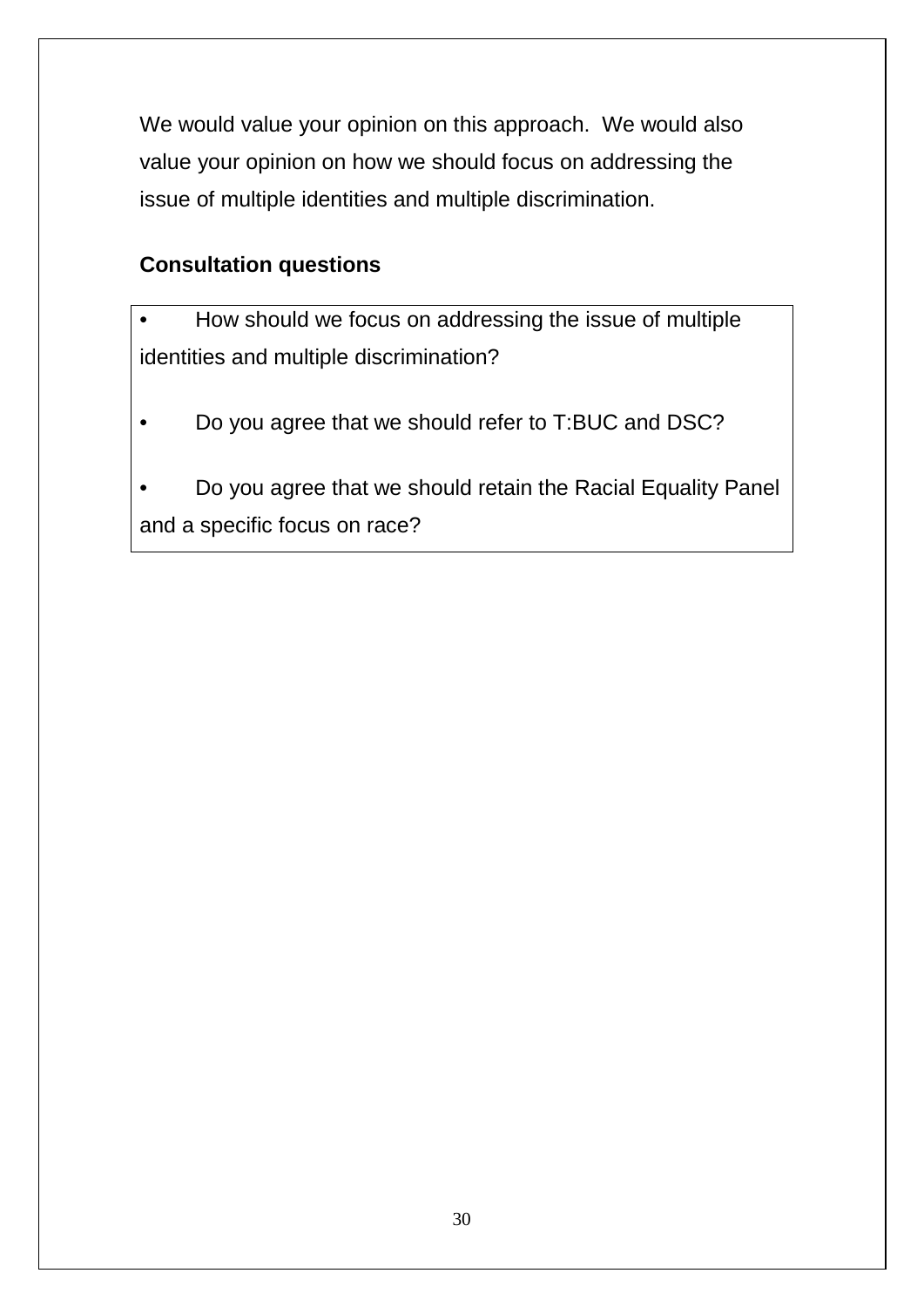## **Chapter 5 The evidence of racial inequalities and ethnic monitoring**

## **The evidence of racial inequalities**

As a recent research report from the Joseph Rowntree Foundation notes, "[r]esearch interest in the circumstances of people from minority ethnic communities in Northern Ireland grew over the last decade". "[T]he new evidence sought to understand new populations in the region and in particular their access to services"<sup>18</sup>. The report goes on to note that "With the current absence of robust, reliable statistical or administrative analysis, significant gaps exist in the knowledge base".

If we are to make progress in tackling racial inequalities, it is essential that we tackle these gaps. Failure to address this issue systematically will mean that we never get beyond tokenism.

Monitoring frameworks that have been developed incrementally or organically are not fit for purpose. Public bodies need robust information to monitor inequalities, develop evidence based policy and to plan service delivery.

#### **Why monitor?**

The previous Racial Equality Strategy was clear about the need for ethnic monitoring. It stated:

 $18$  ibid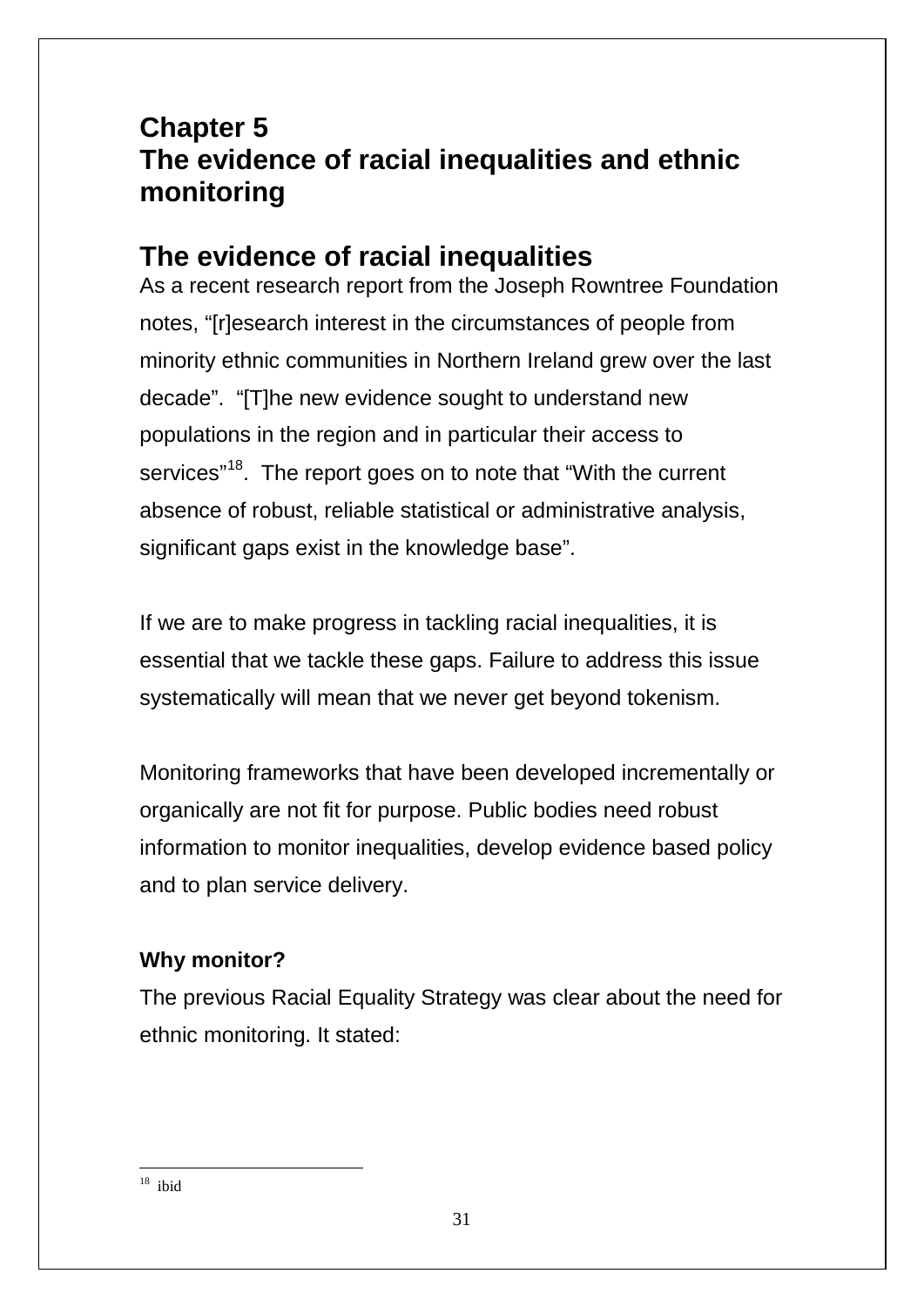*4.21 Ethnic monitoring (the process used to collect, store, and analyse data about people's ethnic backgrounds) by service providers of key aspects of their services is essential to achieve racial equality. To have a racial equality policy without ethnic monitoring has been likened to aiming for good financial management without keeping financial records. A proper system of ethnic monitoring will allow service providers to:*

- *highlight possible inequalities;*
- *investigate their underlying causes; and*
- *remove any unfairness or disadvantage.*

*It will let service providers know which groups are using their services, and how satisfied they are with them. They can then consider ways of reaching under-represented groups and making sure that their services are relevant to those groups' needs, and provided fairly.* 

Without ethnic monitoring, Government departments and agencies will never know whether their race equality work is having any impact. There is a risk that people will just see their work as paying lip service to racial equality. If this happens, the work will lose credibility and commitment among the staff that have to deliver it, as well as the people who are affected by it.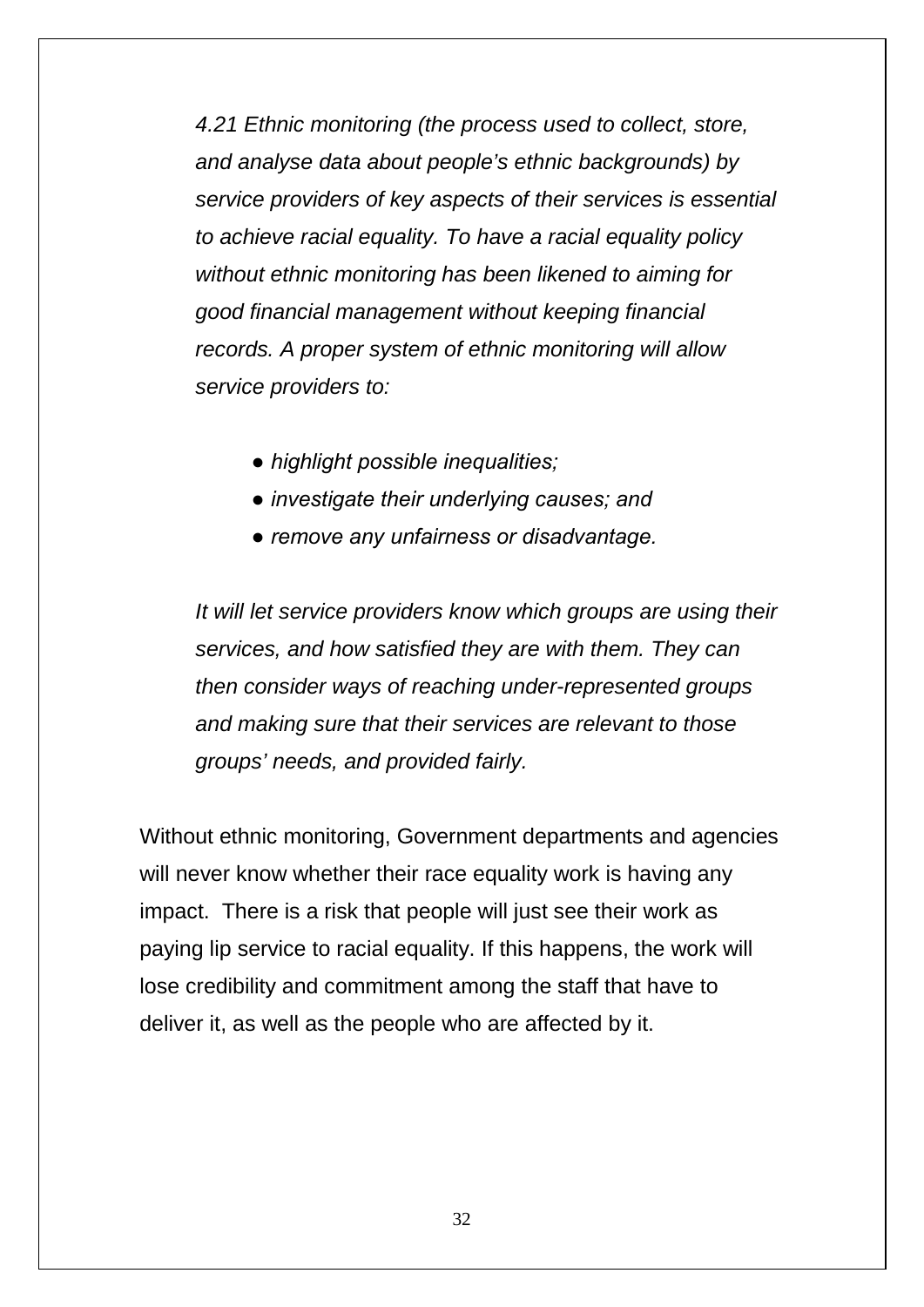**Ethnic monitoring is key to achieving racial equality in service provision and as employers.**

The previous Racial Equality Strategy had stated that the Racial Equality Unit in OFMDFM would work with departments and service providers to help them to ensure that ethnic monitoring is carried out appropriately on key areas of service provision.

To this end, OFMDFM published Guidance for Monitoring Racial **Equality** 

[\(http://www.ofmdfmni.gov.uk/guidance\\_for\\_monitoring\\_racial\\_equa](http://www.ofmdfmni.gov.uk/guidance_for_monitoring_racial_equality_v2.pdf) lity v2.pdf) in July 2011. This is the definitive monitoring guide to assist public bodies in improving service delivery and equality for minority ethnic and migrant populations living here. The guidance presents a standardised monitoring framework for the collection of data. It is based on best practice, recent developments in National Statistics guidance and the 2011 Census of Population.

**With the support of the Northern Ireland Statistics and Research Agency (NISRA) and the Racial Equality Unit, Government departments and agencies will, as a matter of priority, examine where they should introduce ethnic monitoring and draw up proposals to do so.**

The Department for Health, Social Services and Public Safety have already taken this step:

*The Health & Social Care Board has led on a project to address data gaps and improve ethnic monitoring within Health and Social*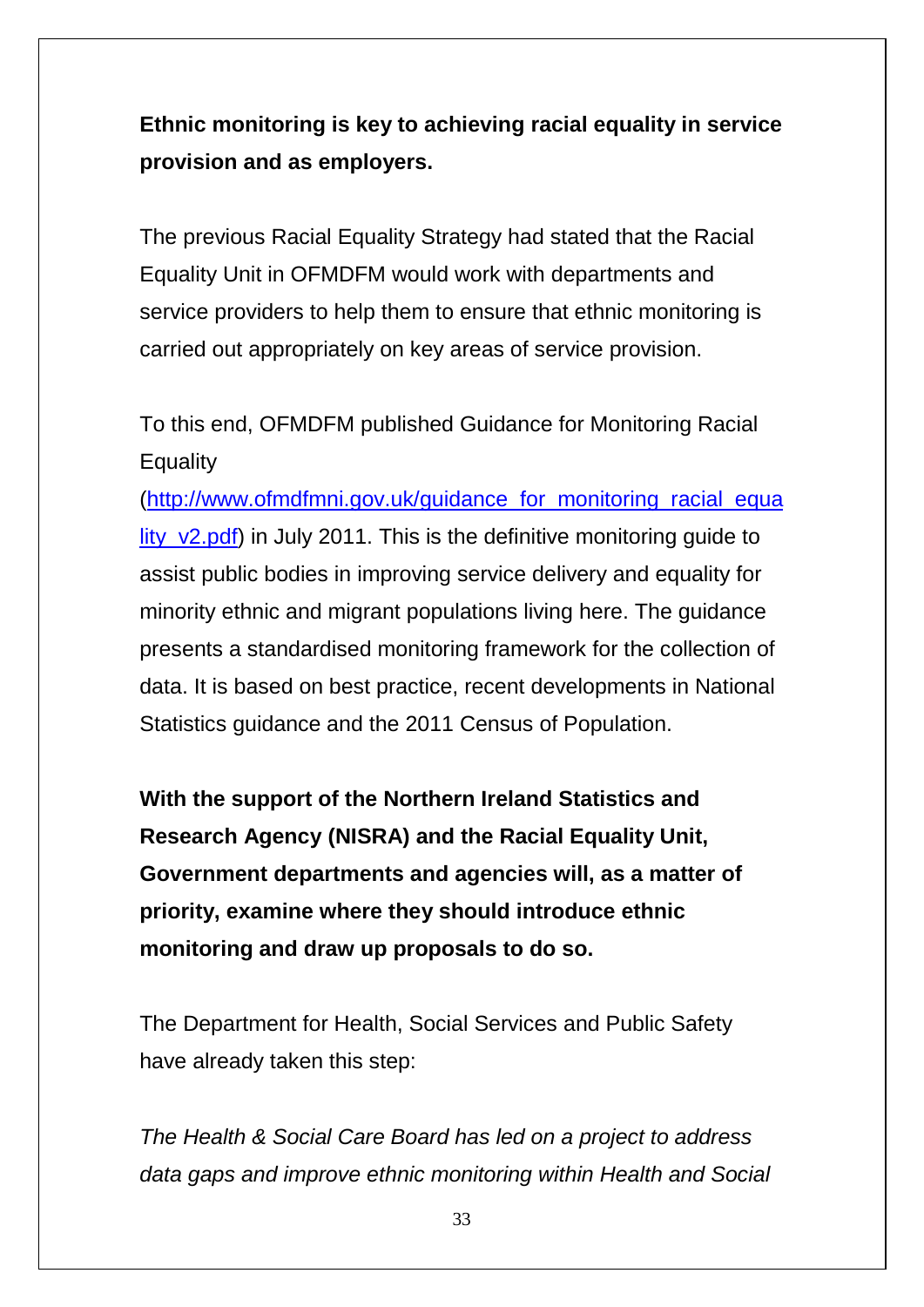*Care (HSC). The project seeks to help HSC commissioners and providers to robustly capture critical patient/ service user information and through this help HSC organisations to: develop and enhance service provision to all members of the community; respond to the needs of a changing society; and, help to ensure that Equality and Human Rights obligations are met. Changes are being implemented across the following systems:-*

- *Child Health System (CHS),*
- *Community Systems –*
	- o *Social Services Client Administration and Retrieval Environment (SOSCARE),*
	- o *Regional Sure Start Database,*
- *Hospital Systems –*
	- o *Patient administration System (PAS) inpatients,*
	- o *A&E systems, and*
	- o *Northern Ireland Maternity System (NIMATS).*

*Implementation is supported by appropriate staff training and support including information for service users explaining why the information is needed. After a period of 12-18 months of operation each system will be evaluated to determine its effectiveness.*

*To support this work and ensure consistency HSC ethnic monitoring guidance has been drafted incorporating OFMDFM's 2011 Guidance for Monitoring Racial Equality. The HSC guidance will also apply to any other Health and Social Care systems which implement Ethnic Monitoring.*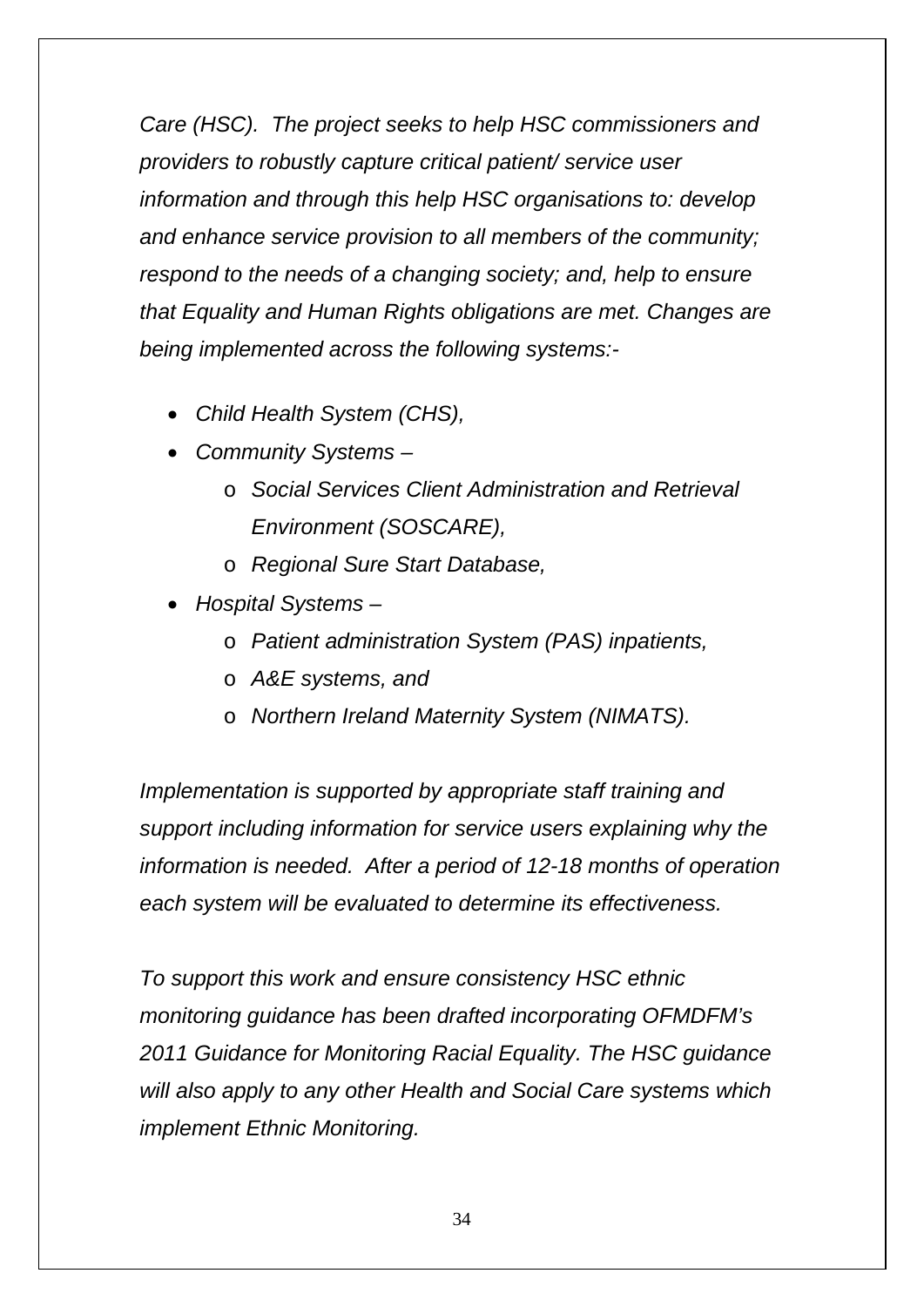#### **Consultation questions**

• Do you agree that ethnic monitoring is a critically important measure that Government must undertake?

• What form should this monitoring take so that we can move to outcomes as a matter of urgency?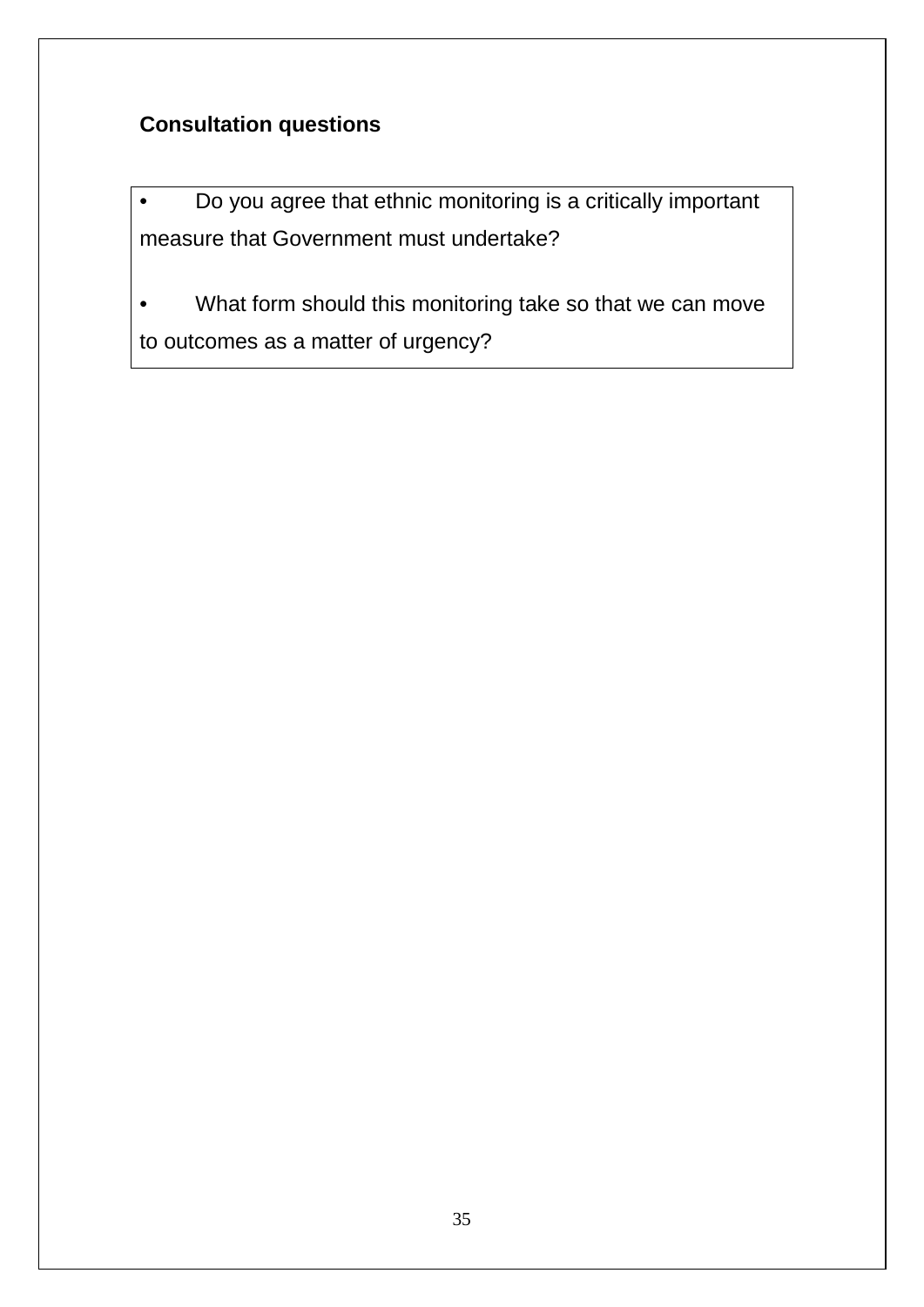## **Chapter 6**

## **The legislative framework**

Legislation has an essential role to play in tackling racial inequalities, eradicating racism and promoting good race relations and social cohesion.

Legislation is important in deciding the principles that should govern behaviour and in setting minimum standards that must be observed. In this way, legislation can signal and bring about change. But change can also be influenced by action to make sure that the principles of law are incorporated into policies and practices as they are developed.

This section is intended to describe succinctly key elements of the legal framework within which the Race Equality Strategy operates. It is not intended to be a comprehensive account of all the relevant legislation.

The Strategy will, of course, operate within the context of existing legislation and proposed legislation in this area.

The most significant piece of legislation is **the Race Relations (Northern Ireland) Order 1997.**

The Order defines "racial groups" as "a group of persons defined by reference to colour, race, nationality or ethnic or national origins". It explicitly defines Irish Travellers as a "racial group" in that they are "a community of people commonly so called who are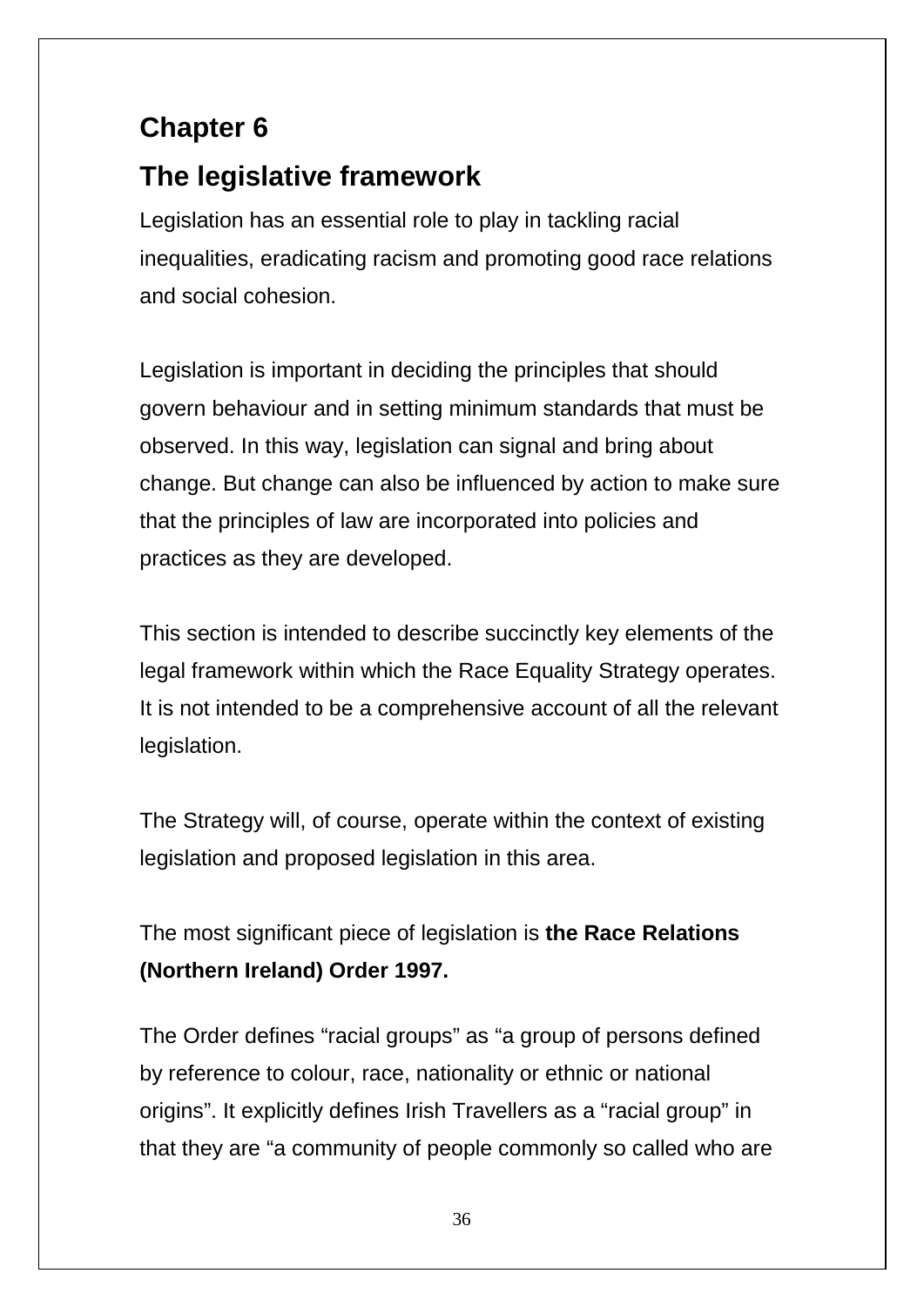identified by themselves and by others as people with a shared history, culture and traditions, including historically a nomadic way of life on the island of Ireland".

The Order makes it unlawful to discriminate, either directly or indirectly on racial grounds in the areas of employment and training; education; the provision of goods, facilities or services; the disposal and management of premises and advertisements. It also places a statutory duty on district councils to make appropriate arrangements with a view to ensuring that their various functions are carried out with due regard to the need:

(a) to eliminate unlawful racial discrimination; and

(b) to promote equality of opportunity, and good relations, between persons of different racial groups.

The Order was amended by the Race Relations Order (Amendment) Regulations (Northern Ireland) 2003 to give effect to the EU Racial Equality Directive. It was further amended by the Race Relations Order (Amendment) Regulations (Northern Ireland) 2009 to extend the definition of indirect discrimination to include both persons who are put at a disadvantage by a discriminatory provision or practice **and those who would be put at a disadvantage** and by the Race Relations Order (Amendment) Regulations (Northern Ireland) 2012 in respect of seafarers.

The previous Racial Equality Strategy noted that the 2003 Regulations did not extend to all the categories covered by the original Race Relations (Northern Ireland) Order 1997: specifically,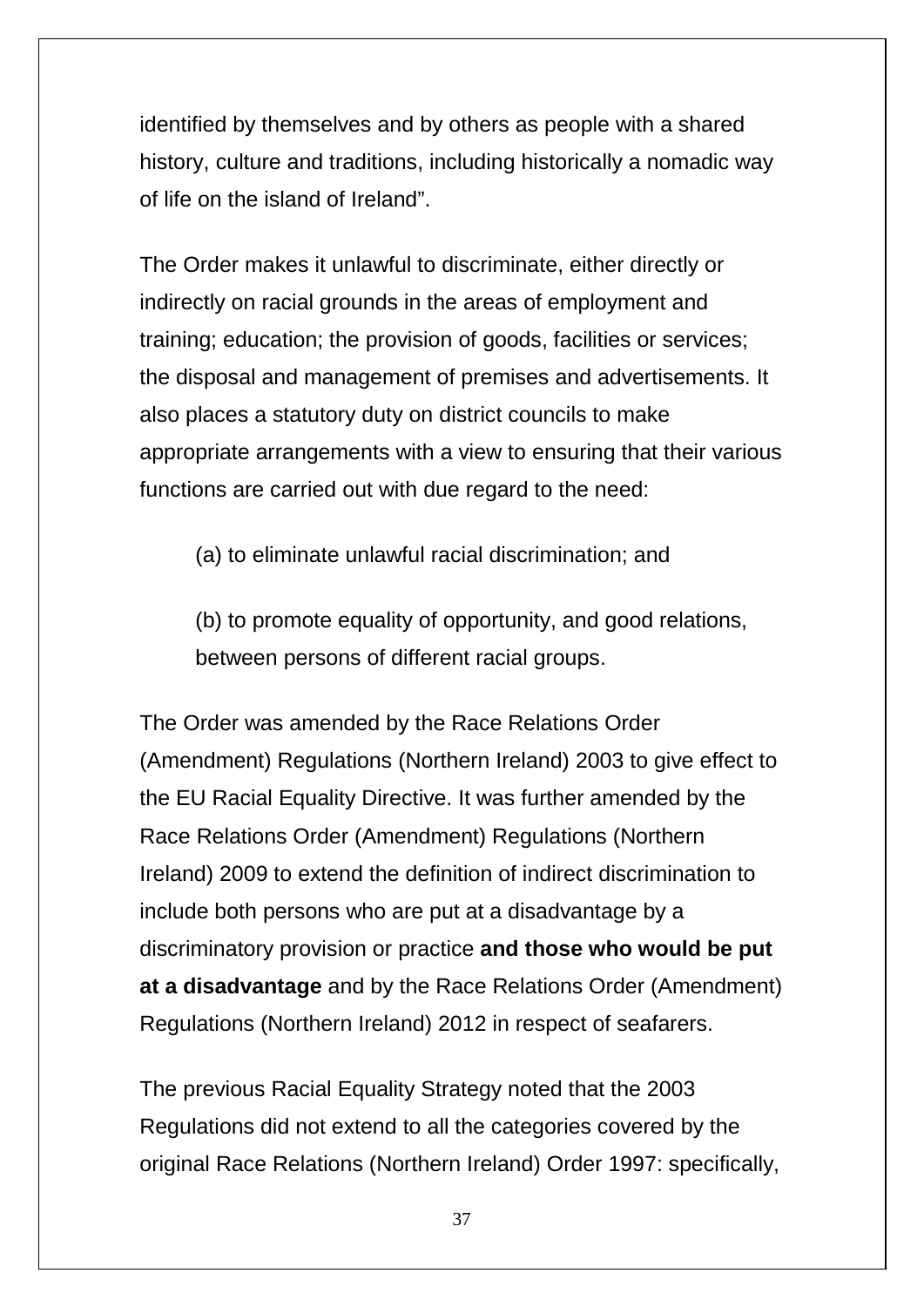they did not cover colour and nationality. It stated that the "Government will explore legislative options to rectify this anomaly as soon as possible".

Following a debate on 26 May 2009 the Assembly resolved:

*That this Assembly calls on the First Minister and deputy First Minister to review the current Race Relations (Northern Ireland) Order 1997, in view of the fact that the current law does not offer the same levels of protection as in other parts of the United Kingdom and the Republic of Ireland, and also given the deficiencies in the Race Relations Order (Amendment) Regulations (Northern Ireland) 2003[19](#page-30-0).*

There are a range of views on legislation. A key stakeholder is the Equality Commission, which has written that legislation here does not provide the same level of protection as that provided in GB. With regard to racial equality, one of the three principle duties of the Equality Commission is to keep under review the working of the Order and, when it is so required by OFMDFM or otherwise thinks it necessary, to draw up and submit to the Department proposals for mending the Order.

In summary, the Equality Commission recommends that the race equality legislation is amended to $20$ :

<span id="page-37-1"></span><span id="page-37-0"></span><sup>&</sup>lt;sup>19</sup> Hansard. http://archive.niassembly.gov.uk/record/reports2008/090526.htm#a11<br><sup>20</sup> Equality Commission for Northern Ireland - Racial Equality Policy – Priorities and recommendations *http://www.equalityni.org/sections/default.asp?secid=8&cms=Publications\_Race\_consultation+respo ns*es&cmsid=7\_38\_253&id=253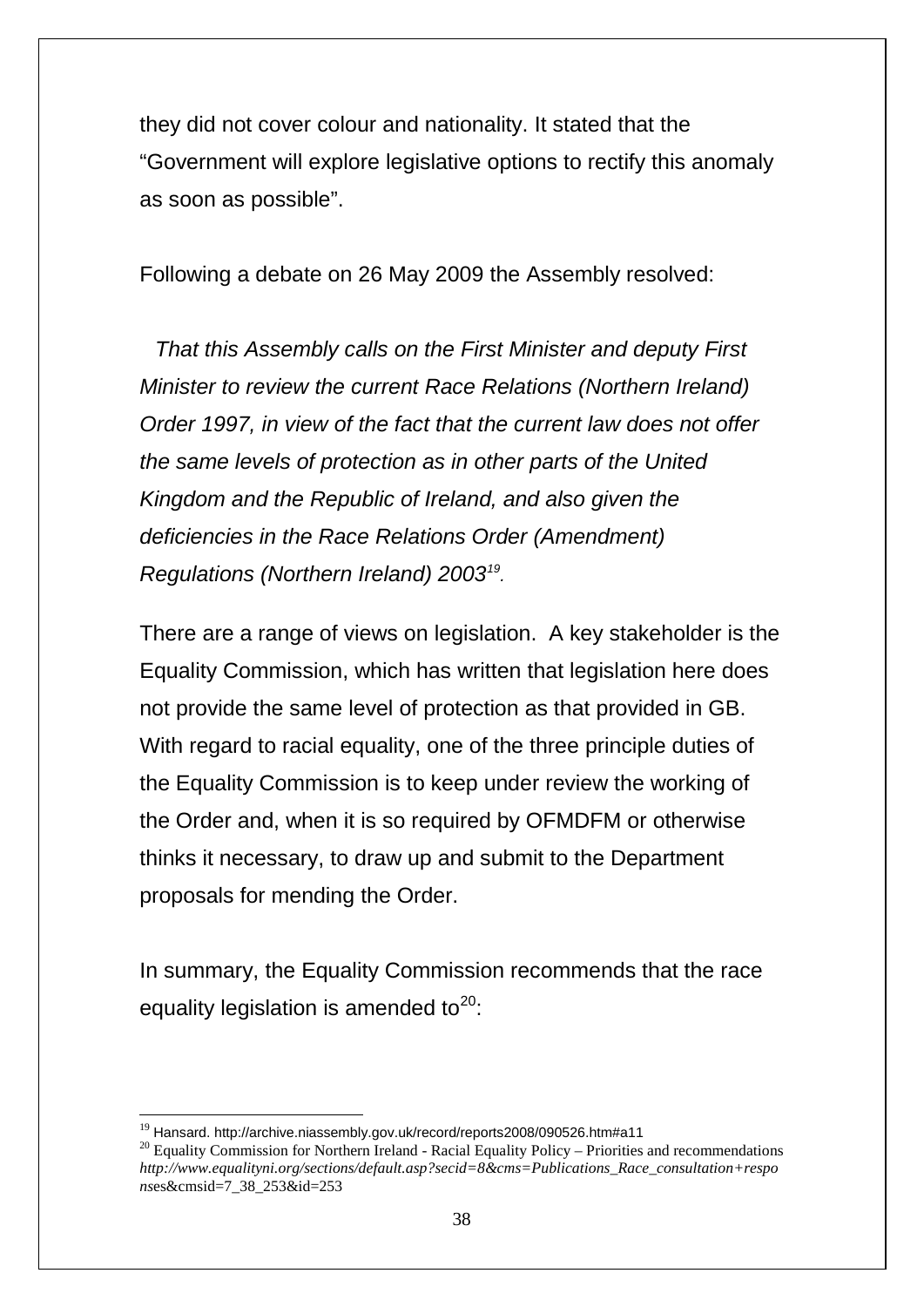- *provide increased protection against discrimination and harassment on the grounds of colour and nationality across the scope of the race equality legislation;*
- *ensure increased protection against racial discrimination and harassment by public bodies*[21](#page-37-1)*, such as the police or prison authorities, when carrying out their public functions;*
- *give stronger protection against racial harassment including racial harassment of employees by clients or customers;*
- *remove or modify certain exceptions, including those relating to immigration, and the employment of foreign nationals in the civil, diplomatic, armed or security and intelligence services and by certain public bodies;*
- *expand the scope of positive action which employers and service providers can lawfully take in order to promote racial equality;*
- *increase protection for Councillors and certain categories of agency workers against racial discrimination and harassment;*
- *increase protection under the race equality legislation for individuals against victimisation;*
- *introduce protection against multiple discrimination*[22;](#page-38-0)

<span id="page-38-1"></span> $21$  Currently, protection against discrimination by public authorities when exercising public functions is limited to four areas; namely, social security, health care, social protection or social advantage.

<span id="page-38-0"></span> $22$  'Multiple discrimination' occurs when a person is treated less favourably because of more than one equality ground. It can be experienced in several different ways. When the discrimination involves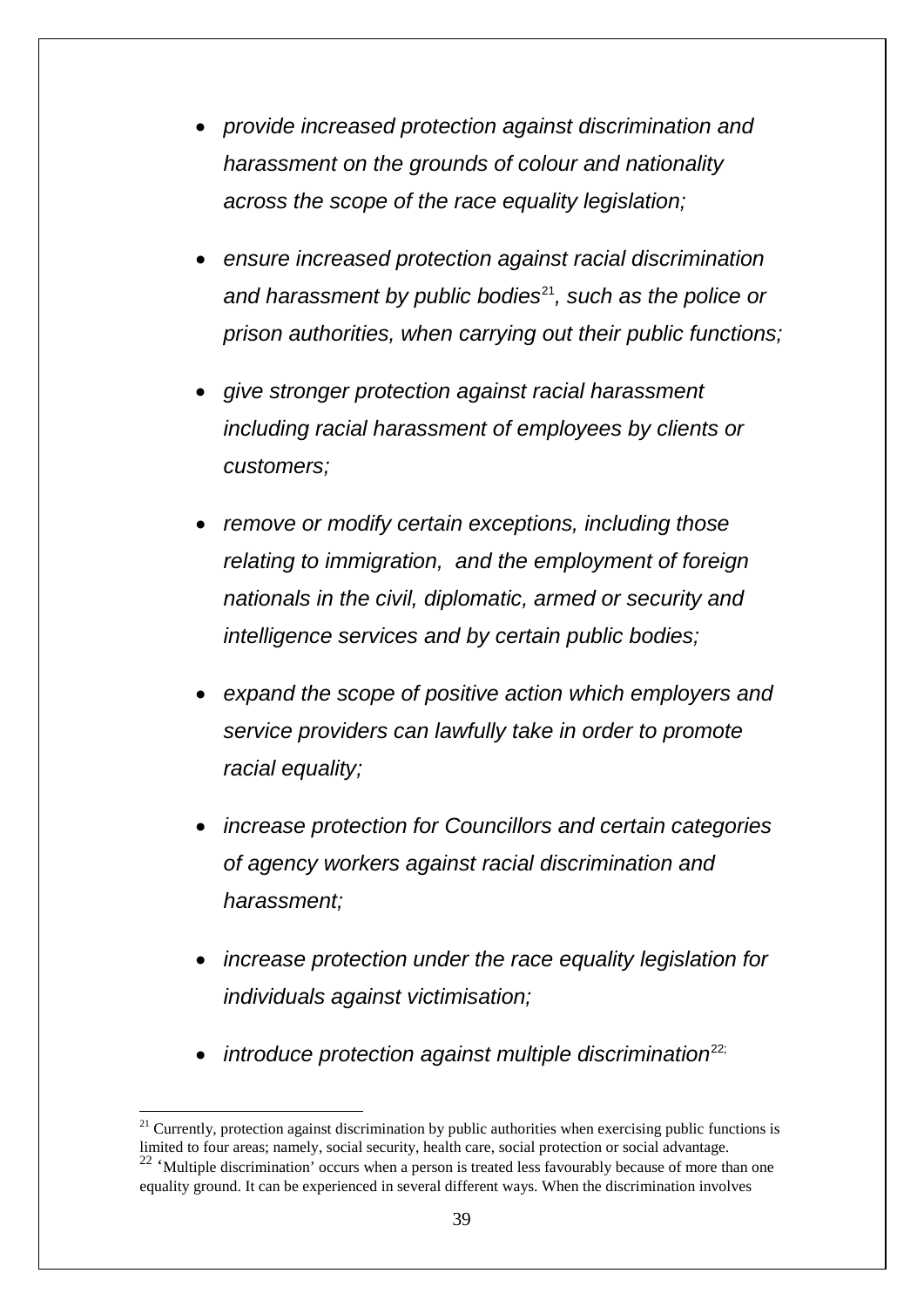- *amend the enforcement mechanism for education complaints;*
- *improve the powers of the Commission to issue additional Codes of Practice under the race equality legislation; and to enforce effectively the race equality legislation;*
- *strengthen tribunal powers to ensure effective remedies for complainants bringing racial complaints.*

The Committee on Racial Discrimination in its Concluding Observations in 2011 recommended that "a single equality law and a Bill of Rights are adopted in Northern Ireland or that the Equality Act is extended to Northern Ireland." (Para. 19)

### **Consultation questions**

<u>.</u>

• Do you agree that an effective legal protection will enhance the achievement of the six shared aims of this Strategy?

• Do you think that reform of Race Relations (Northern Ireland) Order 1997 is a priority?

• Do you agree with the Equality Commission's proposals?

• Do you think that there are any areas of Race Relations law which require reform, additional to those identified by the Equality Commission?

more than one equality ground and it is the unique combination of characteristics that results in discrimination, in such a way that they are completely inseparable, then this is known as intersectional multiple discrimination .The current discrimination law framework does not always provide a remedy for it.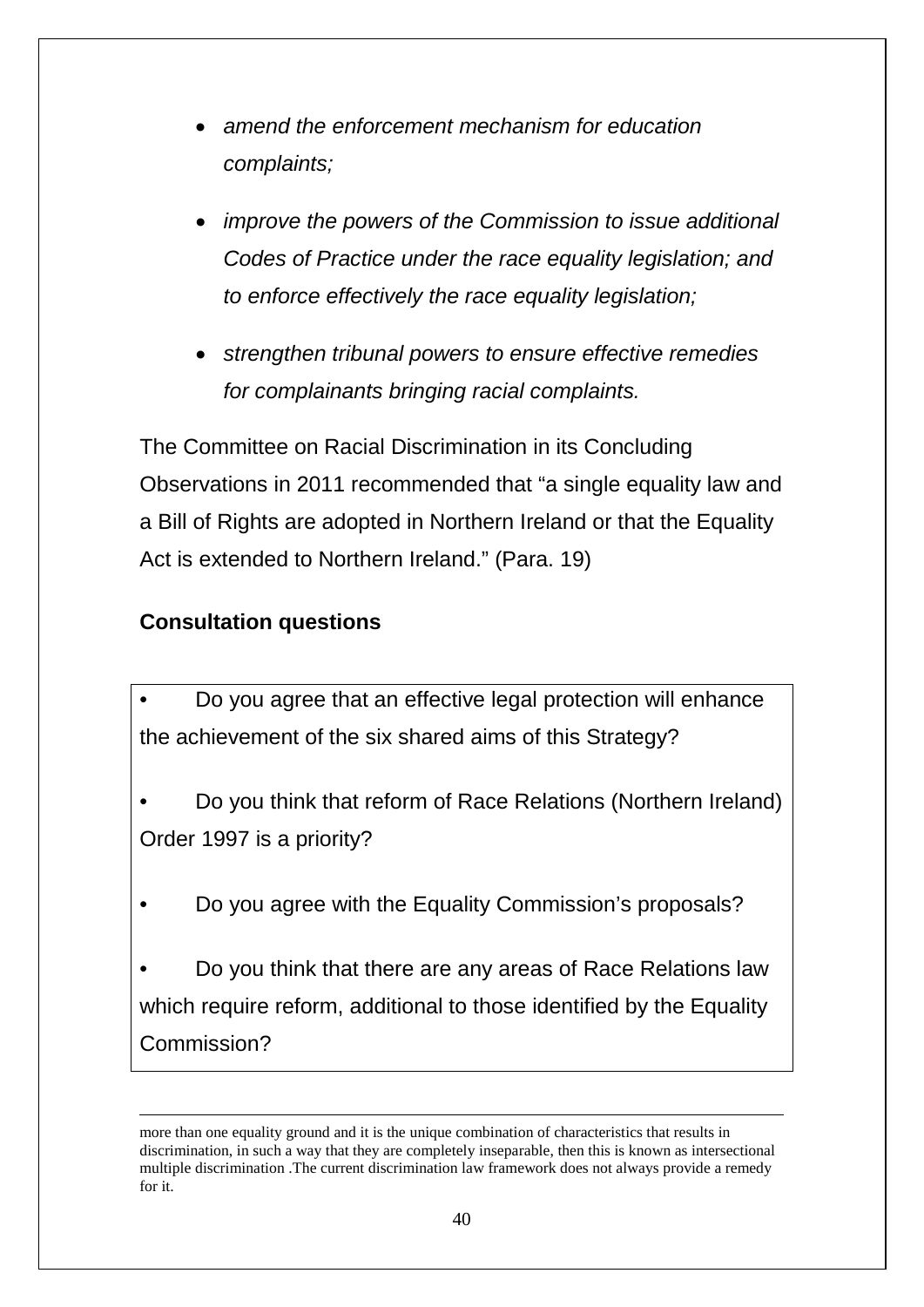# **Chapter 7**

<u>.</u>

# **Immigration**

A significant proportion of minority ethnic people living and working here are under immigration control<sup>23</sup>. Nationality; *immigration*, *including asylum and the status and capacity of persons in the United Kingdom who are not British citizens; free movement of persons within the European Economic Area; issue of travel documents* are all excepted matters under Schedule 2 of the Northern Ireland Act 1998.

Immigration remains the responsibility of the Westminster Parliament and it is the UK Government which makes the decisions about what restrictions should be imposed upon the people who are under immigration control. However, immigration matters have substantial implications for Government here – as service deliverers, and for people living here under immigration control, and are thus a legitimate concern of the devolved administration.

Restrictions on people under immigration control may include how long they can stay here or whether or not they can work They may also have 'no recourse to public funds' which means that they are not allowed to claim most benefits, tax credits or housing assistance that are paid by the state.

<span id="page-40-0"></span><sup>&</sup>lt;sup>23</sup> "This term normally applies to a person who is in the United Kingdom under a category of the *immigration rules that imposes restrictions on them, for example how long they can stay in the country and whether or not they can work*". UKBA web-site glossary http://www.ukba.homeoffice.gov.uk/glossary?letter=I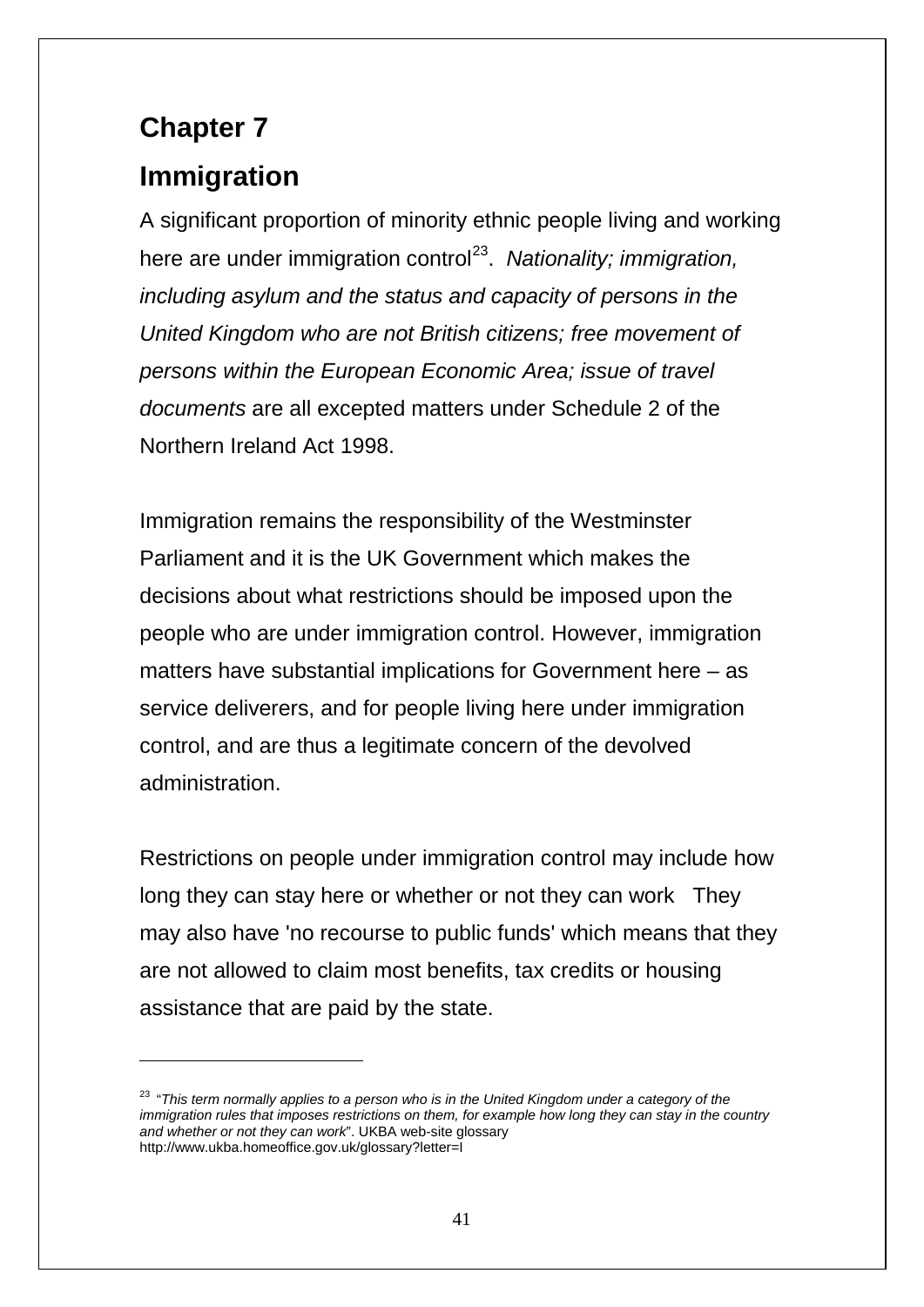Their access to services provided by government here may also be restricted.

Clearly the fact that some people have fewer entitlements than others presents very significant challenges to work to integrate all minority ethnic people fully into our society.

At times our regional interests will not coincide with those of Britain. We have for example recognised the importance of legal advice in assisting migrants to attain the stability that underpins long term integration. As a result, we have not reduced coverage of legal aid for immigration work or proposed a residence test for legal aid as in England and Wales.

The results of the 2012 Northern Ireland Life and Times Survey showed a mark difference  $-$  at this time anyway  $-$  between how immigration is viewed here and how it is viewed in GB. Questions were asked on the wider effects of immigration: on the impact on Northern Ireland overall, on the economy, and on the cultural life of the region. Responses showed that 24% viewed immigration as bad overall, with a further 31% stating that it was neither good nor bad. However, the largest number of respondents (45%) saw immigration as 'good' or 'very good' overall. In relation to the economy, 43% noted that immigration was either 'good' or 'very good' [24.](#page-40-0)

<span id="page-41-0"></span> $24$  Research Update Number 86 November 2013 ARK Northern Ireland http://www.ark.ac.uk/publications/updates/update86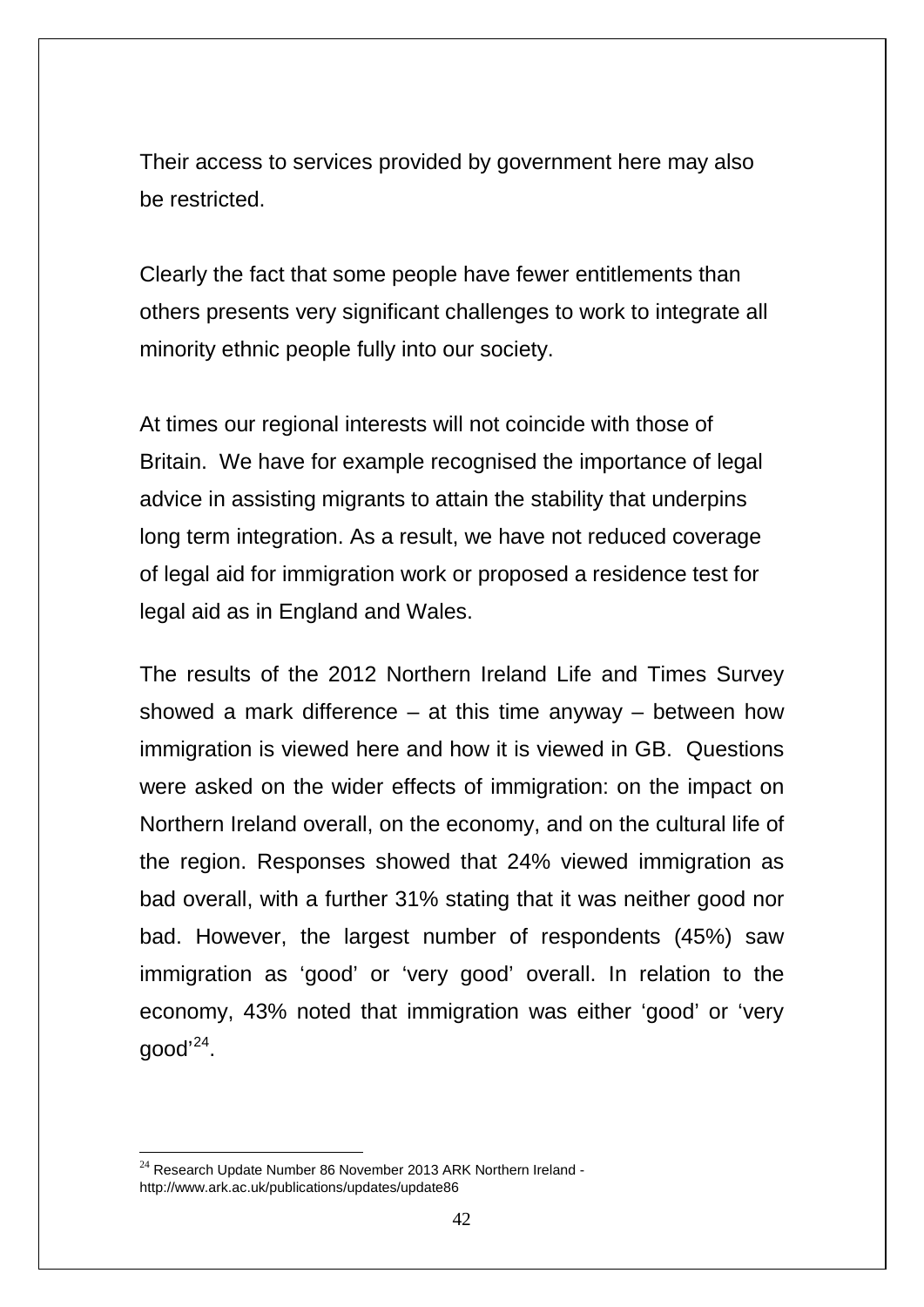|                                        | $\%$ |    |
|----------------------------------------|------|----|
| % saying that the number of immigrants | ΝI   | GB |
| should be                              |      |    |
| Increased a lot or a little            | 10   |    |
| Remain the same as it is               | 43   | 18 |
| Reduced a little                       | 21   | 24 |
| Reduced a lot                          | 26   |    |

Also experience has shown that some changes to practice and procedure in immigration law overlook local needs and concerns. This will require the devolved administration to work to ensure that our needs are recognised within the constraints of the wider policy. We are also aware of the positive economic contribution made by migrants – including refugees - in Northern Ireland<sup>25</sup>.

It is important to recognise the indirect power of the Executive as regards issues that are not devolved. Regardless of whether powers are devolved or not, the devolved administration must scrutinise all issues at hand and deal with them as best it can.

#### **The relationship between Immigration and Belonging**

Immigration status necessarily affects one's ability to integrate and access local services. It also impacts profoundly on one's sense of belonging. Ministers have shown a willingness to create a better Northern Ireland based on the concept of cohesion and integration. The 2009 ECNI report 'New Migration, Equality and Integration: Issues and Challenges for Northern Ireland'[26](#page-42-0) highlighted the views

<span id="page-42-1"></span><sup>&</sup>lt;sup>25</sup> See for example http//: [www.delni.gov.uk/the](http://www.delni.gov.uk/the) economic labour market and skills impact of migrant workers in Northern Ireland pdf.

<span id="page-42-0"></span><sup>26</sup> http://www.equalityni.org/archive/pdf/ICRMigrantworkersJanuary2009.pdf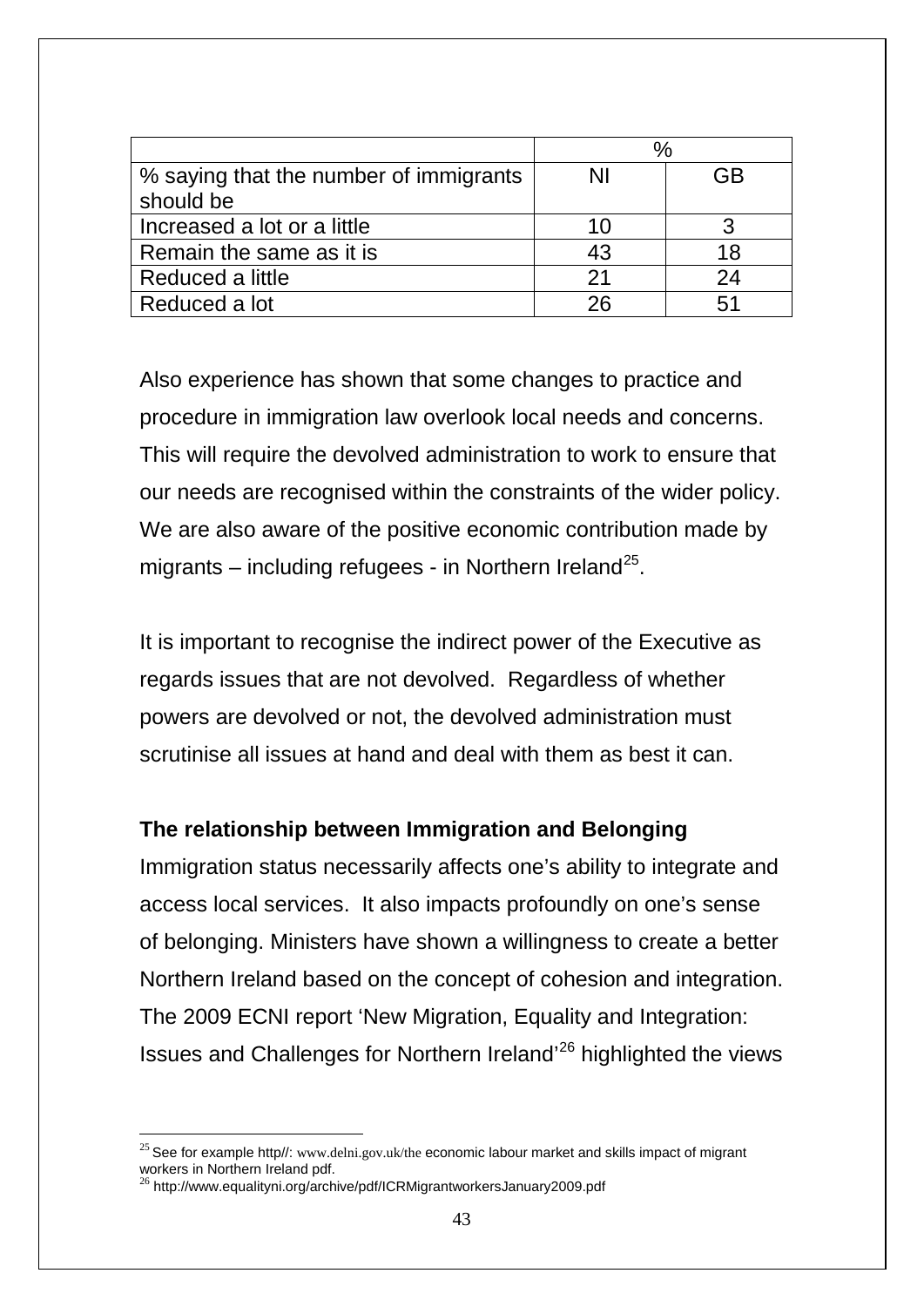of the sector on the links between cohesion, integration and migration.

*"Lastly one overarching question needs to be urgently considered. If equality is the counterpart to integration, is it possible to integrate migrants fully into society, if they are not given the same rights and freedoms as everyone else, or if they are subjected to unequal or discriminatory treatment by virtue of the organisation of the immigration system".*

There will continue to be an unresolved tension here, as long as the Westminster government insists on a "one size fits all" immigration policy.

The Executive will continue to work towards an immigration policy that recognises and takes account of our different needs and concerns here.

We will do this through our work on Northern Ireland Strategic Migration Partnership, a multi-agency, cross-party and crossdepartmental body working to reflect the regionally specific needs of Northern Ireland in the development and implementation of UK immigration policy. We will also do this bilaterally with the Westminster government and multi-laterally. We may seek to establish a forum of Ministers from the devolved administrations and the Home Office as a mechanism for change on specific areas of interest.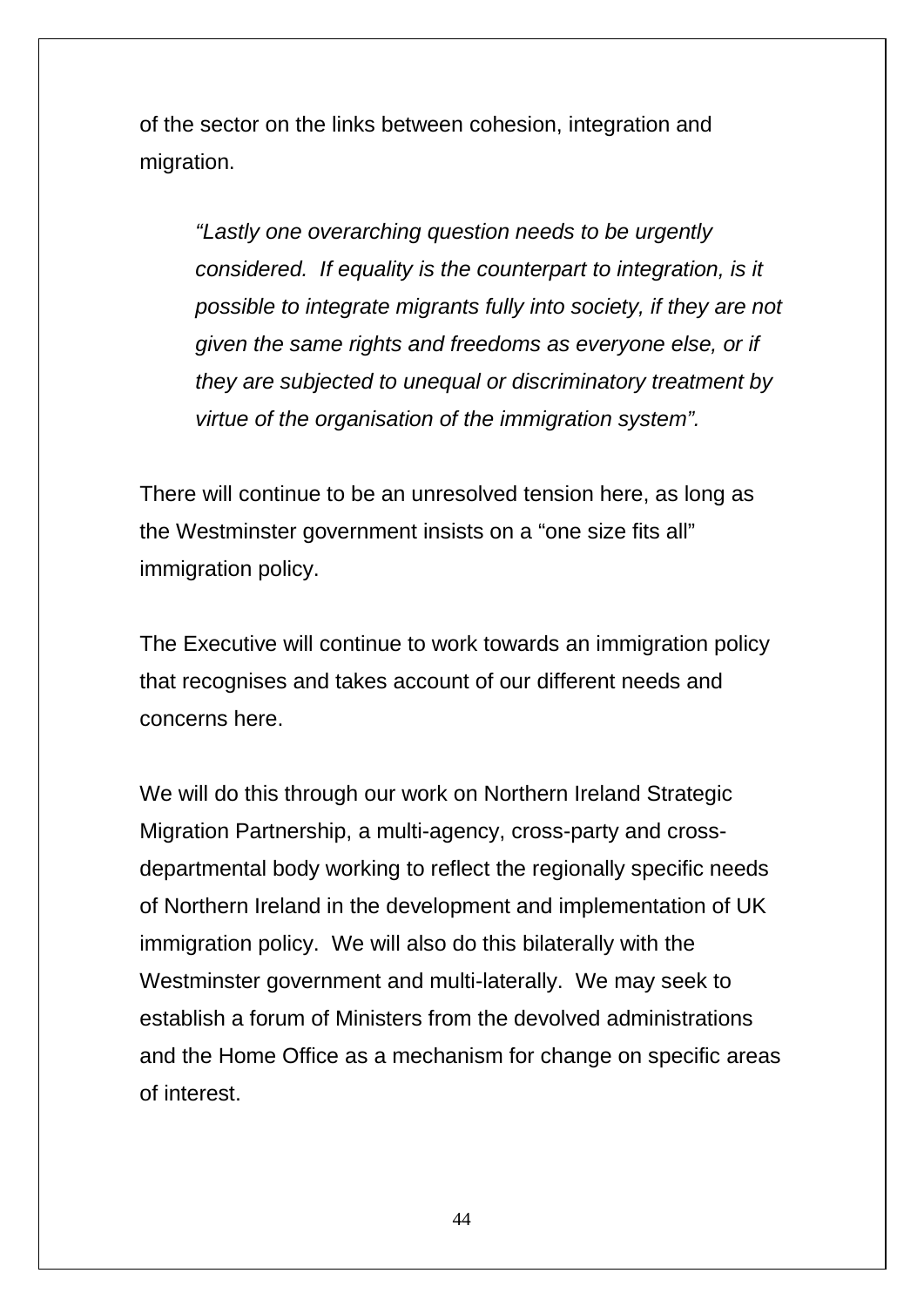## **Consultation questions**

• Are there any actions that we can and should take under existing devolved powers in this area?

• What should be the aims of a regional immigration policy?

• Do you agree with the proposal for a forum for Ministers from the devolved administrations and the Home Office as a mechanism for change?

• Do you have any alternative views as to how we might lever change?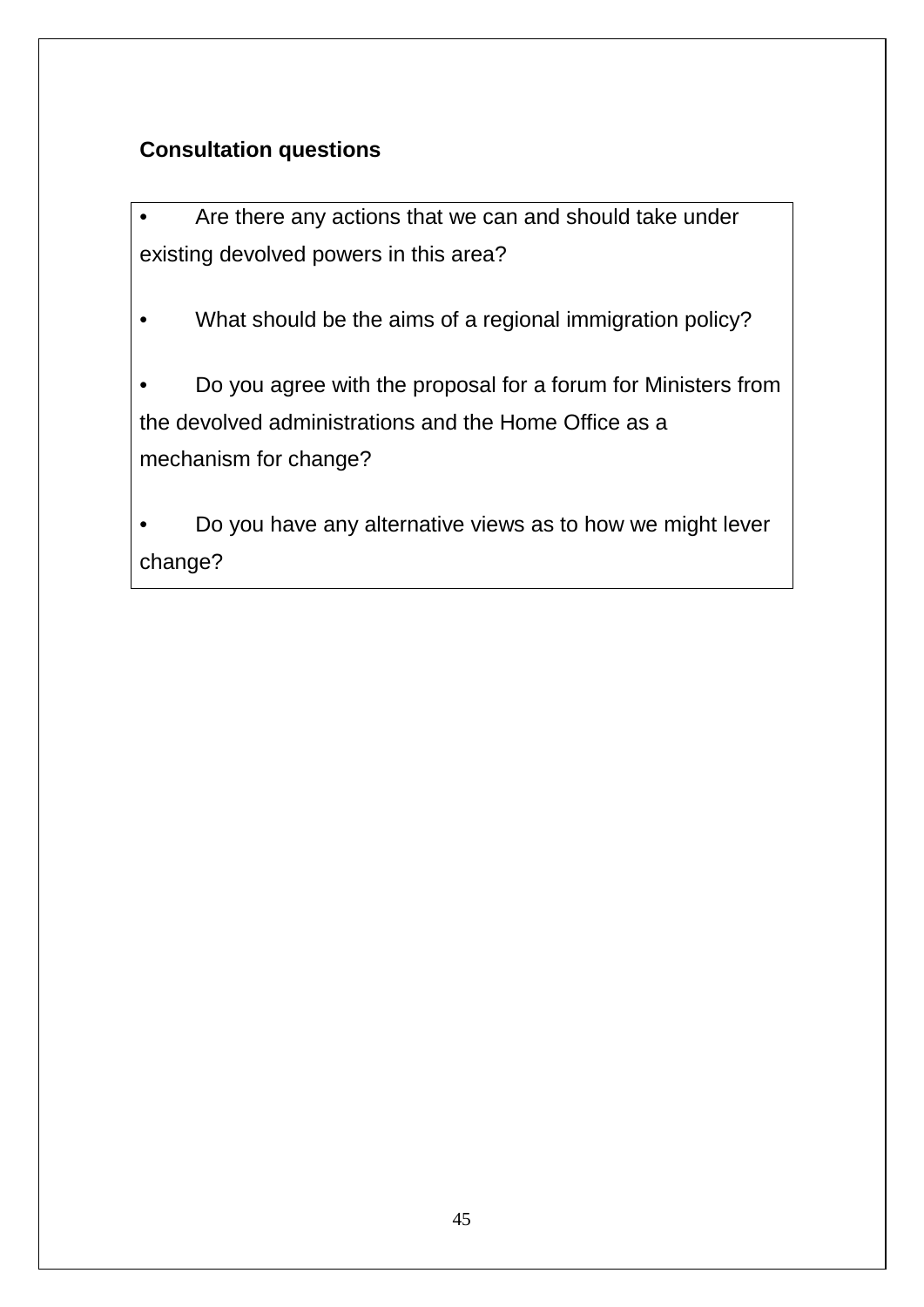## **Chapter 8 Making it happen: implementing the Racial Equality Strategy**

### **Ministerial responsibility for the Strategy**

The First Minister and deputy First Minister, assisted by two Junior Ministers, have responsibility for equality and good relations issues, including this Strategy. They, together with their Ministerial colleagues, will have responsibility for driving forward work on the Strategy and its programme of work within the departments and agencies for which they have responsibility.

### **Structures and responsibilities**

If the Strategy is to make a real difference, it must result in action across Government and wider civic society to tackle racism and racial inequalities on the ground.

For this to happen there must be clear lines of responsibility and accountability. There must also be appropriate structures in place to achieve a joined-up, targeted approach.

This chapter sets out responsibilities and accountability and describes the structures that have been or will be put in place, including the Racial Equality Panel which will oversee the detailed work on the implementation of the Strategy.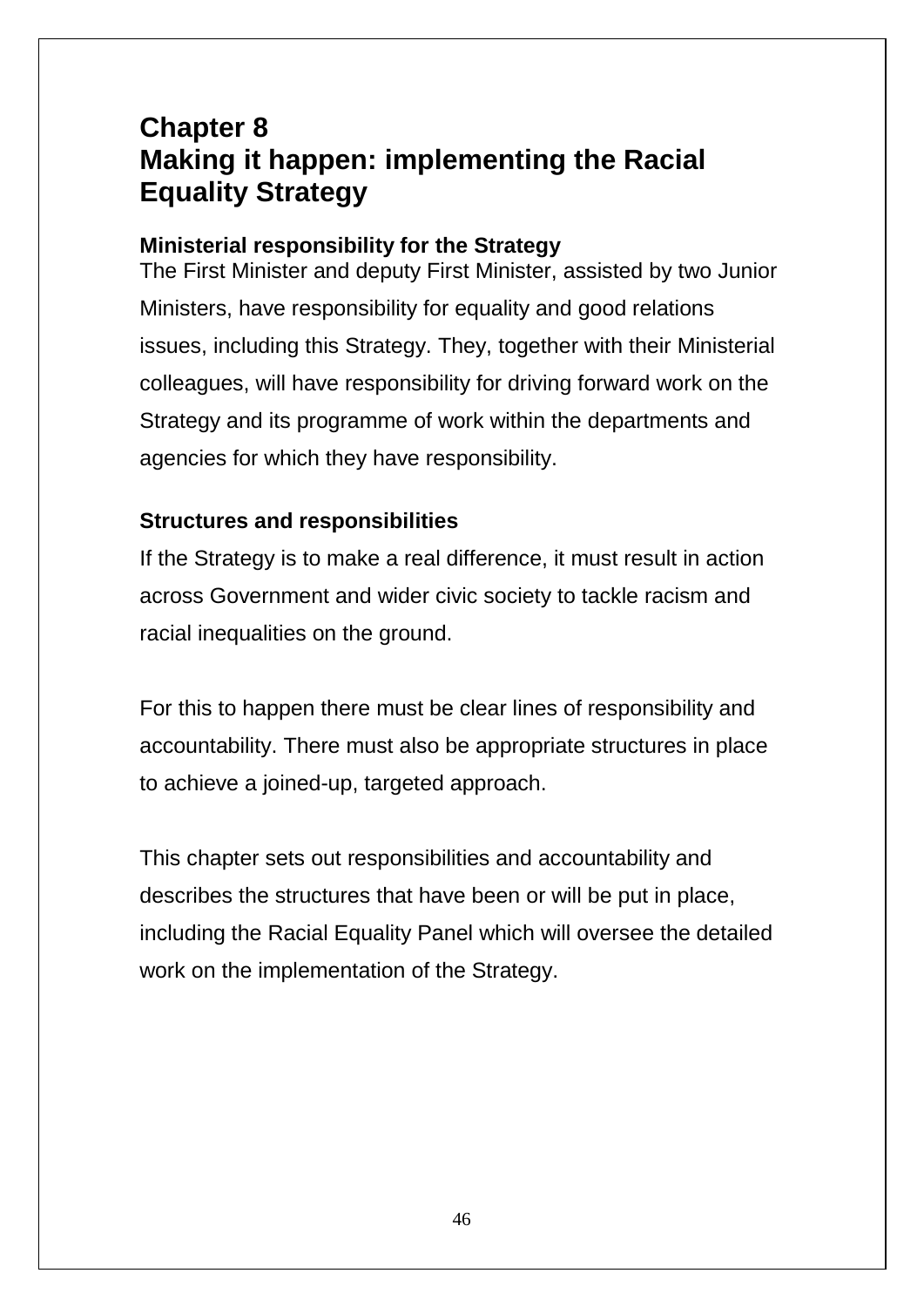## Action at a regional level

## **The Racial Equality Unit**

The Racial Equality Unit within the Office of the First Minister and Deputy First Minister will have central policy responsibility for overseeing the implementation of the Strategy.

## **The Racial Equality Forum**

The previous Racial Equality Strategy for Northern Ireland 2005 – 2010 had tasked the Racial Equality Forum with developing an action plan to implement the Strategy.

However, with increasing inward migration and greater diversity of nationalities and backgrounds here, the Forum had expanded to the point of being very unwieldy. Over 50 people regularly attended – too many to allow it properly to fulfil its purpose. Accordingly, OFMDFM officials, in consultation with the Forum, reviewed its remit and structures to assess whether it was fit for purpose under devolution and to consider its work programme. It was agreed that a Racial Equality Panel should be established to take forward the business of the wider Forum.

Representatives from the minority ethnic sector were appointed by self nomination to the Panel. These nominations were proposed and seconded by two other members of the Forum from outside the nominee's organisation. The Panel members appointed as a result of this process are required to consult widely with the minority ethnic sector and to feed back Panel proceedings.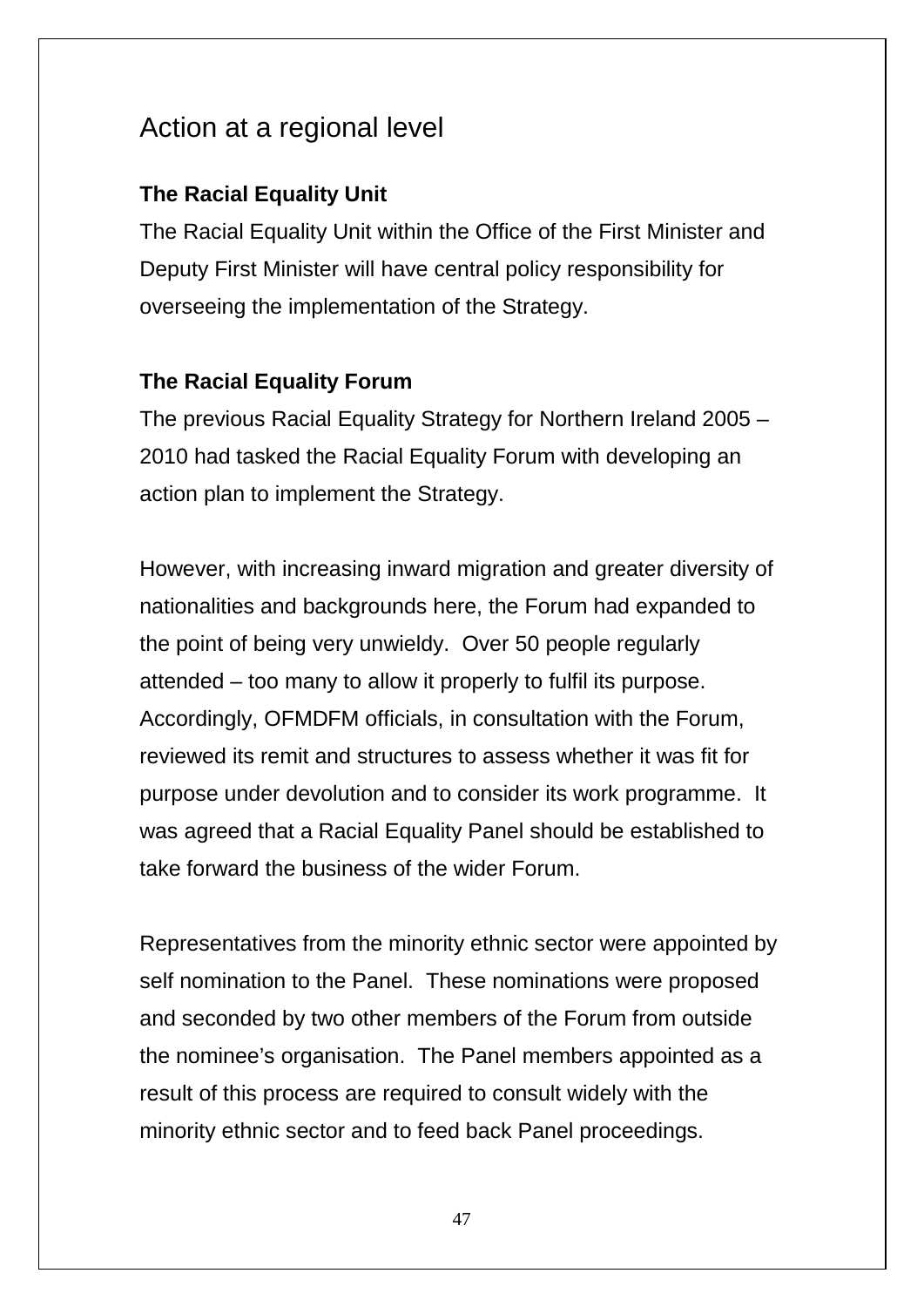The Forum also agreed that a thematic sub-group should be established to consider immigration-related issues within the local context. This sub-group is chaired by the Law Centre (NI). The thematic sub-group on Migrant Workers, led by DEL, also continues.

## **The Racial Equality Panel**

The Racial Equality Panel will have the task of helping to draw up a programme of work to implement this Strategy and to monitor and review progress. The Racial Equality Forum will no longer meet. The Panel will assume oversight of the two thematic subgroups.

Terms of reference and membership are at Annex C.

The Racial Equality Unit will provide the secretariat for the Racial Equality Panel. It will have responsibility for challenging obstacles to the implementation of the Racial Equality Strategy and supporting the chair in ensuring that the panel achieves its objectives.

## **Consultation questions**

• Are you content with the proposals as defined above?

Are you content with the terms of reference and membership of the Racial Equality Panel?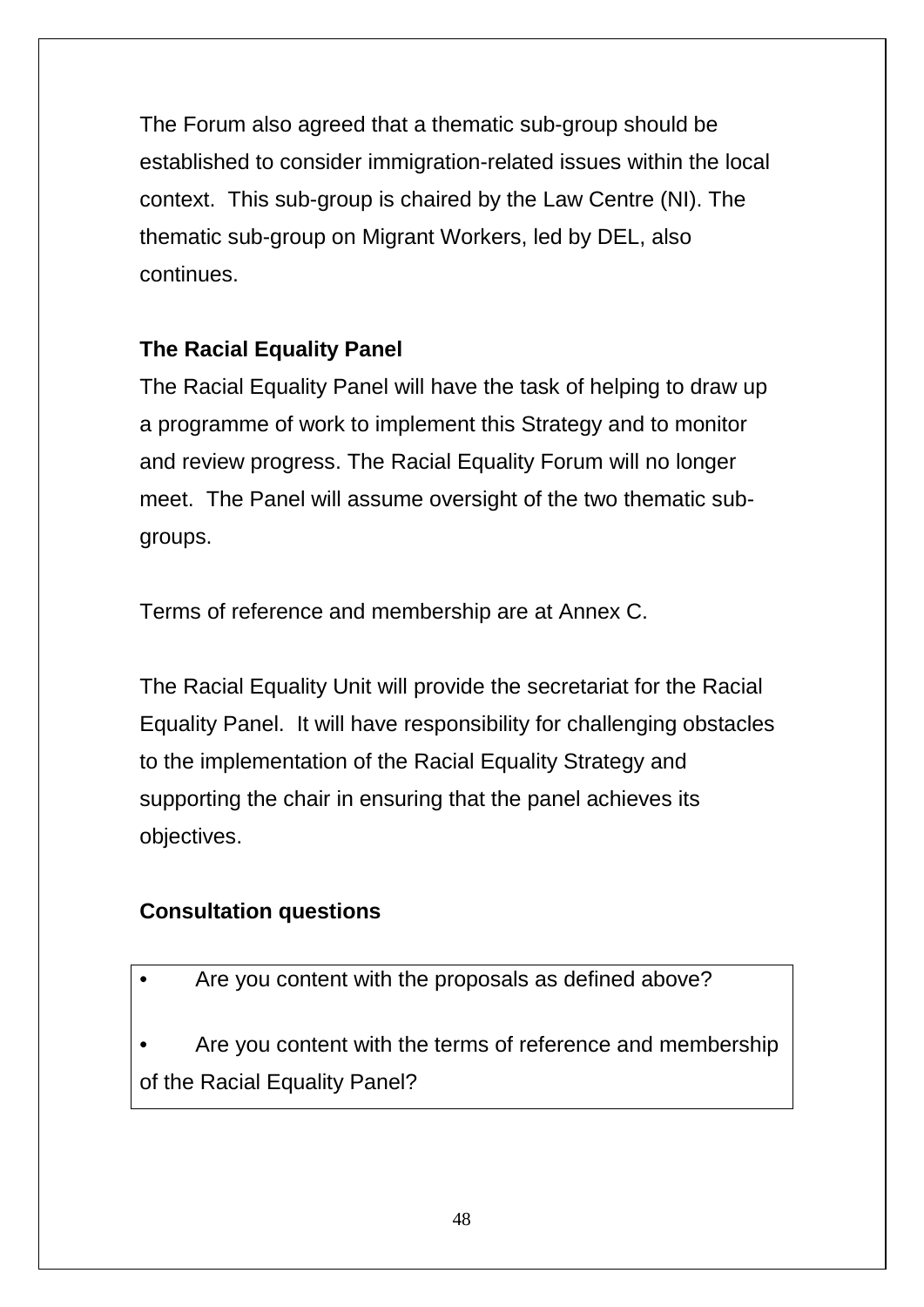#### **Departments and agencies**

While OFMDFM will take the lead in implementing the overall Strategy, relevant departments and agencies will take a range of practical measures. Delivering racial equality and good race relations potentially affects every aspect of public service delivery. It can only be achieved by rethinking the way that things are done. This requires good change management, which depends upon leadership. Racial equality will continue to be integrated into departmental objectives, targets and behaviours of staff.

Departments, with the assistance of the Racial Equality Unit and the advice of the Racial Equality Panel, will identify appropriate actions, consistent with the Strategy's principles, which will contribute to the achievement of the aims of the Strategy as priorities for inclusion in the Strategy's programme of work.

Departments will ensure that all the policies and operational practices of their department and agencies take account of the aims and principles of the Strategy.

Departments will communicate to all staff the Strategy and the department's commitment to it and ensure that members of staff have an awareness and understanding of racial equality and issues arising for specific action within the department's policy and operational areas.

Departments will cascade the Strategy to non-departmental public bodies and other service providers and will encourage and work with them to ensure its effective implementation. They will also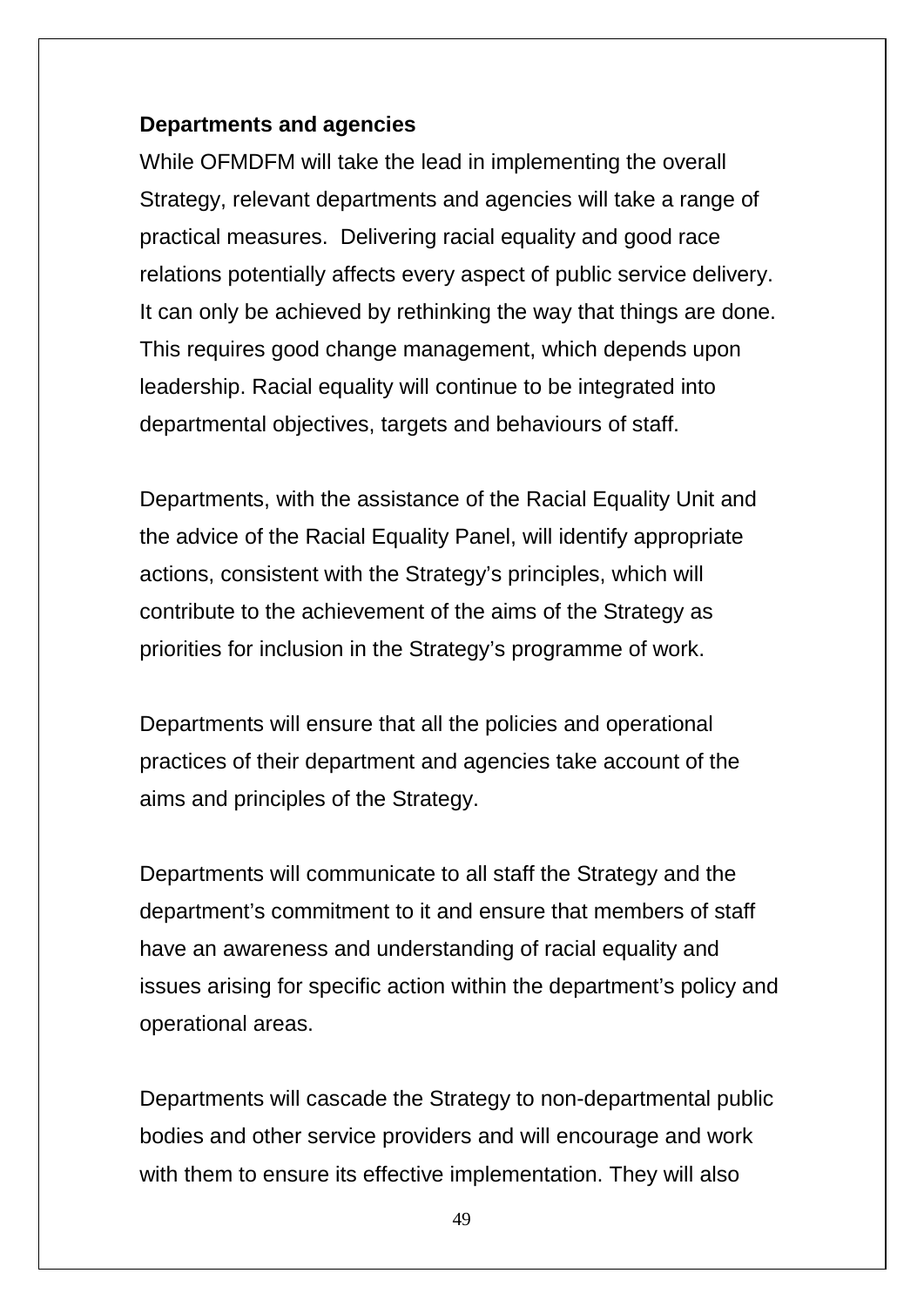share knowledge, expertise and good practice with others. These are in line with departments' work to meet their obligations under Section 75 of the Northern Ireland Act 1998.

The Racial Equality Unit in OFMDFM will work with departments to help them to assess their current performance in racial equality and to identify and challenge the barriers preventing progress. This challenge and support role will be backed up by research capacity, monitoring and evaluation. The help and advice provided by OFMDFM will take full account of the different legislative context in Northern Ireland, including Section 75 of the Northern Ireland Act 1998.

#### **Developing a Programme of Work**

As a first step towards implementing the Strategy, departments working with minority ethnic people and their representatives and others through the Racial Equality Panel will, building on previous proposals, develop a programme of work. It will include, where appropriate, contributions from agencies and non-departmental public bodies. It will also identify priorities for action that apply across Departments. It will focus on identifying delivering and measuring actions and targets that deliver real change.

The programme of work will be co-ordinated by the Racial Equality Unit within the Office of the First Minister and Deputy First Minister and will include contributions from individual departments covering their specific areas of responsibility.

The programme of work will be submitted to Ministers for approval.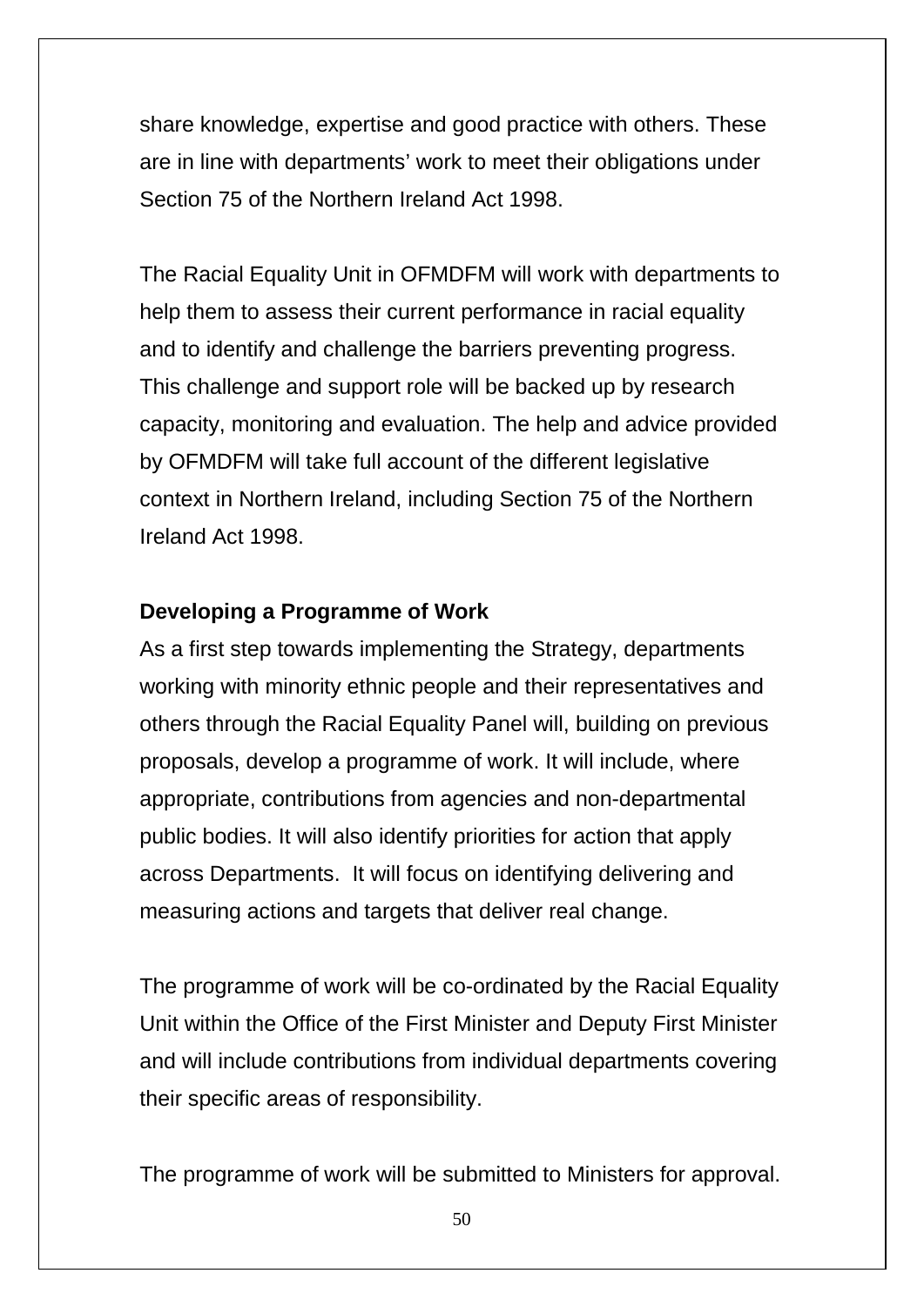It is expected that new actions will be added to the programme of work throughout the life of the Strategy. It will have input from the Racial Equality Panel. The Panel will monitor and assess progress on implementation of the programme of work, in the context of the Racial Equality Strategy. The Office of the First Minister and Deputy First Minister will report annually to Ministers and the OFMDFM Committee of the Assembly on the implementation of the programme of work, taking account of the forum's comments.

The Executive recognises that it will need to take "positive action" in certain circumstances to achieve these shared aims. This is to prevent or compensate for disadvantage suffered by a group of persons of a particular racial or ethnic origin for social or economic reasons or for reasons to do with past or present discrimination. This approach is in line with the EU Racial Equality Directive<sup>[27](#page-42-1).</sup>

One lesson that we have learned from our attempts to implement the previous Racial Equality Strategy is that there is a real danger that one ends up compiling long lists of existing activities – "what we were going to do anyway" - without adding value.

<u>.</u>

<span id="page-50-0"></span><sup>&</sup>lt;sup>27</sup> Preamble 17 of the Directive provides that "The prohibition of discrimination should be without prejudice to the maintenance or adoption of measures intended to prevent or compensate for disadvantage suffered by a group of persons of a particular racial or ethnic origin, and such measures may permit organisations of persons of a particular racial or ethnic origin where their main object is the promotion of the special needs of those persons." Under the heading "Positive action" Article 5 of the Directive states "With a view to ensuring full equality in practice, the principle of equal treatment shall not prevent any Member State from maintaining or adopting specific measures to prevent or compensate for disadvantages linked to racial or ethnic origin."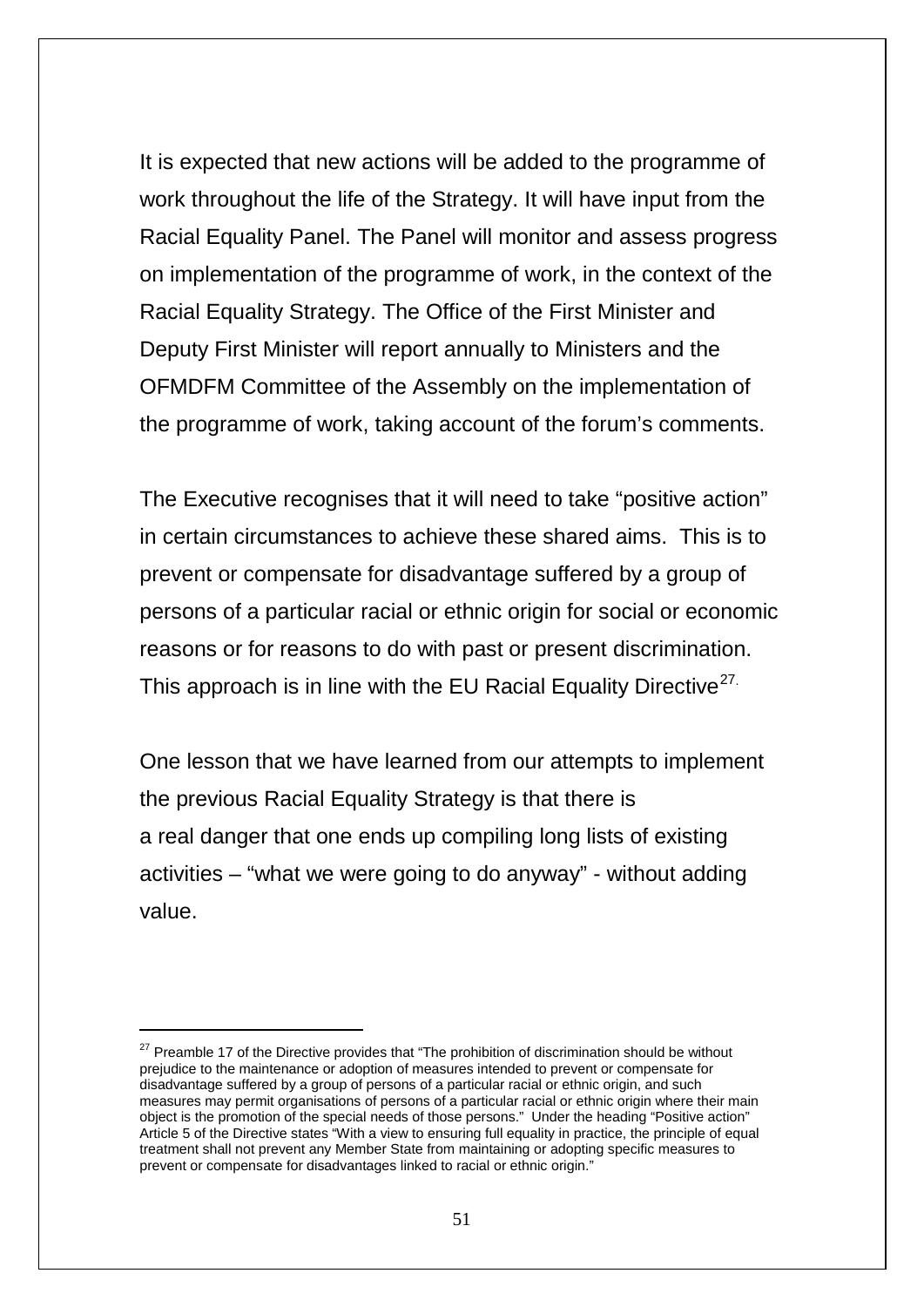As with *Delivering Social Change* we want to move away from "plans with long lists of existing activities towards a smaller number of actions which can really make a difference"<sup>28</sup>.

We want to see a smaller number of targets that will make a real impact on the racial inequalities that people experience.

These targets will be informed by available research including the Equality Commission's *Racial Equality Policy – Priorities and Recommendations - August 2013* and the Audit of Inequalities and Equality Action Plan that the Equality Commission has asked to be compiled alongside equality schemes.

### **Consultation question**

• Do you agree with these proposals for developing a programme of work?

### **Action at the local level**

The Race Relations (Northern Ireland) Order 1997 (RRO) places a statutory duty on district councils to make appropriate arrangements with a view to ensuring that their various functions are carried out with due regard to the need:

- to eliminate unlawful racial discrimination; and
- to promote equality of opportunity, and good relations between persons of different racial groups

<span id="page-51-0"></span> <sup>28</sup> http://www.ofmdfmni.gov.uk/index/delivering-social-change/delivering-social-change-introduction.htm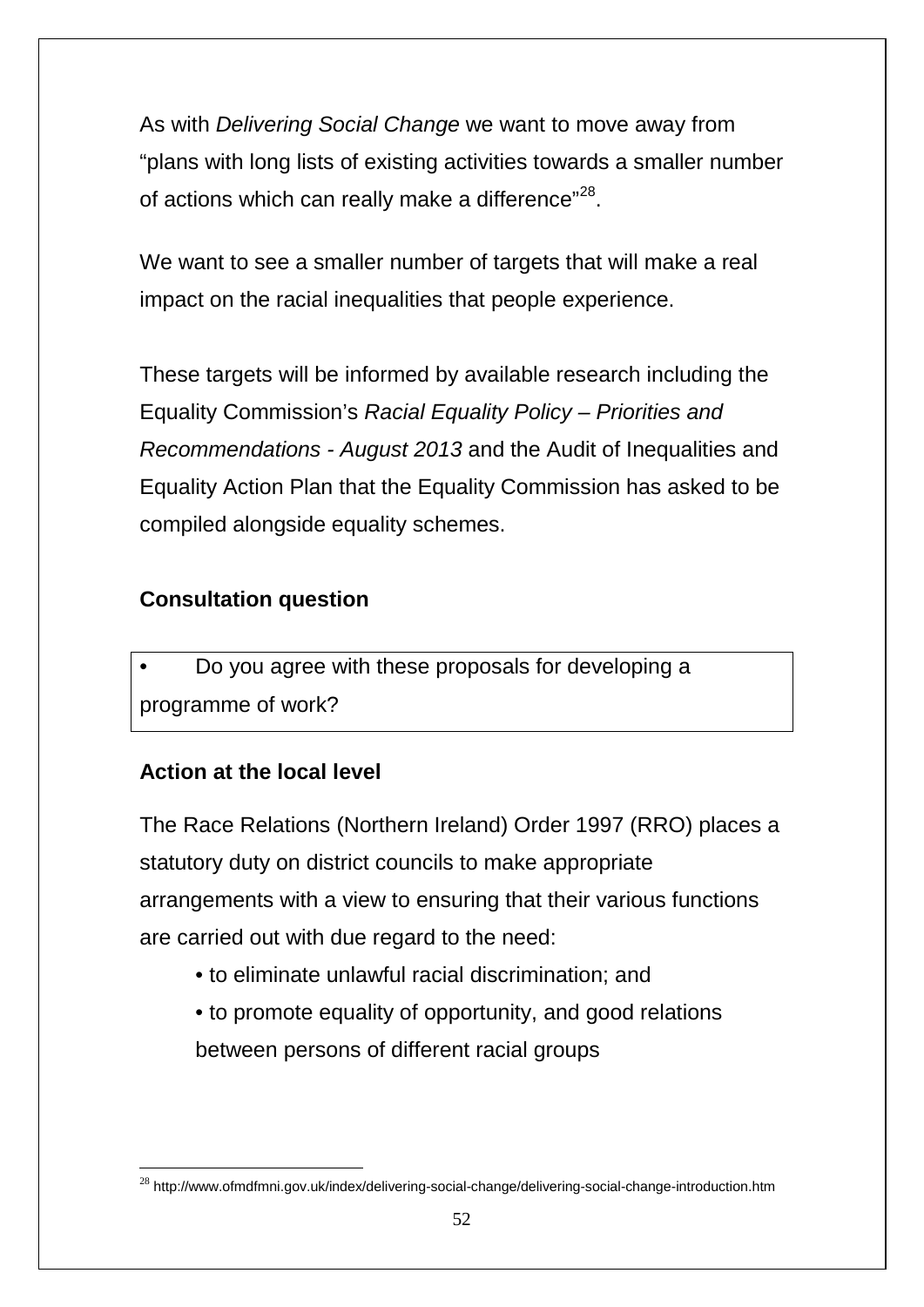### **Delivery of Policy Advice and Challenge to Government**

*Together: Building a United Community* acknowledges that for it to be as robust and effective as possible, there is a need for an independent and statutorily-based organisation to provide advice to Government and to challenge all levels of Government in terms of its performance in improving good relations here<sup>29</sup>.

*6.26 We also believe that a strong, independent voice on community relations is important in stimulating public debate and in providing developmental support to those groups and individuals across our society who play their part in contributing to the vision of this Strategy. The presence of a regional delivery body is a valuable link with District Councils and local organisations and projects. In this way, the implementation of this Strategy can be monitored and developed at all levels of delivery.* 

*6.27 The Equality Commission for Northern Ireland already fulfils a role in terms of monitoring public authorities' performance against the statutory duties outlined in section 75 of the Northern Ireland Act 1998. For us to be serious about shaping a better future here and delivering good relations, we must ensure that Government is equally challenged in terms of its duties in promoting good relations.* 

*6.28 We believe that the best way to do this is through an Equality and Good Relations Commission that will act as an independent, statutorily-based organisation that provides* 

<span id="page-52-0"></span> <sup>29</sup> *Together: Building a United Community* 6.25 *et seq.*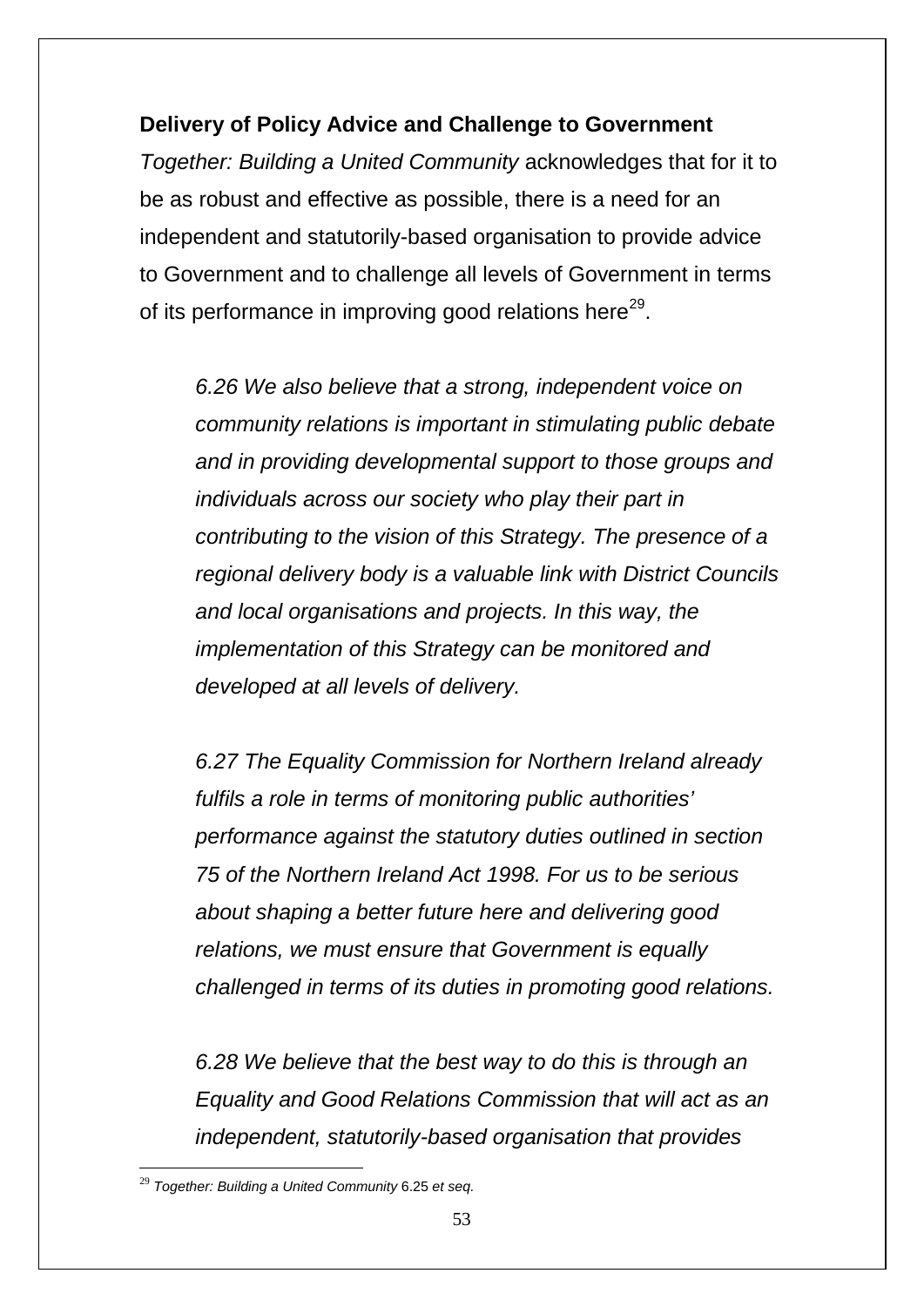*policy advice and a challenge to Government. In order to achieve this we will amend the remit, roles and responsibilities of the existing Equality Commission and incorporate the following functions into an Equality and Good Relations Commission:* 

- *Advice and challenge to Government;*
- *Research and evaluation on good relations issues;*
- *Scrutiny;*
- *Scrutiny of and challenge to District Council Good Relations Delivery Programme; and*
- *Regional advisory role to individuals and groups working on good relations issues.*

*6.29 In practice, these augmented functions will result in the Equality and Good Relations Commission fulfilling the following statutory duties:* 

- *To challenge and scrutinise Government in its progress towards meeting the commitments and aims of this Strategy;*
- *To scrutinise and provide advice on action plans arising from this Strategy;*
- *To enforce and investigate as appropriate where there is a failure to comply with section 75(2);*

*• To promote good relations across all sections of the community and support the development of best practice across the public service and the private sector;*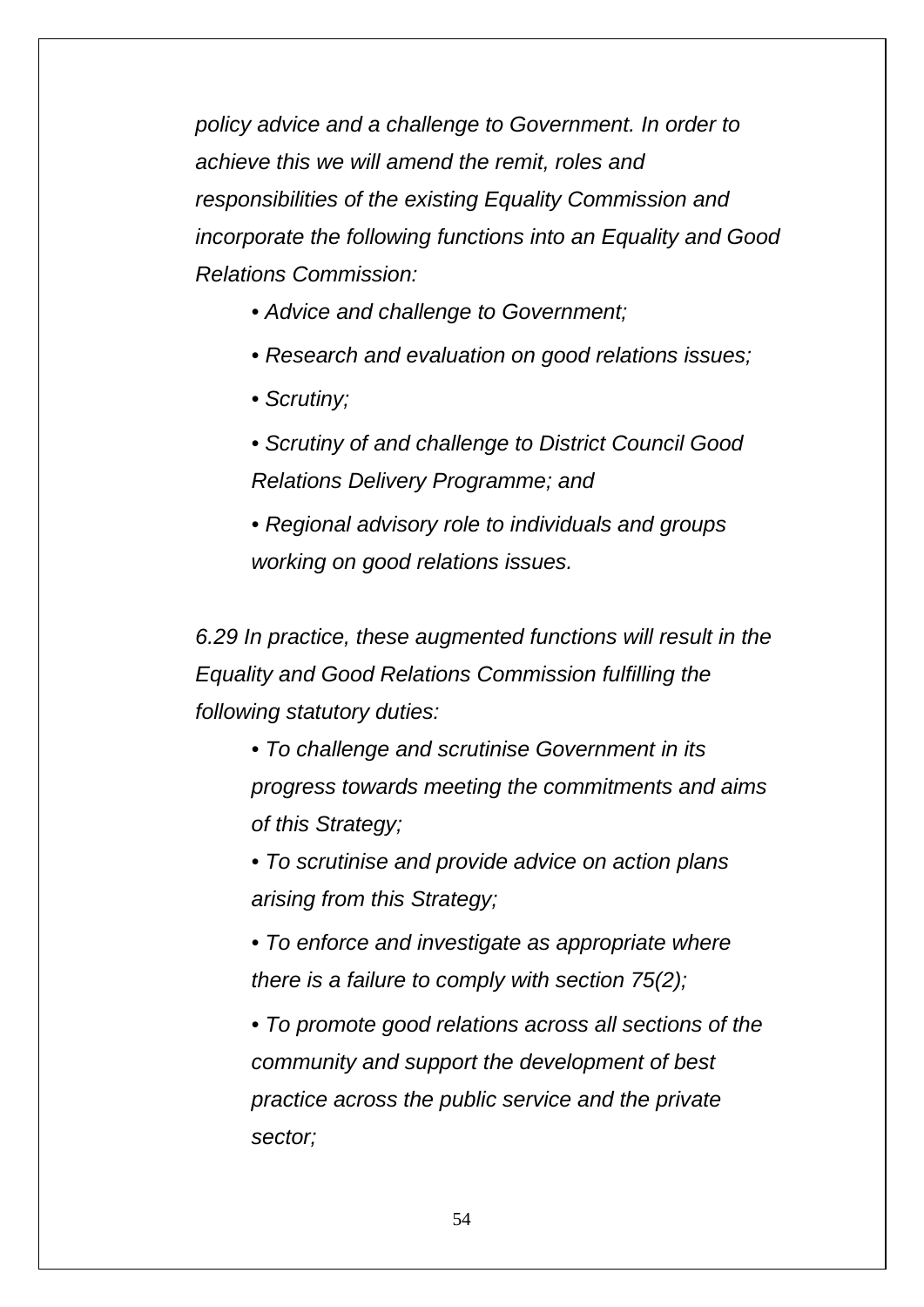*• To commission appropriate research in order to inform the implementation and delivery of this Strategy;* 

*• To carry out an assessment of progress against the objectives of this Strategy and produce a report to the Assembly every two years;* 

*• To provide advice and scrutiny to the Ministerial Panel in the development of the District Council Good Relations Programme;* 

*• To challenge District Councils in respect of their performance against Good Relations Action Plans;* 

*• To submit an annual work plan to OFMDFM and report on progress against agreed targets;* 

*• To facilitate the sharing of best practice on a North-South, East-West, European and international level; and* 

*• To connect actions to promote good relations at a regional, sub-regional and localised level.* 

*6.30 The Commission will be instrumental in monitoring Government's performance in how all policies and spending decisions are proofed for good relations impacts. To this end, an augmented impact assessment will be developed that assesses the extent to which policies and other interventions contribute to meeting the objectives of this overarching Strategy.*

Of course, this applies equally well to race relations as it does to community relations.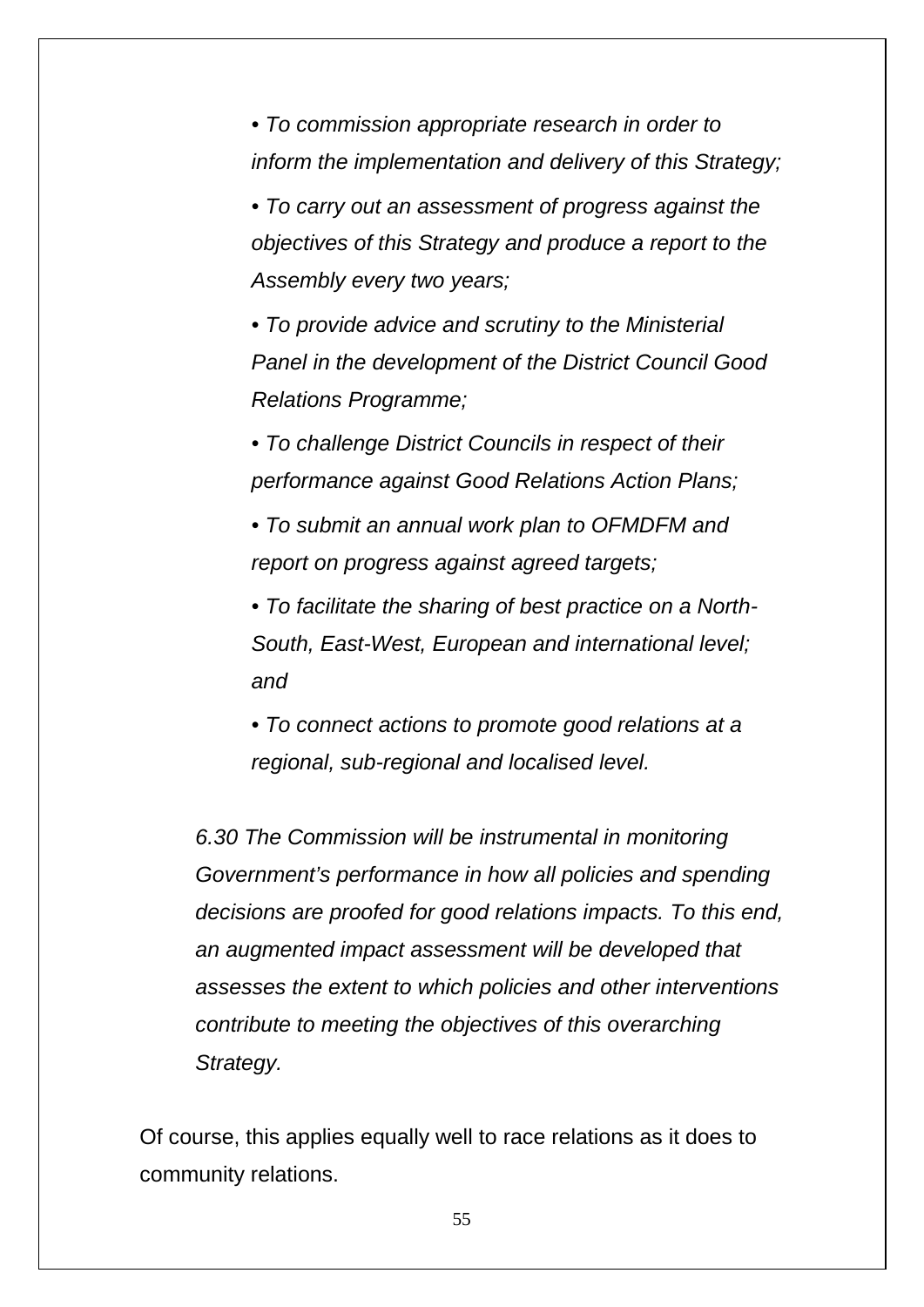The Community Relations Council and the Equality Commission already sit on the Racial Equality Panel.

#### **Consultation question**

• How do you think the proposed *Equality and Good Relations Commission* should fulfil the role outlined above in respect of racial equality and race relations?

### **Information**

Ministers and departments will keep the public well informed of major developments and achievements on this Strategy by way of Ministerial announcements, press releases and speeches, as well as through the Racial Equality Panel.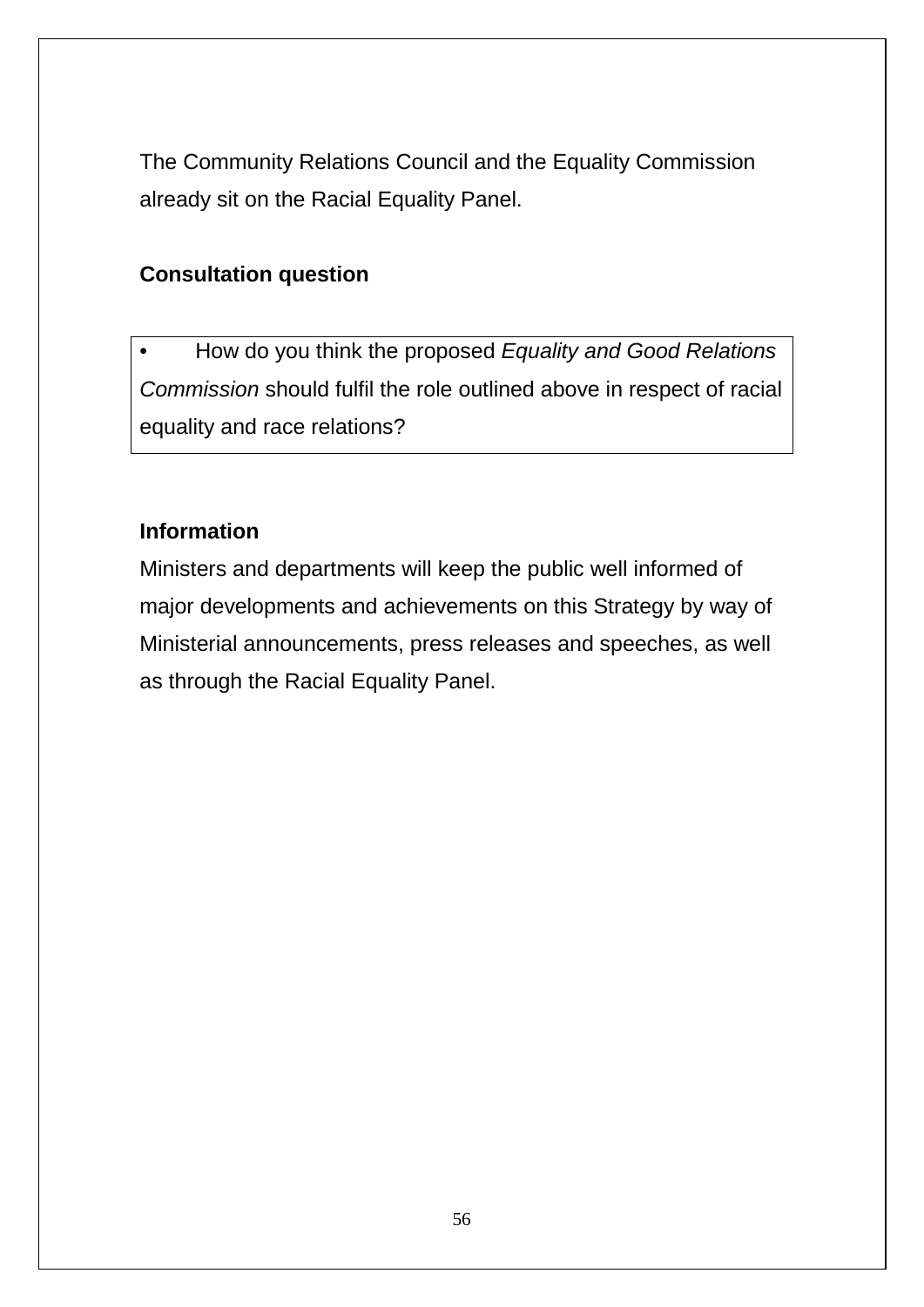# **Chapter 9**

## **Resourcing implementation of the Racial Equality Strategy**

The Government's *Priorities and Budget*[30](#page-52-0) reflects the social and economic priorities of government policy and represents the spending needed to put policy into practice.

Racial equality and good race relations should already have been taken into account during the whole process of policy development in all government functions, and in the subsequent implementation, review and evaluation of that policy. As part of the annual process of developing policy priorities and budgets, DFP and OFMDFM consult widely on how the Budget proposals may impact on different Section 75 equality categories including racial groups. The organisations consulted include the Equality Commission and groups representing minority ethnic people. This process of mainstreaming the racial equality perspective has a number of benefits, one of which is promoting better customer-focused government.

Where necessary, departments will bid for resources for specific racial equality initiatives.

We would expect significant bids from various departments to implement ethnic monitoring for example.

 $30$  available at http://www.northernireland.gov.uk/pfg-2011-2015-final-report.pdf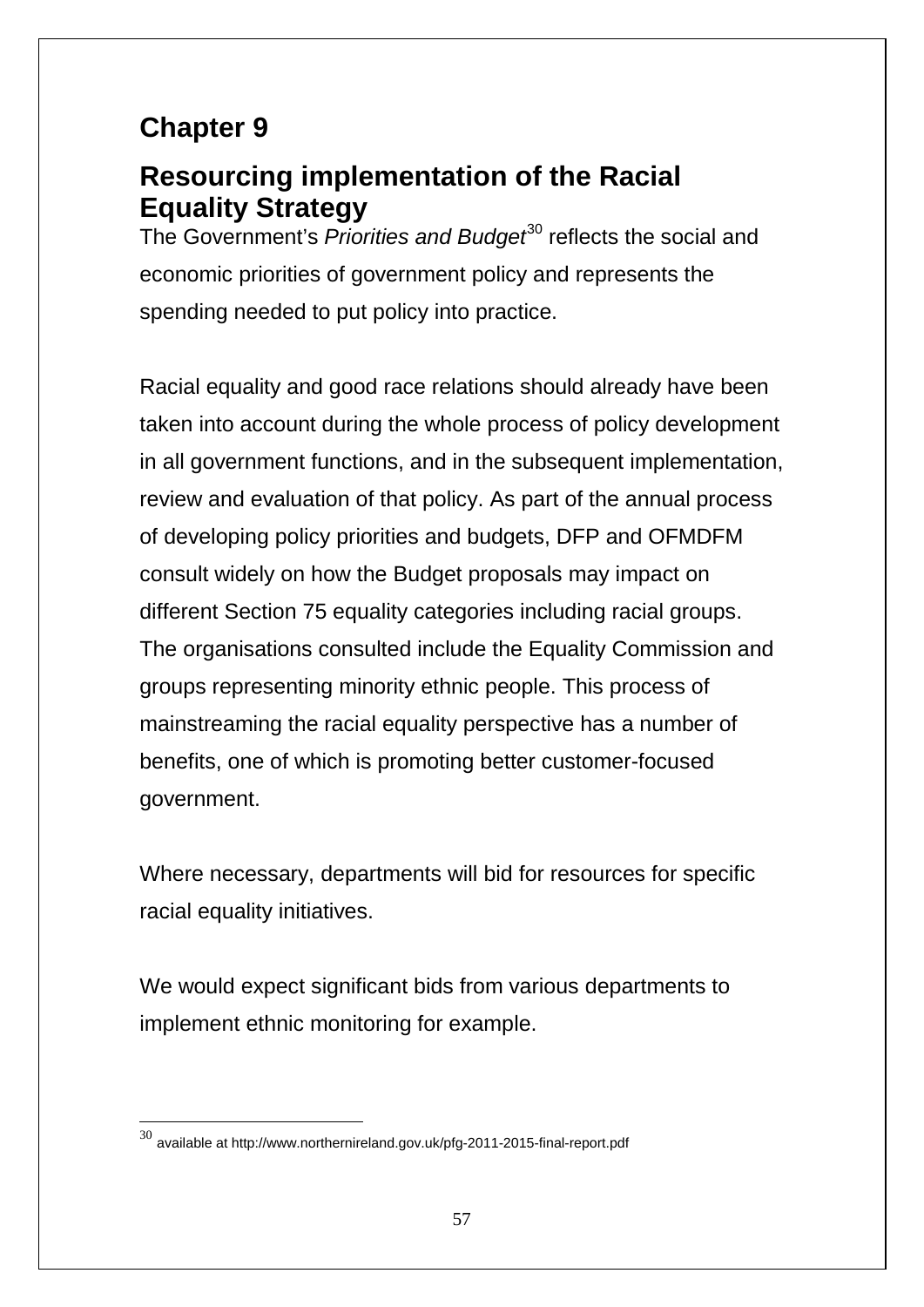These bids will be assessed against the competing priorities within Government, while taking into account the Government's commitment and duty to promote equality of opportunity across the Section 75 equality categories.

The issues set out here will not be addressed through piecemeal initiatives. This Strategy will require the deployment of current mainstream funding more effectively to tackle racial inequalities and to promote good relations. In the long run, mainstreaming of racial equality and good race relations should lead to a more effective and efficient delivery of public services.

The immediate effect on current funding will be largely neutral and will only become apparent following the development of the programme of work. However, action to promote racial equality should be readily aligned with the process of existing policy development in areas such as education, regional strategic planning, urban and rural regeneration and culture, arts and leisure. Also, action to promote good relations should be a priority within existing funding programmes.

Government recognises the vital role played by minority ethnic voluntary organisations in supporting people from minority ethnic backgrounds and the vital opportunities that they provide for involvement not only within their own communities, but also within the wider community. Government also acknowledges the key role that the community and voluntary organisations have to play in working towards meeting the key aims of the Strategy.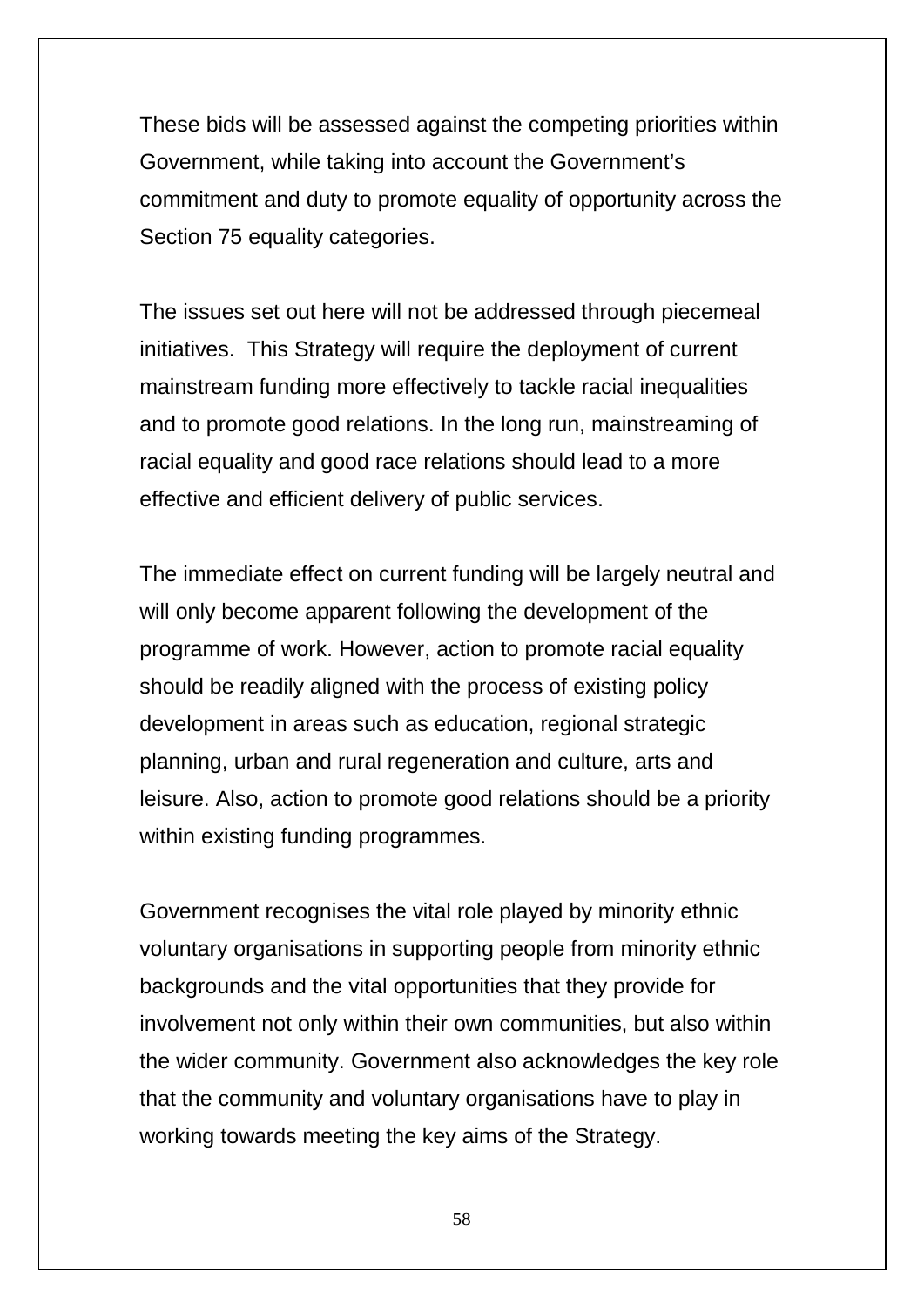Accordingly Government has recently renewed its support for minority ethnic communities and projects that will contribute to achieving these aims. The Racial Equality Unit within the Office of the First Minister and Deputy First Minister manages the fund, worth at least £1.1m per annum.

### **Consultation question**

• Do you wish to make any comment on the resourcing of the Racial Equality Strategy?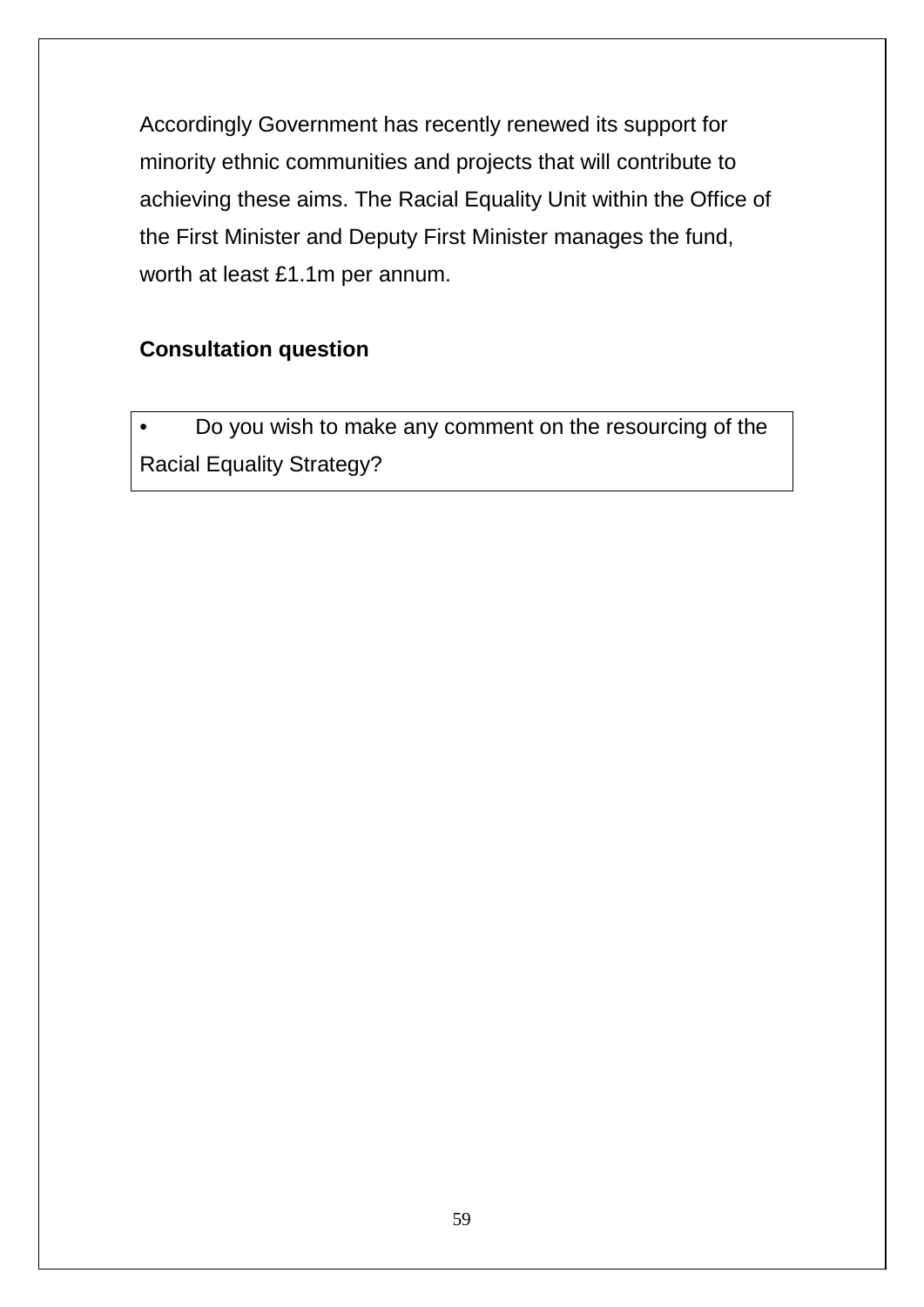### **Chapter 10**

### **Monitoring and reviewing progress**

As we have already stated, ethnic monitoring is key to tackling racial inequalities and racism (Chapter 4 The evidence of racial inequalities and ethnic monitoring).

It is essential that Departments and agencies implement ethnic monitoring as soon as possible.

It is also essential for employers to examine the ethnic make-up of their workforce and of applicants and appointees.

However, as well as ethnic monitoring within individual service areas, we need to put in place arrangements to monitor and evaluate progress towards achieving the vision and the six shared aims set out in this Strategy.

Departments already hold an extensive amount of data but the information currently held about people from minority ethnic backgrounds is incomplete. Departments are working together to improve the quality and scope of the information available in relation to Section 75 categories generally and to share information with each other. To this end, the Northern Ireland Statistics and Research Agency (NISRA) maintain a database of data sources, indicating whether they include information on each of the Section 75 categories (http://www.equality.nisra.gov.uk/).

Since 2007, OFMDFM has published a set of Good Relations Indicators which had been developed to monitor progress under *A*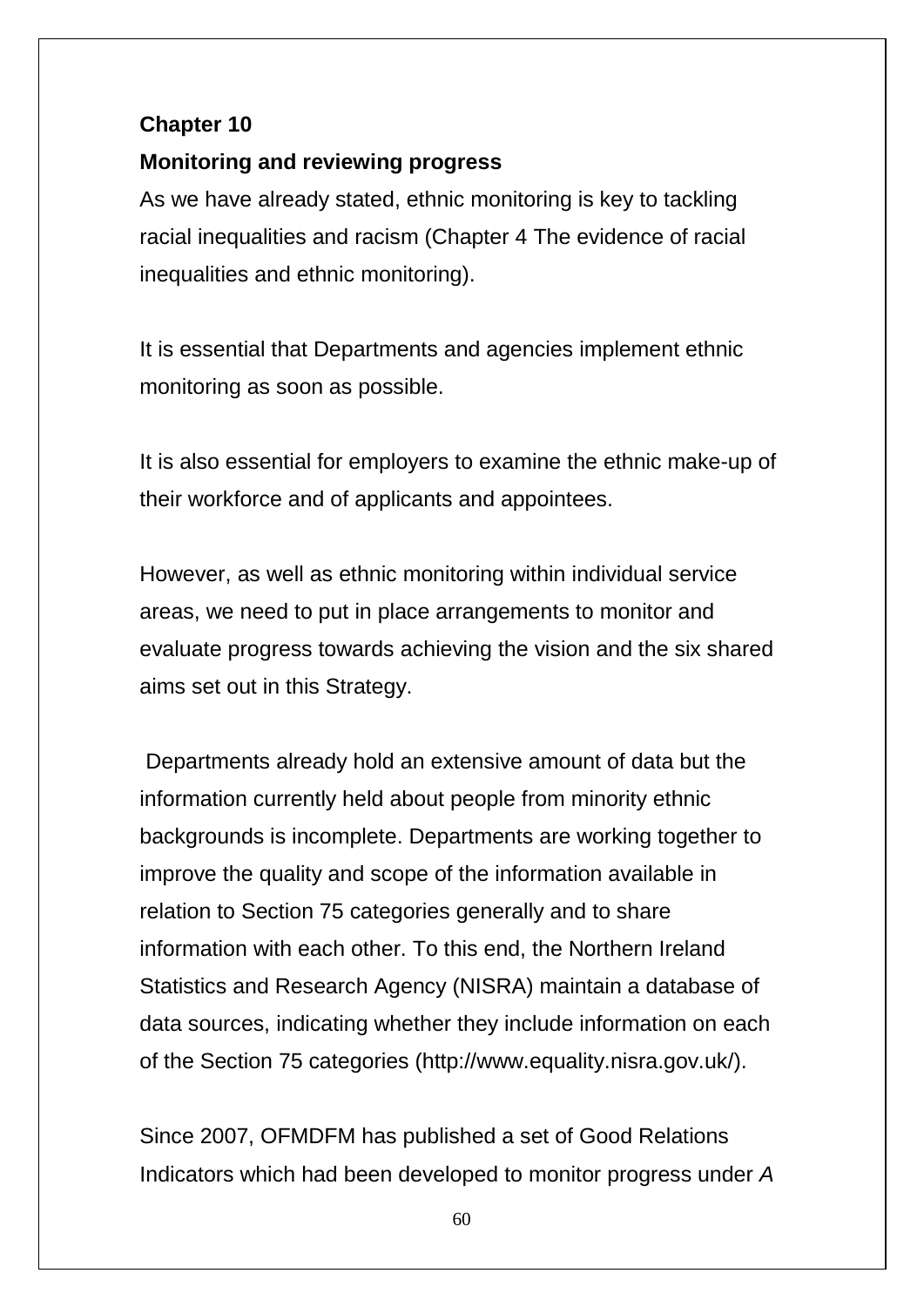*Shared Future – Policy and Strategic Framework for Good Relations in Northern Ireland* and the previous Racial Equality Strategy. The baseline report was published in 2007 and the latest update was published in January 2013.

There is a commitment in *Together: Building a United Community*  to review the existing Good Relations Indicators. To date, the review has also incorporated the development of indicators for this Strategy. While there will be a certain amount of overlap between *TBUC* and the new Racial Equality Strategy, to capture the full extent of what we hope and expect to be the outcomes of the Racial Equality Strategy will require a specific set of racial equality and good race relations indicators.

The Good Relations Indicators are under review. However, it has been agreed that the Racial Equality indicators would benefit from being developed separately. They will take into account the shared aims and objectives of this Strategy. The indicators will measure progress under a set of Key Strategic Priorities:

- 1. Equality of Service Provision (including health, education, housing, employment, learning and sport);
- 2. Combating Prejudice, Racism and Hate crime;
- 3. Participation, Representation and Belonging; and
- 4. Respecting Cultural Diversity.

The Racial Equality indicators have been reviewed by an expert advisory group and are set out in the Racial Equality Indicator document – this will be available shortly at: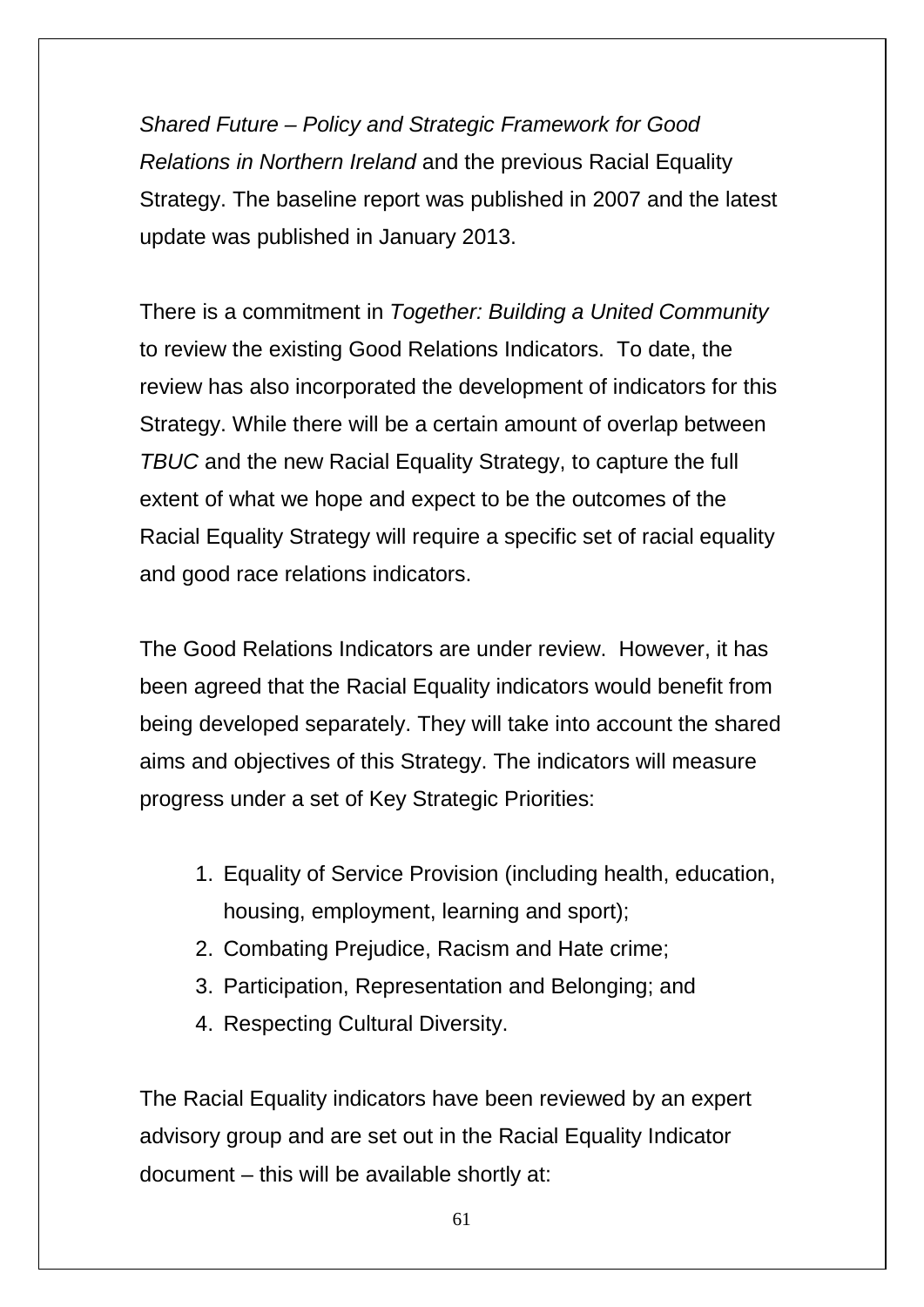[www.ofmdfmni.gov.uk/racial-equality-strategy.](http://www.ofmdfmni.gov.uk/racial-equality-strategy) We would value any comments that you may have on them.

## **Consultation question**

• Do you agree on the need to treat TBUC indicators and Indicators for the Racial Equality Strategy separately?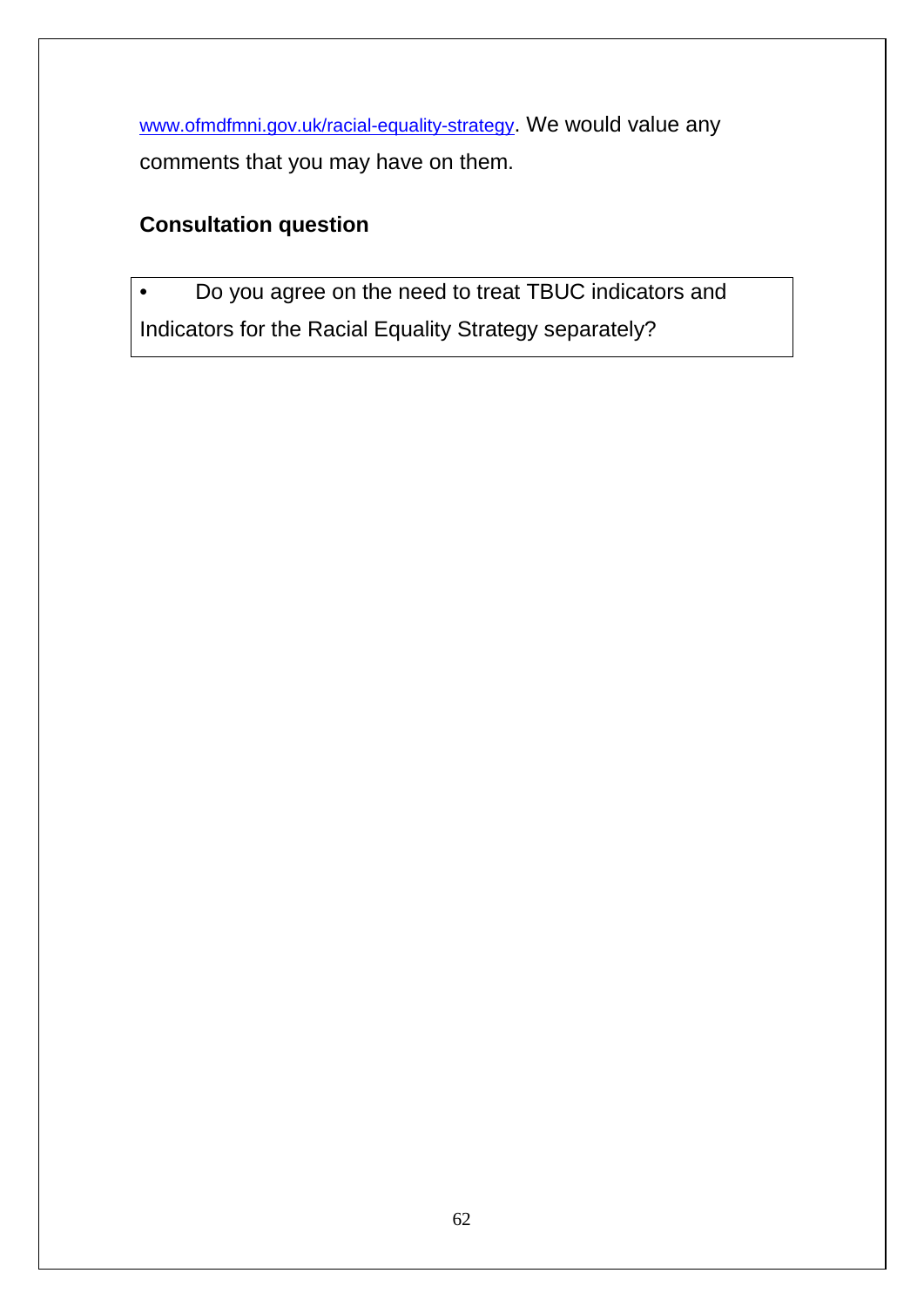### **Equality assessment Background**

Section 75 of the Northern Ireland Act 1998, which came into force on 1st January 2000, states*:* 

*A public authority shall in carrying out its functions relating to Northern Ireland, have due regard to the need to promote equality of opportunity;* 

*(a) between persons of different religious belief, political opinion, racial group, age, marital status or sexual orientation;* 

*(b) between men and women generally;* 

*(c) between persons with a disability and persons without; and* 

*(d) between persons with dependants and persons without.* 

*Without prejudice to its obligations above, a public authority shall, in carrying out its functions relating to Northern Ireland, have regard to the desirability of promoting good relations between persons of different religious belief, political opinion or racial group.* 

In line with commitments in its approved Equality Scheme, the Office of the First Minister and Deputy First Minister is committed to adhering to the principles of Section 75 of the Northern Ireland Act 1998 when reviewing and developing policy.

## **Consideration of available data and research**

Chapters 2 and 5 ("The evidence of racial inequalities and ethnic monitoring"), above, sets out some of the difficulties relating to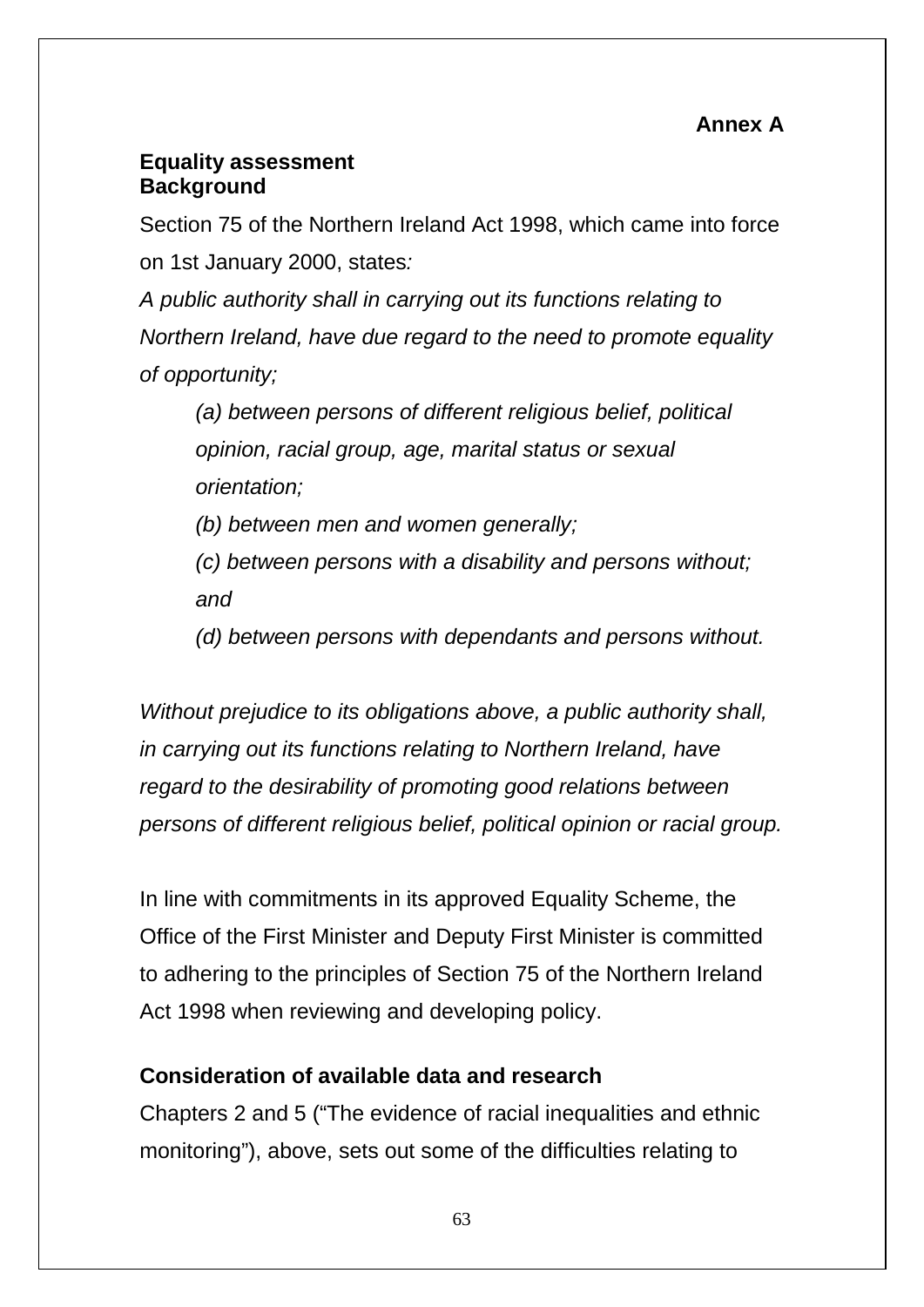data/evidence about minority ethnic people. Substantial gaps in the available data remain.

One of the tasks that we face in implementing the Strategy will be to fill these gaps.

Because of the population size most of the research in this area, including research sponsored by the Office of the First Minister and the Deputy First Minister (such as Dr Paul Connolly's recent reports on racism) has been qualitative to date. This research has clearly highlighted an "ethnic penalty" within Northern Ireland with regard to language, racist attitudes, exclusion of minority ethnic people, difficulties in accessing services and a general lack of understanding on the part of the so called "majority white" population. This research is thus of value in considering the differential impact on groups covered by section 75.

In drawing up this Strategy to tackle racial inequalities and address this "ethnic penalty", Government worked through the Racial Equality Panel. The Panel has helped shape the consultation document and will help shape the final Strategy.

Representatives on the Panel included:

- key statutory bodies (including the Equality Commission, and Government departments that deliver services); and
- voluntary and community groups working in the area of racial equality.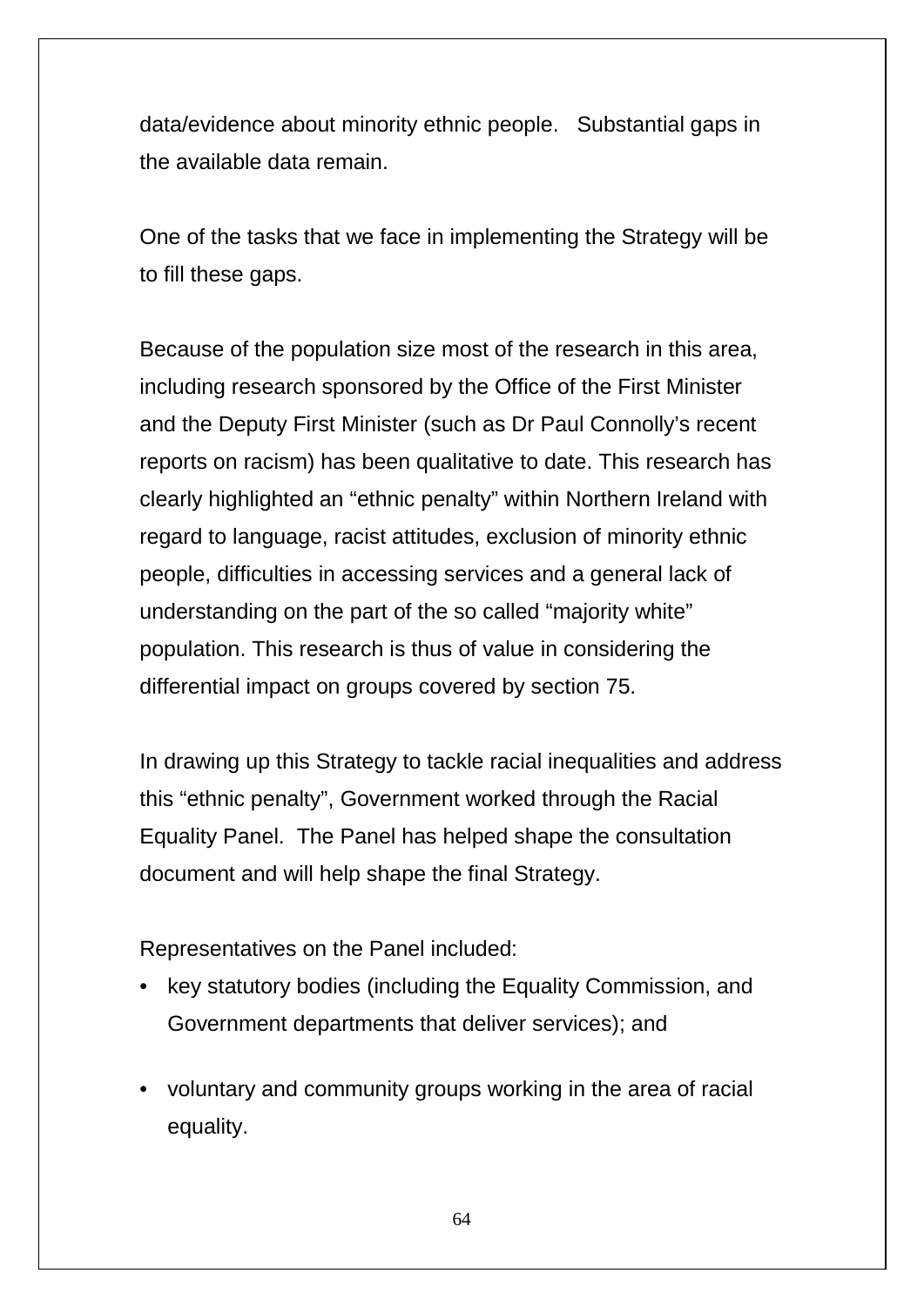#### **Assessment of impact**

On the basis of an analysis of research findings and consultations with the working groups, there is evidence that the negative effects of racism, racial attitudes and social exclusion impact differentially on persons of different racial groups.

The disadvantage currently experienced by the minority ethnic community must be addressed and our view is that this Strategy should have a positive impact on equality of opportunity for persons of different racial groups. We also believe that as these recommendations are built on Section 75(ii), they should promote good relations overall. In addition, we believe that an improvement in relationships, within and between communities, which is a main policy aim of this Strategy, should promote greater social cohesion and equality of opportunity for everyone here.

### **Consideration of mitigating measures or alternative policies**

These proposals will have a positive impact on equality of opportunity for persons of different racial groups. They will also carry this positive impact in crossover areas of Section 75 groups, i.e. different genders within the minority ethnic communities, minority ethnic people with/without disabilities or with/without dependants, age, religion, political opinion, marital status or sexual orientation.

Having a particular positive impact on persons of different racial groups does not necessarily lead to a negative (or less positive) impact on other Section 75 groupings. It is not a zero sum game. Given the evidence of the social exclusion and disadvantage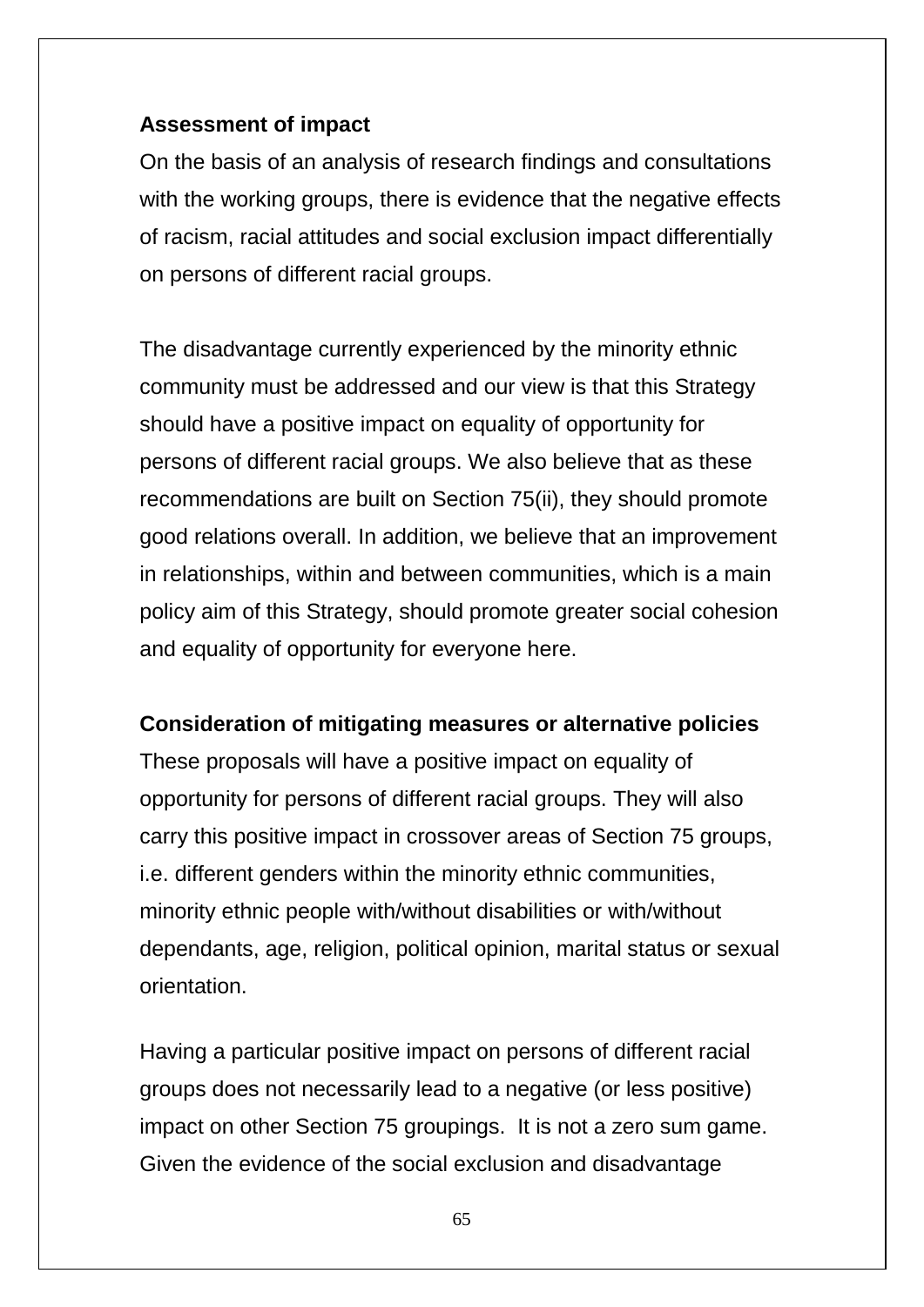experienced by the minority ethnic community, to do nothing to redress this situation is not a valid option. Any positive effect on this community is intended to reduce their disadvantage and social exclusion, i.e. "redress the imbalance". It is not intended to disadvantage any other grouping in any way.

As we have stated, we recognise the need to take "positive action" to prevent or compensate for disadvantage suffered by a group of persons of a particular racial or ethnic origin for social or economic reasons or for reasons to do with past or present discrimination. Positive action is not the same as positive discrimination.

#### **Consultation**

To enable us to complete or refine this equality assessment of our proposals, we are seeking views on their equality impact through this consultation process

### **Decision and publication**

Taking account of this public consultation, the equality assessment will be completed and taken into account prior to final decisions by Ministers. It is our intention that the finalised equality assessment will then be published with the Strategy.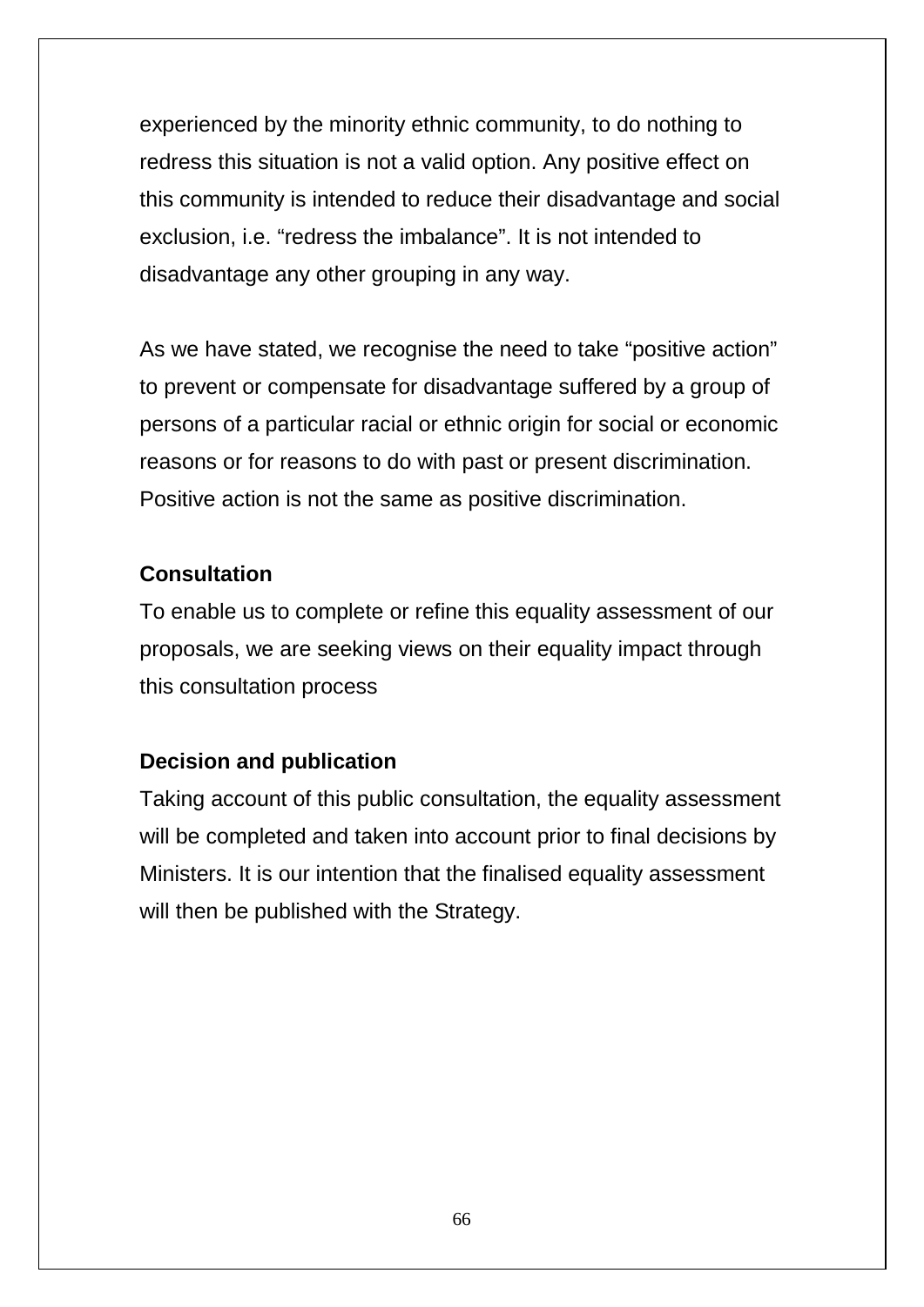## **Equality assessment consultation questions**

• Do you agree that using positive action as a mitigation measure or alternative policy is appropriate to redress the experience of racial inequalities, social exclusion disadvantage of minority ethnic people in Northern Ireland?

Are there any other data or information that might be drawn upon to assess the equality impact of the proposals in this Strategy?

• Do you consider that the proposals have any positive or negative equality impacts on any of the groups included within Section 75 of the Northern Ireland Act 1998 and if so how?

• Do you consider that, taking account of existing legislation, there are alternative approaches to the promotion of racial equality, and, if so, what are they?

• Do you have any other comments on the assessment of the equality impact of these proposals?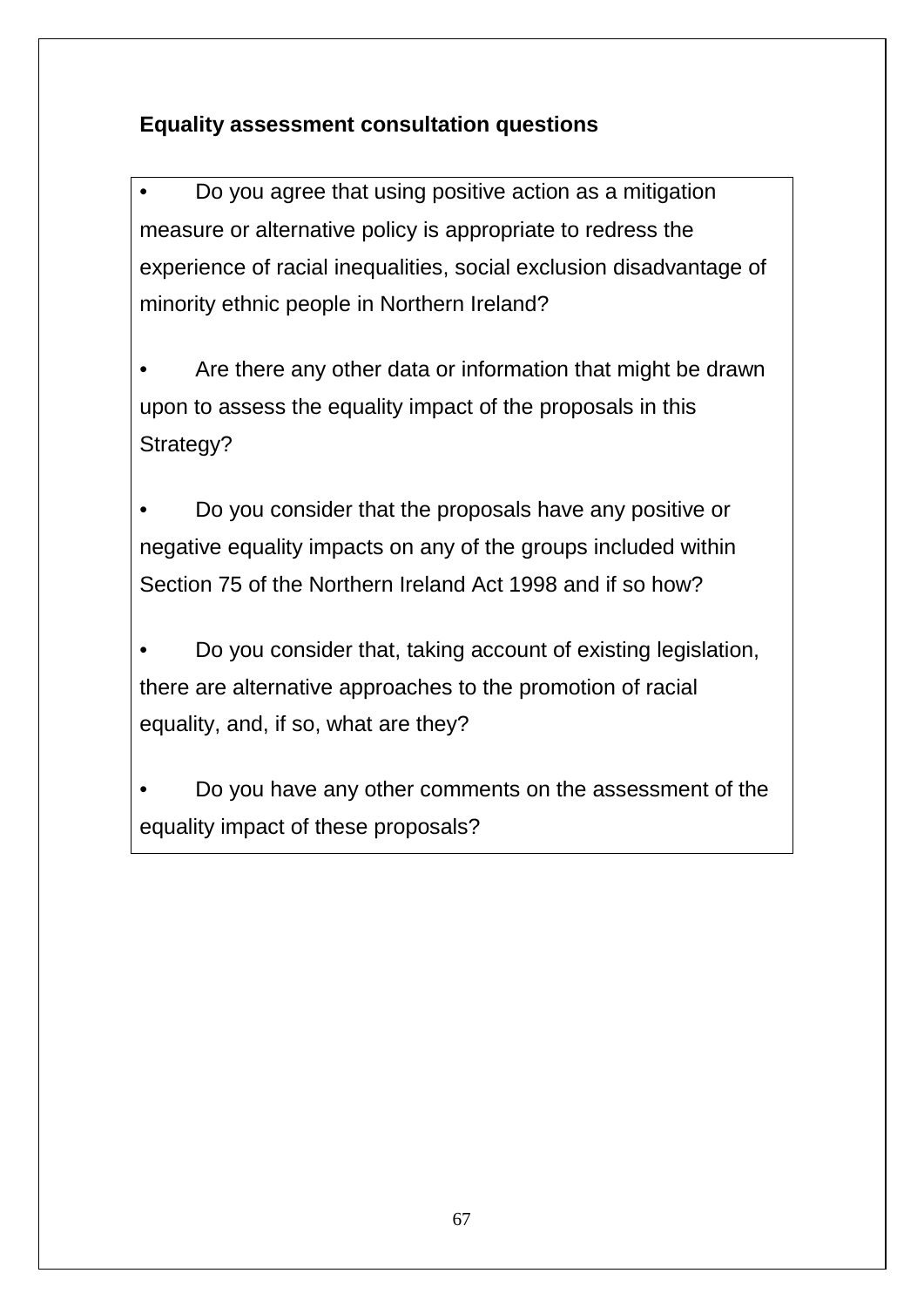### **Annex B**

## **Extracts from Together: Building a United Community (TBUC)**

## **Racial Equality (pp 17-18)**

1.28 By the end of 2013, following a full public consultation we will be developing and publishing a new Racial Equality Strategy to replace "A Racial Equality Strategy for Northern Ireland 2005- 2010" which was endorsed by the Assembly on 3 July 2007.

1.29 Like the current Racial Equality Strategy, the new document will establish a framework that will allow us:

- To tackle racial inequalities in Northern Ireland and to open up opportunity for all;
- To eradicate racism and hate crime; and
- Together with this Strategy, to initiate actions to promote good race relations.

1.30 This Strategy is not intended to replace or subsume our work on racial equality and good race relations. Rather it will complement and provide the co-ordinated framework for aspects of its delivery. Chapter 6 outlines how interventions to promote racial equality and good race relations will be co-ordinated and driven forward within the delivery architecture established under this Strategy.

1.31 The new Racial Equality Strategy will take full account of recent developments, including the unprecedented inward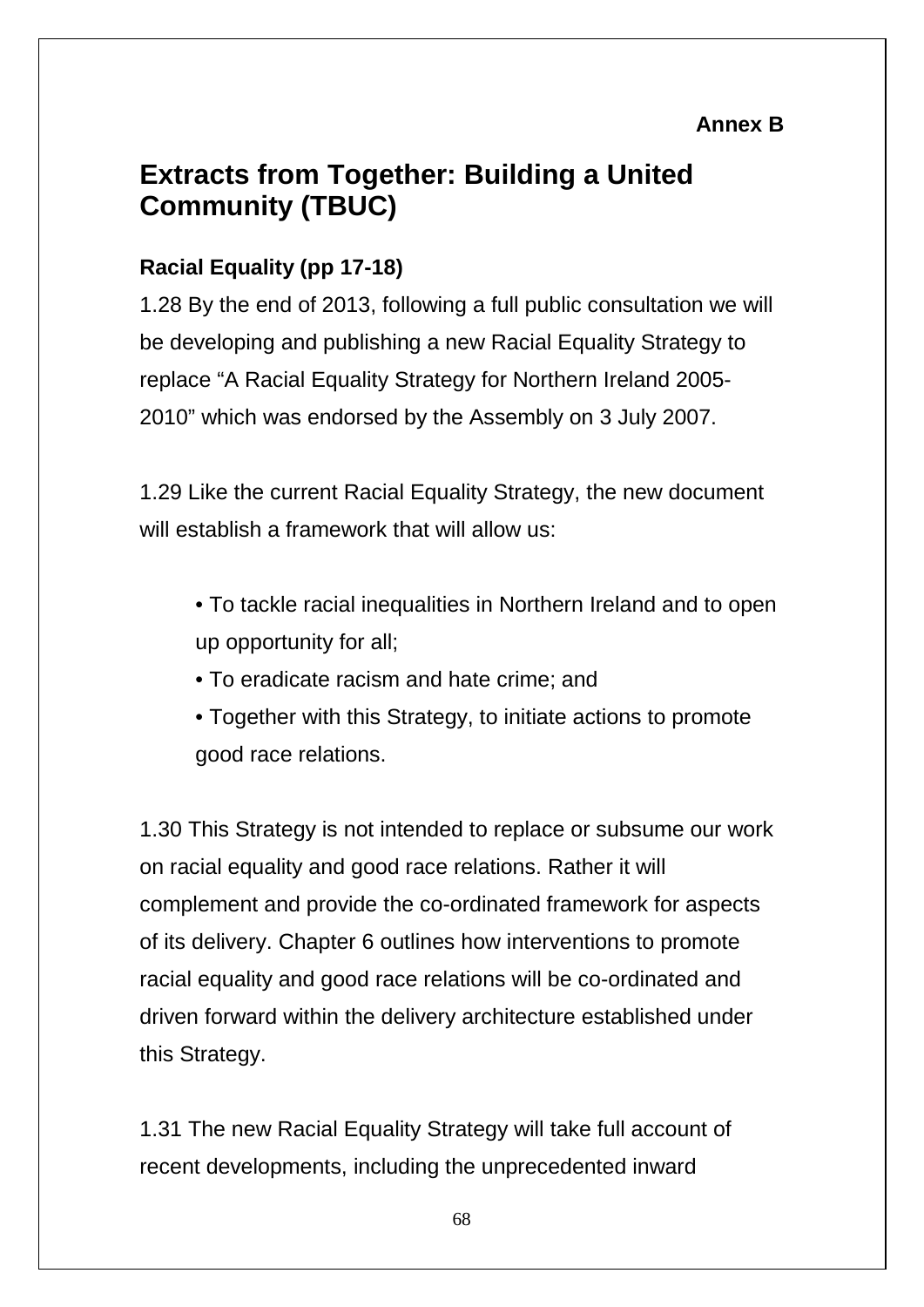migration we have seen in recent years and the challenges and opportunities that this presents. It will have a strong implementation mechanism to ensure that it makes a difference to the lives of members of minority ethnic communities and that it contributes appropriately to achieving the overarching vision of this Strategy.

1.32 We have launched a refreshed Minority Ethnic Development Fund following the recommendations of an evaluation of the Fund. It, too, has a significant contribution to make to achieve our shared vision.

### **Delivering Social Change (pp 102-103)**

6.13 When launching the Programme for Government 2011-15 on 12 March 2012 the First Minister and the deputy First Minister emphasised the Delivering Social Change (DSC) framework through which Ministers will work together to tackle poverty and social exclusion. The Framework seeks to co-ordinate key actions between Government Departments in order to deliver a sustained reduction in poverty and associated issues across all ages, improve children and young people's health, well-being and life opportunities and break the long-term cycle of multi-generational problems.

6.14 Delivering Social Change complements and adds extra focus to the much larger social and economic policies and programmes which operate against poverty. It also complements the Economic Strategy with a broad and integrated approach to tackling poverty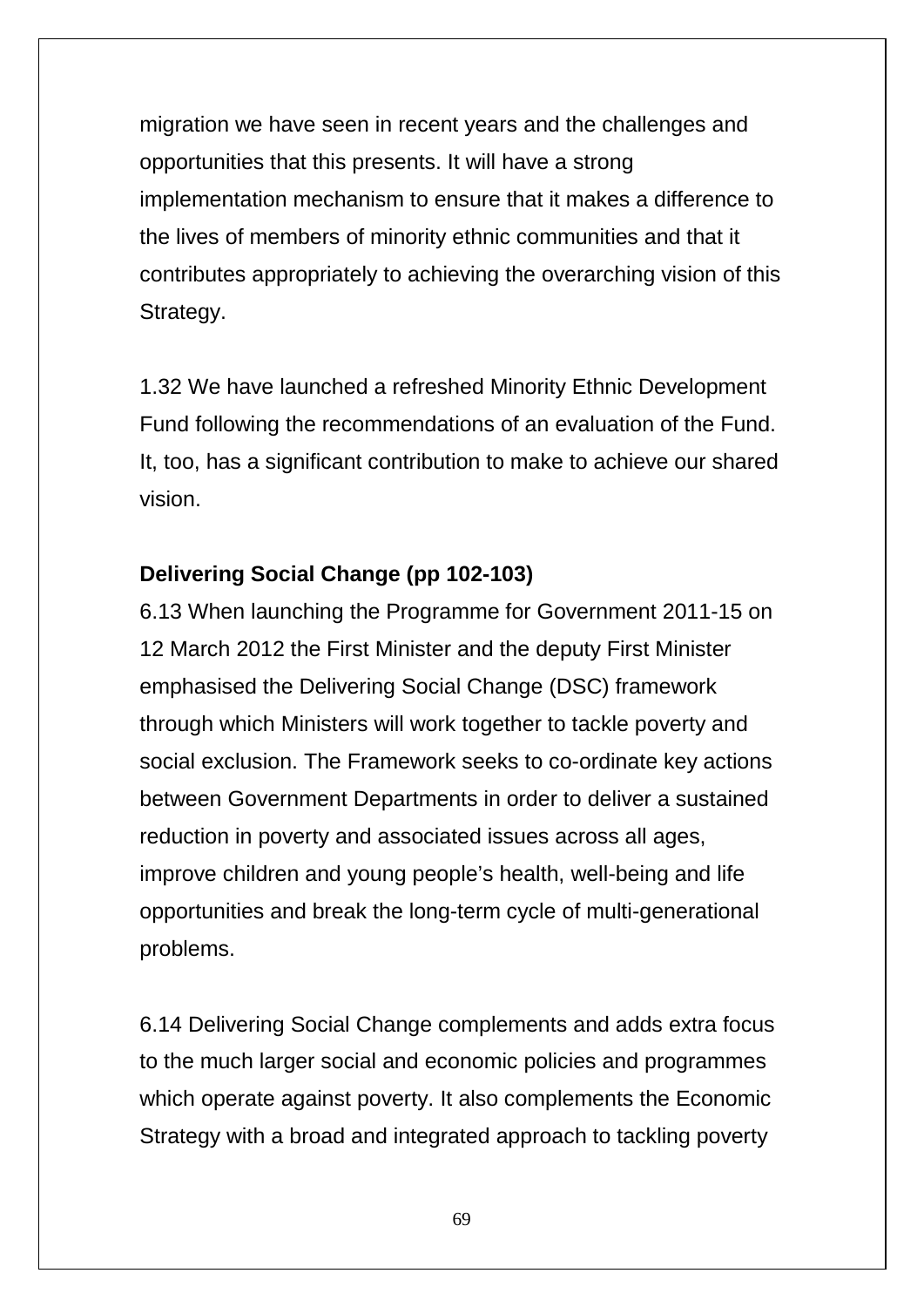that will ensure that more people join and/or remain in the labour force.

6.15 The Delivering Social Change framework is designed to assist the delivery of the Programme for Government, by finding new ways to ensure effective cross-Departmental working. The framework's initial focus has been on the needs of children and families to ensure the most urgent and significant problems in our society are addressed; problems such as poor educational outcomes, poor physical and mental health, economic inactivity, social exclusion and disadvantage.

6.16 In line with the framework's initial focus Ministers have agreed a Children and Young Persons Early Action Document which identifies key priorities to be taken forward over the coming years under the Delivering Social Change programme.

6.17 As well as the work around early action the Executive felt that it was critical that Departments came together to deliver a number of immediate actions. On 10 October 2012, the First Minister and deputy First Minister announced, under Delivering Social Change, the development of six significant signature programmes totalling £26 million to be taken forward by lead Departments. These Programmes focus on immediate actions to tackle issues such as improving literacy and numeracy levels, family support and pathways to employment for young people.

6.18 Although Delivering Social Change has initially focussed on the needs of children and young people and families through the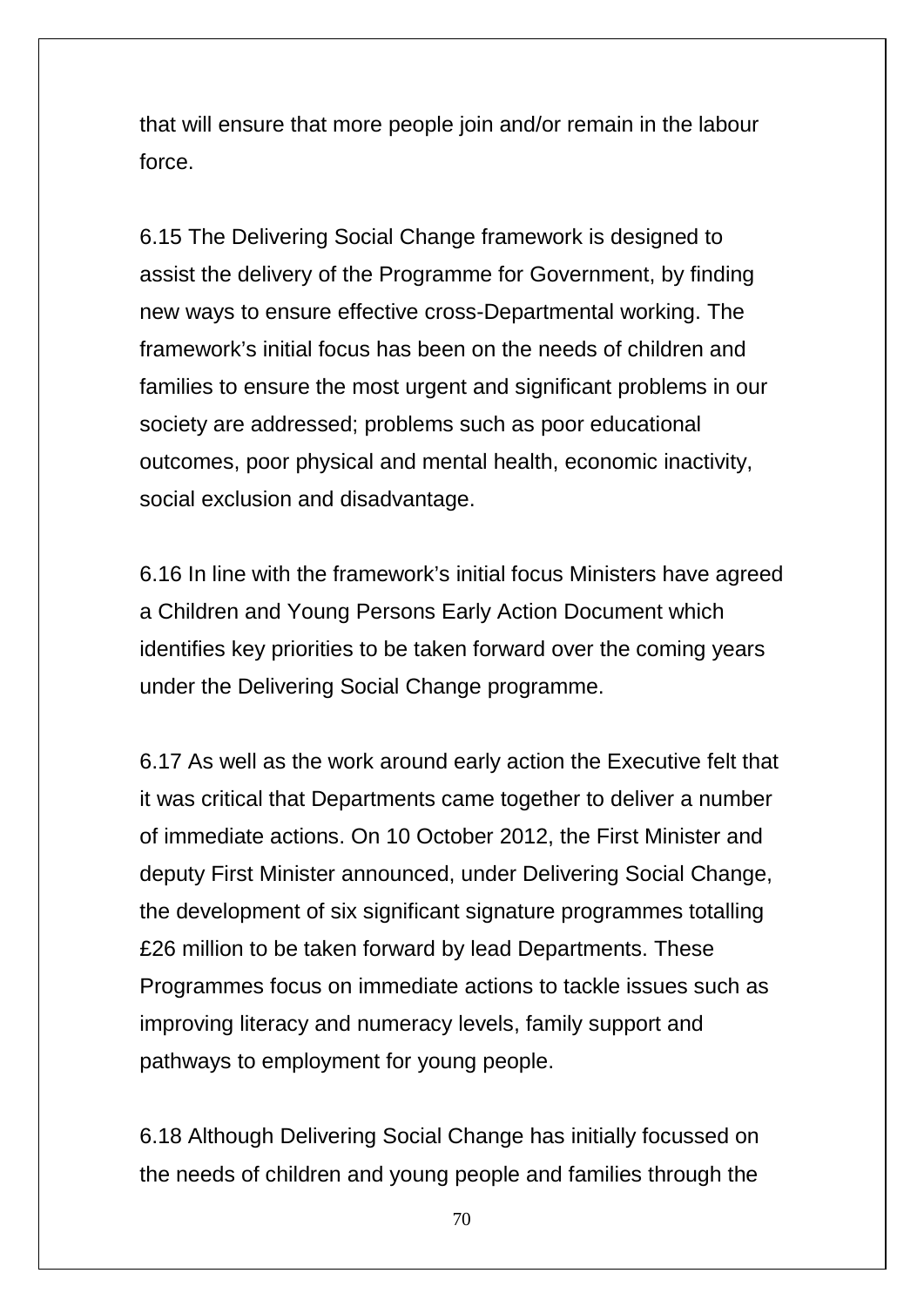six Signature Programmes, its longer term objective is to lay the basis for sustained social improvement for all our vulnerable groups.

6.19 For the purposes of this Strategy, specific delivery architecture has been established in recognition of the importance of continuing to make progress in advancing good relations here.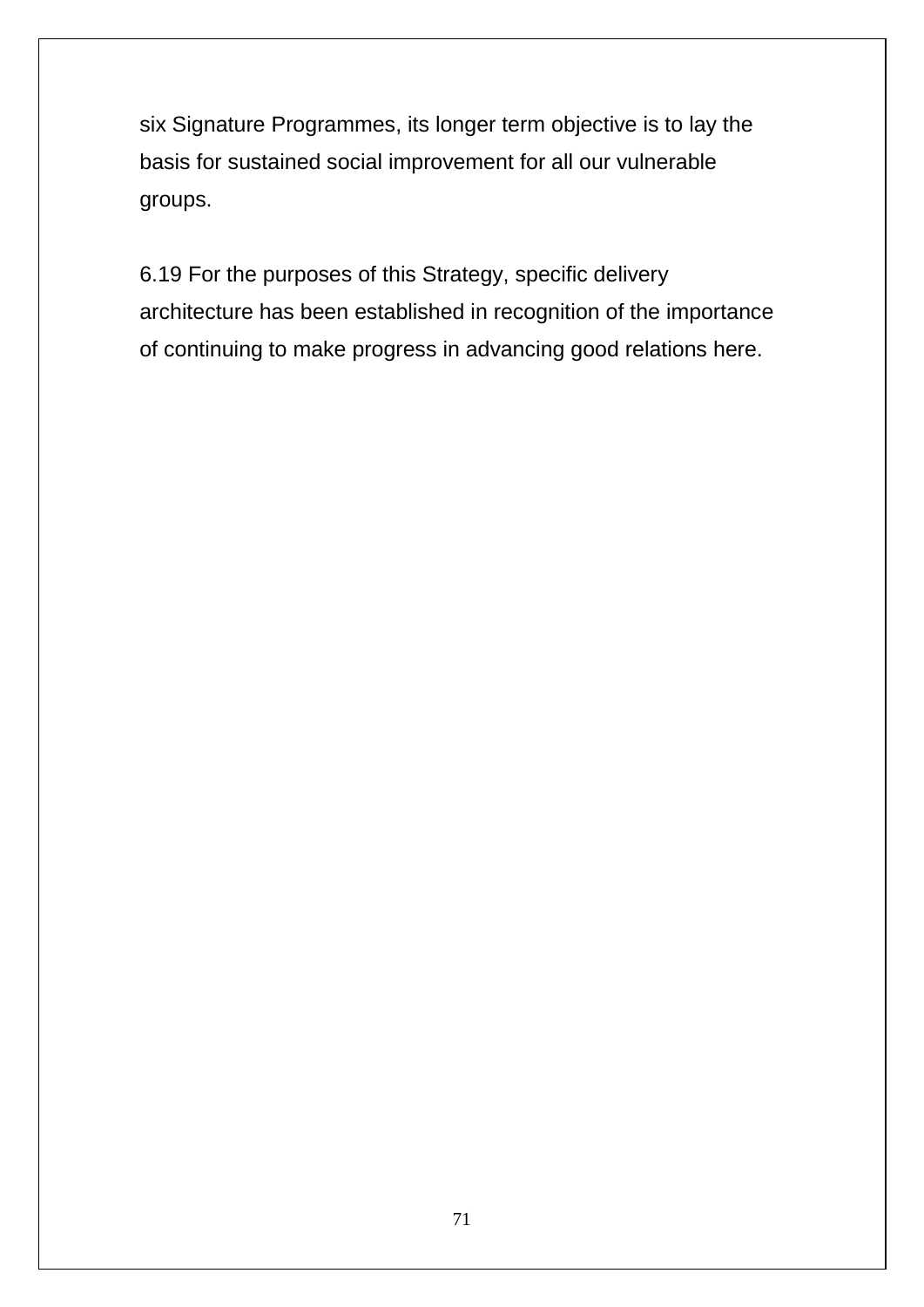# **Annex C**

## **Racial Equality Panel – Draft Terms of Reference**

These terms of reference are intended to be a living document. They will be kept under review by the Panel which can suggest amendments at any time.

### **Remit**

The Racial Equality Panel has been established to support and drive forward work on racial equality and good race relations. The Panel will determine and agree a work programme that will:

- Promote the aims of the current Racial Equality Strategy and input to the development and implementation of future government racial equality and good relations policy;
- Monitor and review progress on the implementation of the Race Equality Strategy and report annually to Ministers;
- Facilitate a partnership approach and joint working between Government Departments, statutory bodies, voluntary/community organisations, and other agencies, so as to help participating organisations (and others) avoid duplication of effort and share resources;
- Provide an arena for exchange of information, identification of best practice and lessons learned, suggesting possible areas where more research is needed; and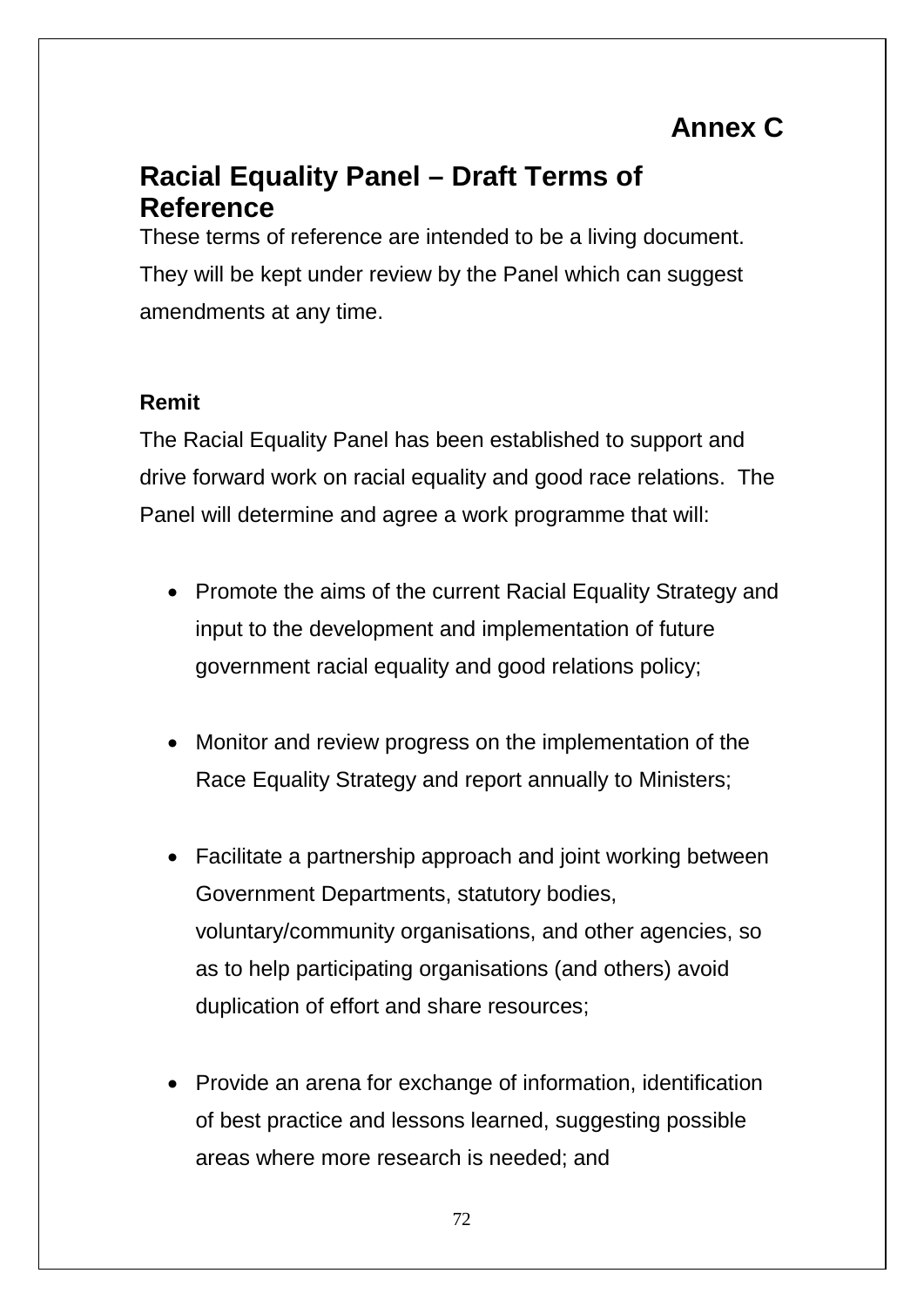• Keep the effectiveness of current provision to the minority ethnic sector under review and make recommendations for further policy and Strategy as appropriate.

The Panel will determine and agree a work programme that reflects its overall objectives and aims as outlined in the remit above.

The Panel will contribute, as appropriate, to the development and implementation of the Together: Building a United Community and Delivering Social Change including the development of implementation mechanisms.

In fulfilling these terms of reference the Panel will take account of relevant legislation and the wider policy environment.

#### **Membership**

The Panel should include representatives from the minority ethnic sector, departments, the Northern Ireland Human Rights Commission (NIHRC), the Equality Commission for Northern Ireland, business, relevant faith groups, equality groups and local government and members will be appointed by OFMDFM.

The membership will include those Departments which have a role to play in service delivery. These departments will be expected to work in consultation with each other to deliver upon their aims.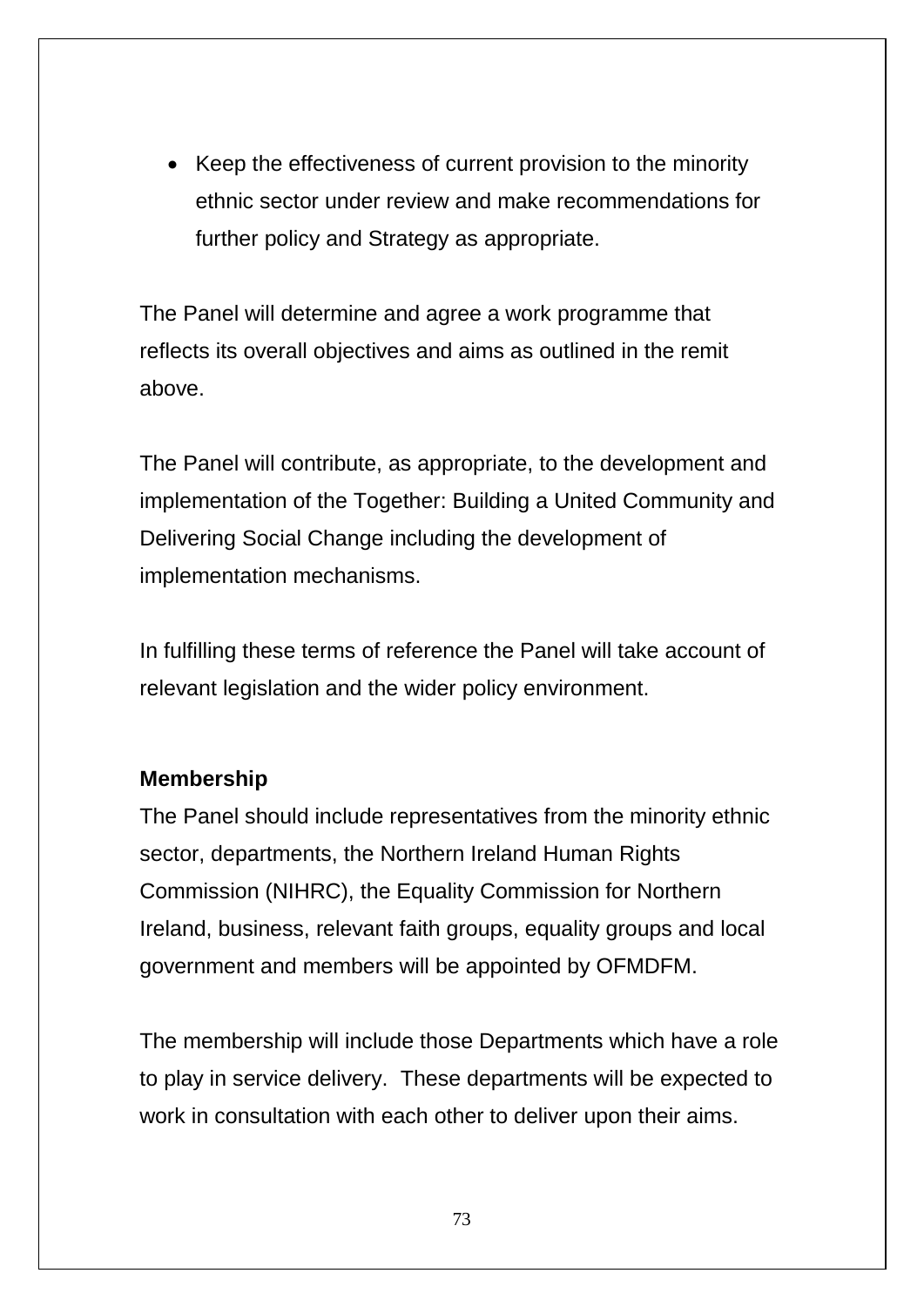Representatives from the minority ethnic sector will be appointed by self nomination. These nominations must be proposed and seconded by two other organisations outside the nominee's organisation. The members appointed as a result of this process are required to consult widely with the minority ethnic sector and to feed back Panel proceedings. Any nominated member of the Panel who does not comply with this requirement will be replaced.

The other members of the Panel will have a representative role on behalf of their respective agency/Department. The Human Rights Commission will be represented on the Panel in its advisory capacity on measures which ought to be taken to protect human rights.

The Panel will review its membership from time to time. Any changes to the membership will need to be agreed by OFMDFM.

Individuals may be co-opted on to the Panel on a temporary basis while individuals may also be invited to give presentations or provide briefing.

Papers for Panel meetings should be circulated at the earliest opportunity to allow minority ethnic representatives to consult others within the minority ethnic sector.

#### **Thematic Groups**

Thematic and other sub-groups can be established by the Panel if required, for time bound projects with a specific remit. Sub-groups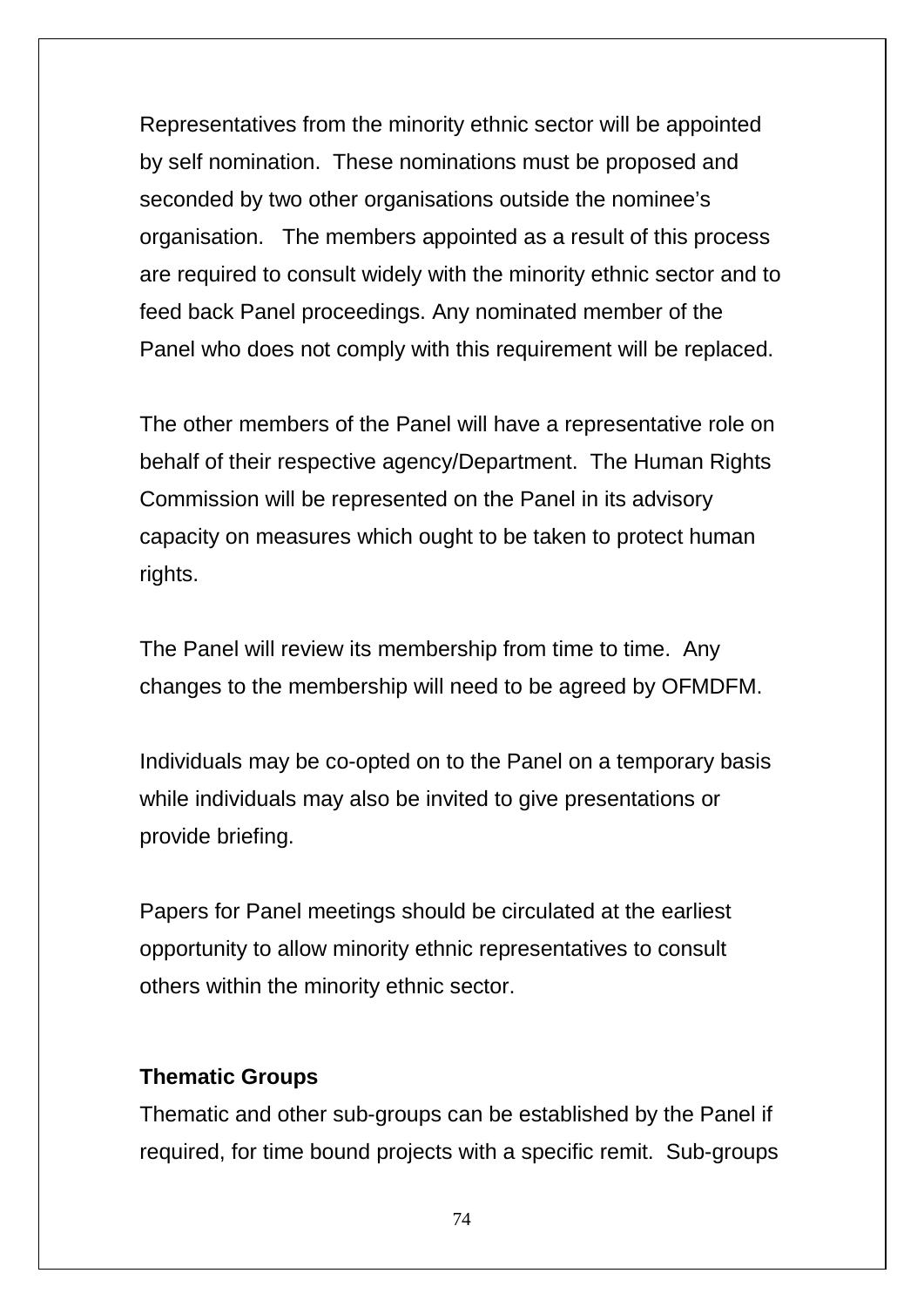will need to stay flexible and responsive and act in response to need.

These thematic groups may comprise representatives from Departments, statutory and voluntary/community organisations and other knowledgeable individuals as agreed by the Panel. Sub-groups may be chaired by individuals from outside the Panel if appropriate and agreed.

Sub-groups will report the outcomes of their meetings on a regular basis. The Panel will continue to review the work of the sub-groups and ensure that they are fit for purpose. The establishment of sub-groups will be subject to resource constraints.

#### **Frequency of Meetings**

The Panel will generally meet three times a year (but can meet more or less often depending on need).

#### **Support/Secretariat**

OFMDFM officials will support the chair in ensuring that the Panel fulfils its terms of reference. It will provide the secretariat to the Panel.

When recommending the creation of a thematic group, the Panel will also make a recommendation as to which organisation would be most appropriate to chair and support the particular thematic group.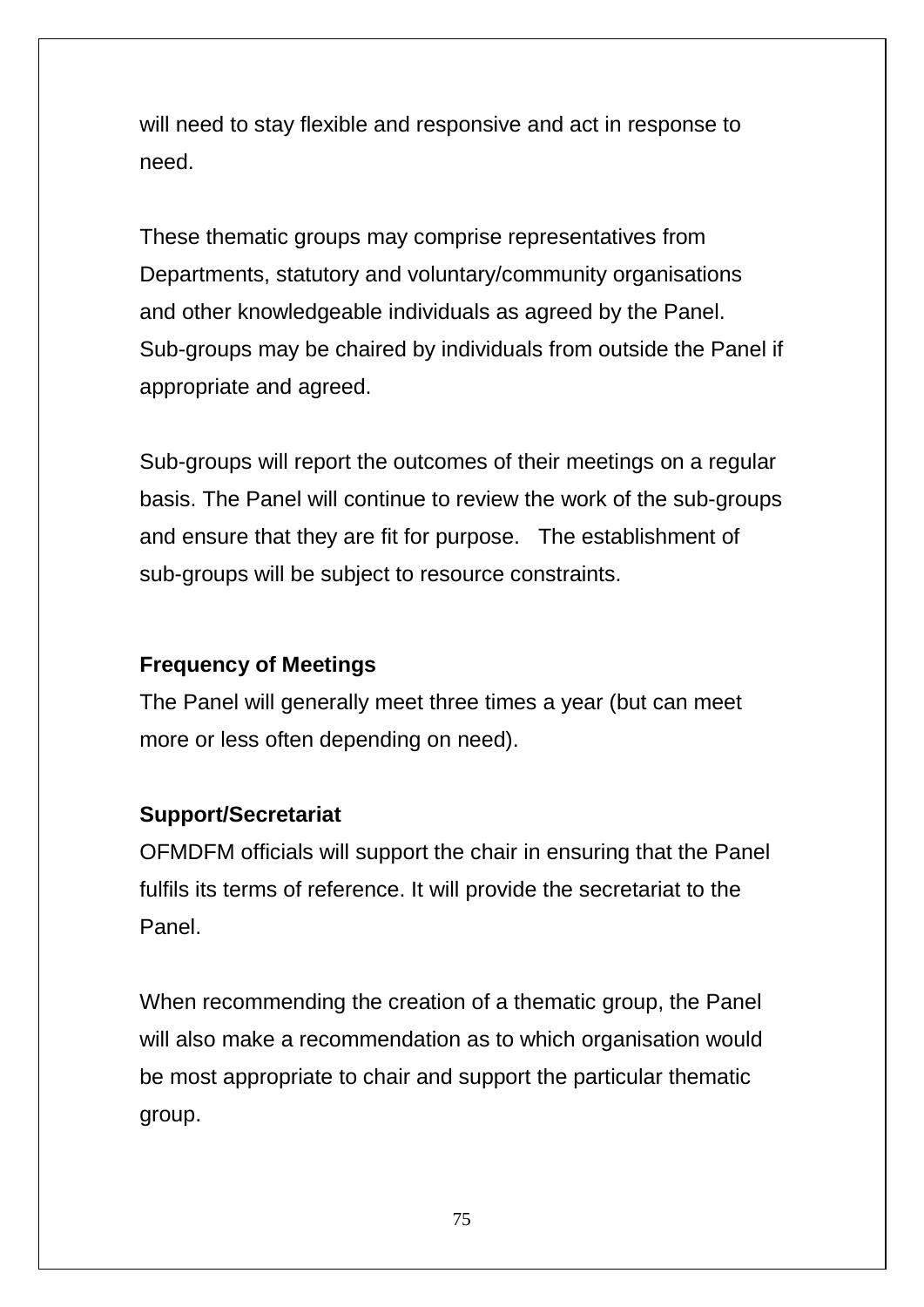#### **Review**

The Panel's operation and role will be reviewed on a regular basis to ensure it remains fit for purpose. An assessment will be made of the need to continue operation of the Panel. The Panel will, of course, be expected to have input into the assessment process.

### **Chair**

The Panel will be chaired by an official from OFMDFM.

### **Meetings with Ministers**

Representatives of the Panel will meet the Minister on a regular basis to report on progress and share issues of concern. Ministers may attend or chair meetings of the Panel.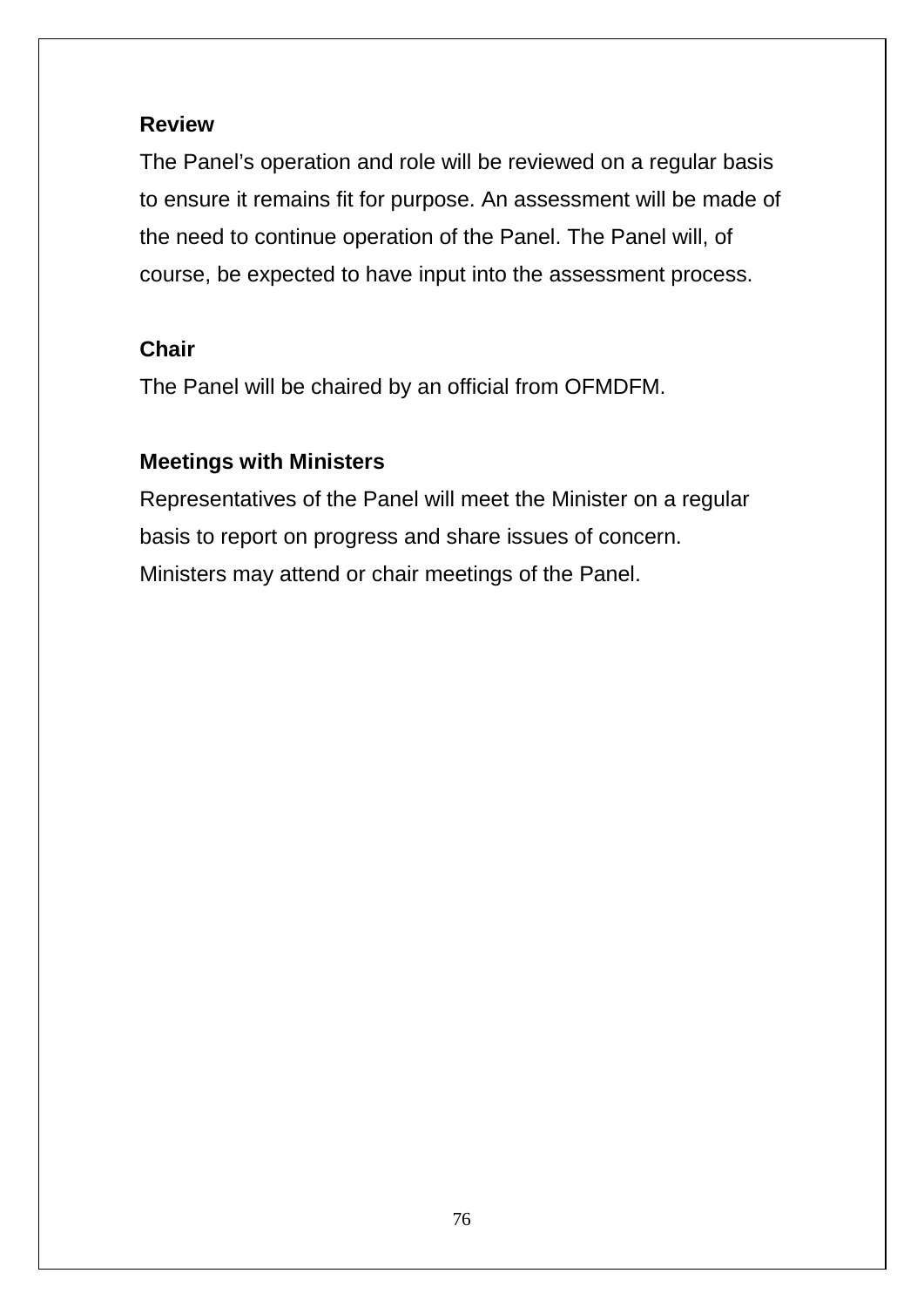#### **Annex D**

# **How to Respond - Consultation Process**

We welcome all comments you have about the proposed Strategy, particularly any issues relevant to racial equality and good race relations that we have not addressed in this document.

You are welcome to reply to this consultation by completing the online questionnaire. The questionnaire should not take long to compete. Your views are important to us and will allow us to make our Strategy - a Sense of Belonging – stronger and more effective.

While we have asked specific questions to which we would appreciate your answer, please do not feel constrained by these we would welcome your views on any aspect of a Sense of Belonging.

If you do not wish to complete the online questionnaire, Please send your views in writing either by post or by email to the address below. The closing date for all responses is 10th October 2014.

In addition, we will be meeting face-to–face the people on whose lives this Strategy will have the biggest impact. If you feel that meeting us would be helpful, please contact us.

This consultation document and online questionnaire will be available on our website at [www.ofmdfmni.gov.uk/racial-equality](http://www.ofmdfmni.gov.uk/racial-equality-strategy)[strategy](http://www.ofmdfmni.gov.uk/racial-equality-strategy)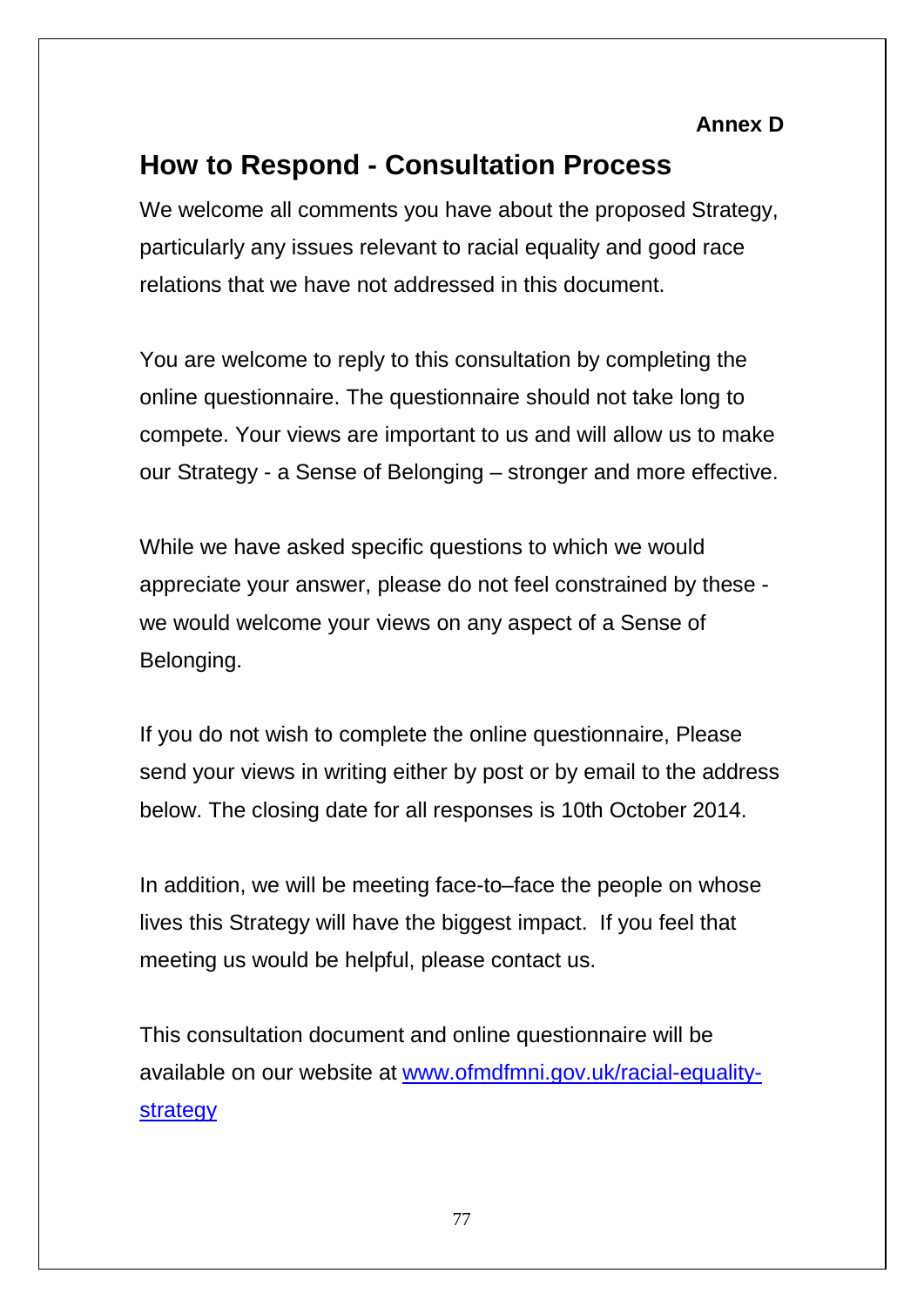Let us know your views by completing the online questionnaire or emailing your views. You can contact us at:

Email: [race.equality@ofmdfmni.gov.uk](mailto:race.equality@ofmdfmni.gov.uk) Tel: (028) 905 28560

Written responses should be sent to: OFMDFM Equality Directorate Racial Equality Unit Room E4.15 Castle Buildings Stormont Estate Belfast BT4 3SQ

Please also contact us if you require additional copies of this document or if the document is not in a format that meets your needs.

We also intend to consult the Equality Commission for Northern Ireland, the Human Rights Commission and Trade Unions.

## **Freedom of Information Act 2000 - Confidentiality of Consultations**

The Freedom of Information Act gives the public a right of access to any information held by a public authority (in this case the Department). This includes access to information provided in response to a consultation exercise. The Department cannot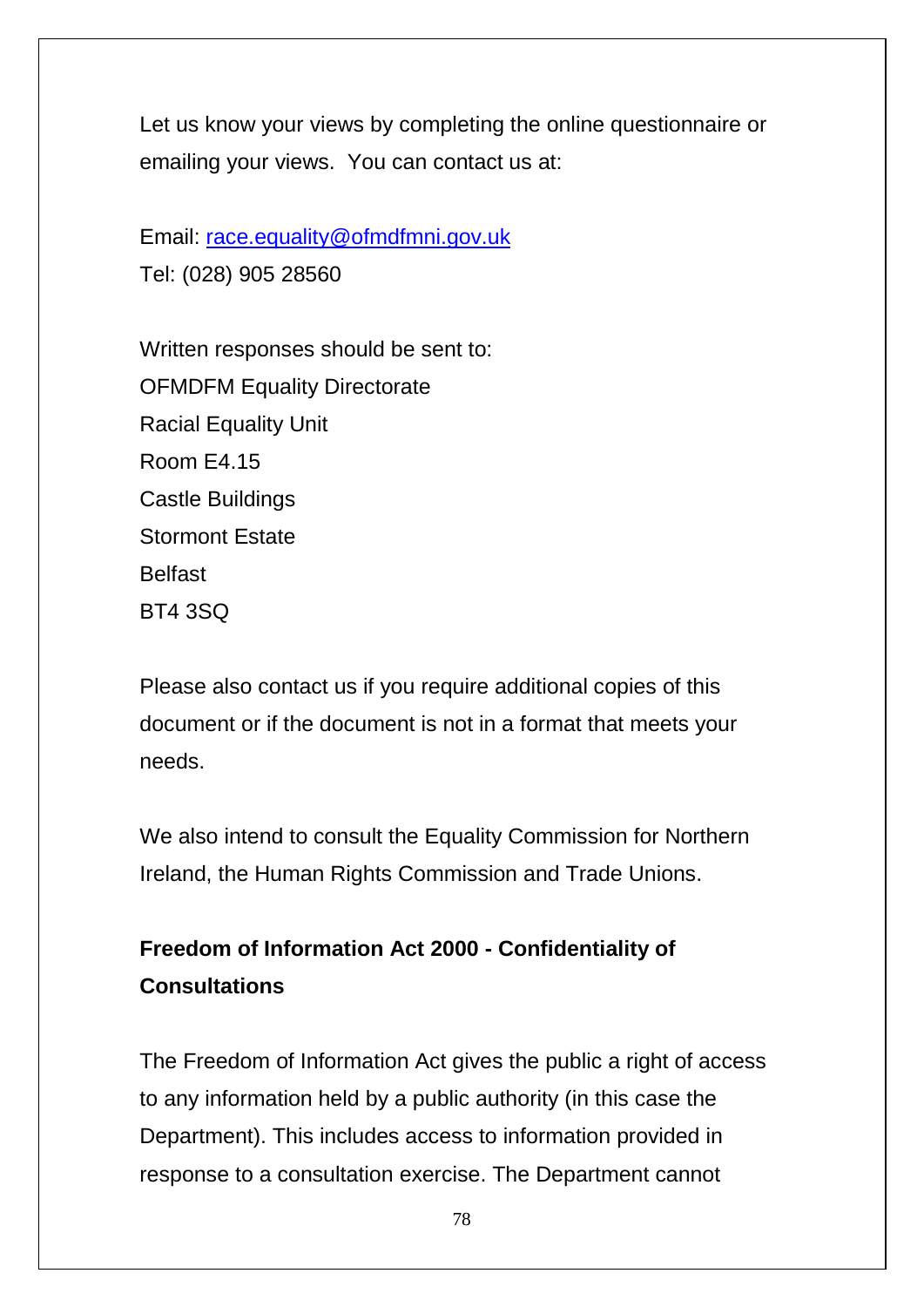automatically consider information supplied to it during consultation as confidential if that information is subsequently requested under Freedom of Information. However, if there is a Freedom of Information request for information submitted during this present consultation, the Department will consider carefully whether it should be made public, or treated confidentially.

If we are asked to disclose responses under Freedom of Information legislation, we will take any requests for confidentiality into account. However, confidentiality cannot be guaranteed.

We will handle any personal data provided during consultation in accordance with the Data Protection Act 1998.

For further information about confidentiality of responses, please contact the Information Commissioner's Office or visit their website at: [http://ico.org.uk/about\\_us/our\\_organisation/northern\\_ireland](http://ico.org.uk/about_us/our_organisation/northern_ireland)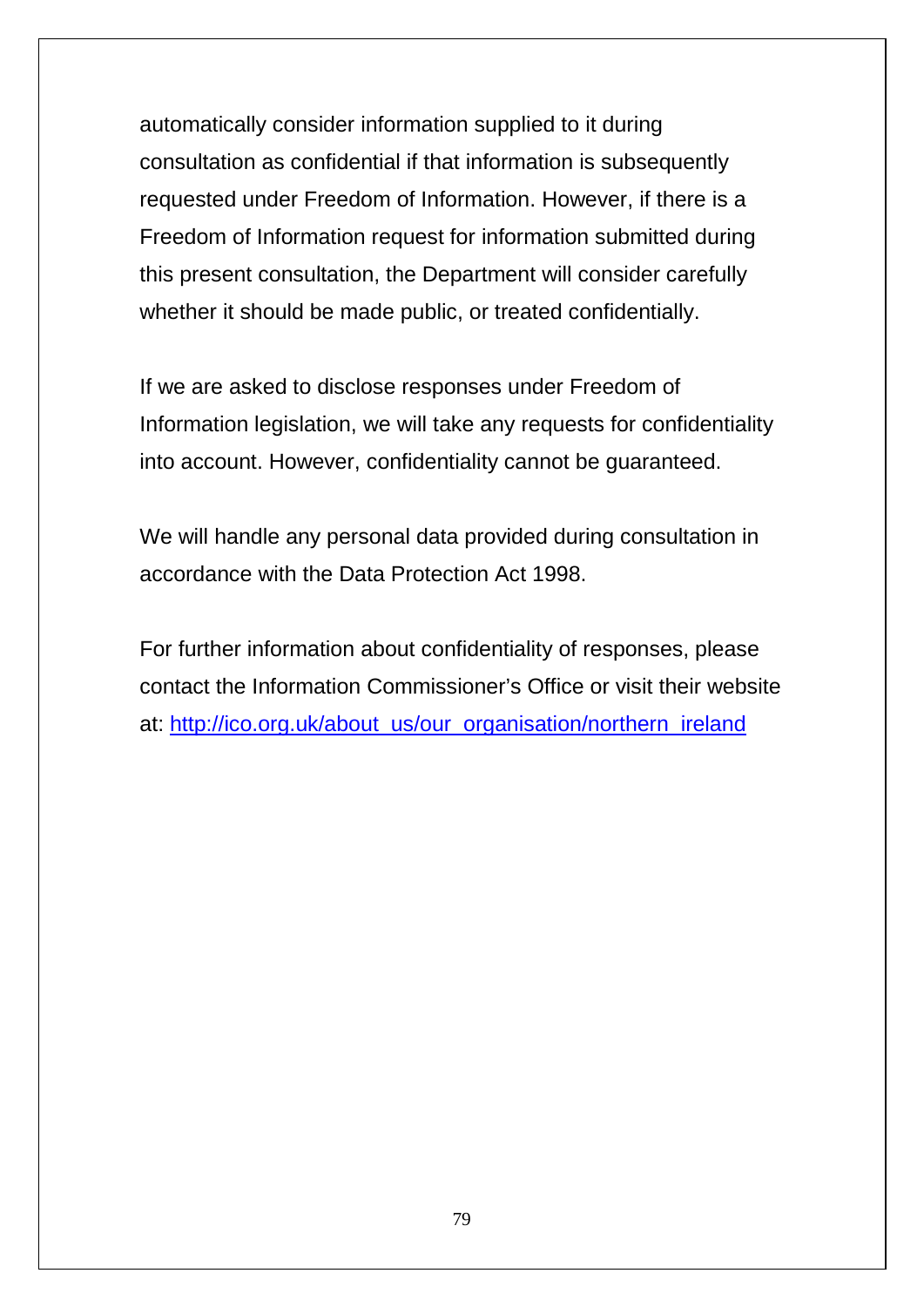#### Annex E

### **Summary of consultation questions**

#### **Chapter 1**

• Do you agree that the strategy should last for 10 years with reviews to fit with the Comprehensive Spending Review?

- Do you agree that these are the most important instruments?
- Are there any other instruments that should be considered?

### **Chapter 2**

• Do you agree that the issues identified by Paul Connolly are still relevant? Are there any issues that you would add?

• Do you have any comments on the key issues identified by the Joseph Rowntree research?

• Are there any specific inequalities that you would wish to highlight? Any information or evidence you can give us will be greatly appreciated.

### **Chapter 3**

• Do you agree that the strategy should also provide a framework for tackling inequalities experienced by followers of minority non-Christian faiths?

Are you happy with the vision and the six shared aims?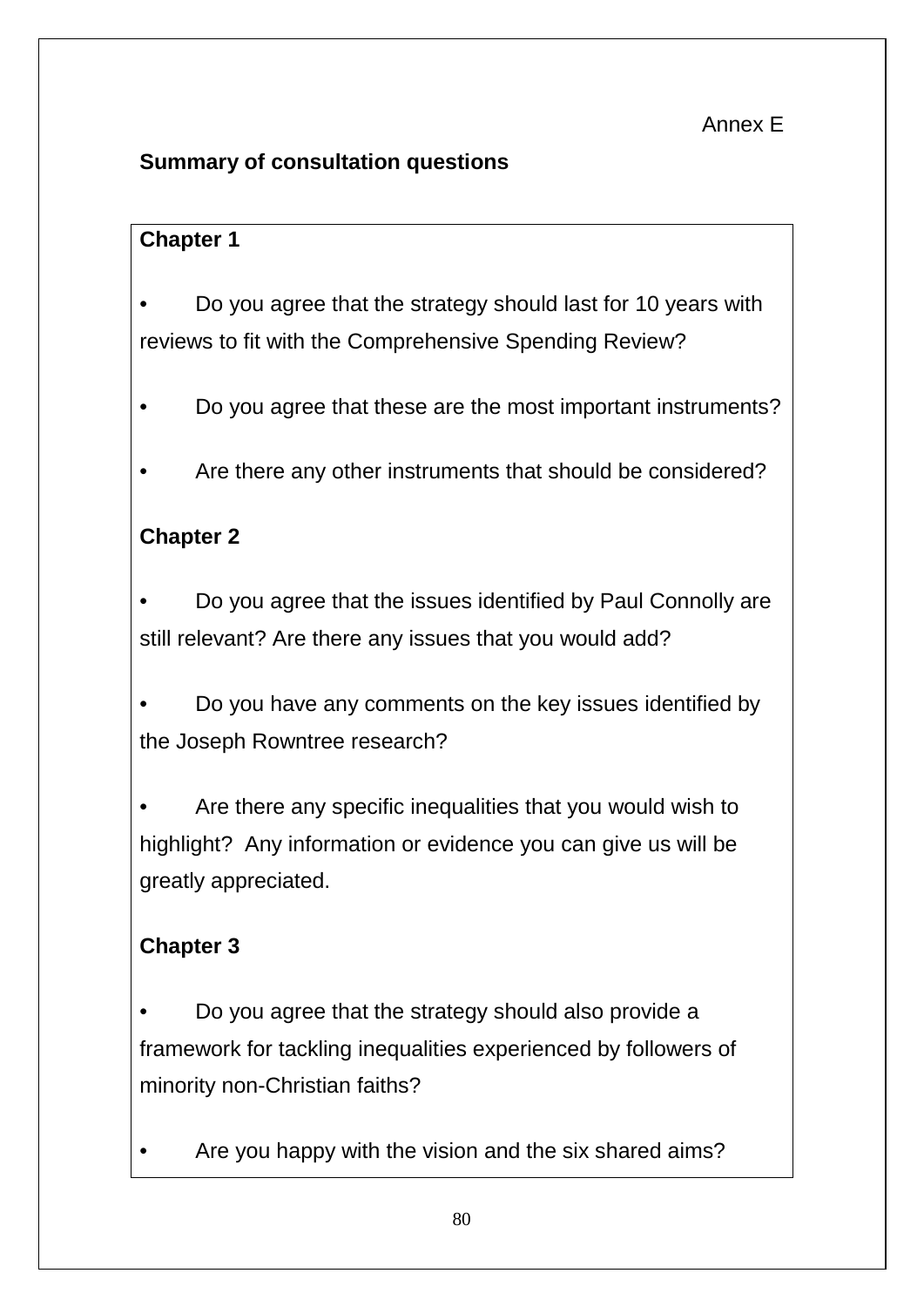• Do these cover everything that needs to be covered?

• Do any of them need to be reworded?

• Is there need for an additional shared aim concerning the rights to maintain one's cultural identity?

• Do you agree that positive action measures should be used in certain circumstances to achieve the six shared aims?

• What do you think of the idea of "a sense of belonging" in the vision and as the title? Does it make sense? Is it easy enough to understand?

• Do we need to have research on "the sense of belonging of ethnic minority people in NI" to benchmark the progress of this strategy?

• Do you agree that there is a need for a specific Refugee Integration Strategy?

• Do you agree that there is a need for specific programmes of work to address particular challenges and vulnerabilities facing particular groups?

### **Chapter 4**

• How should we focus on addressing the issue of multiple identities and multiple discrimination?

• Do you agree that we should refer to TBUC and DSC?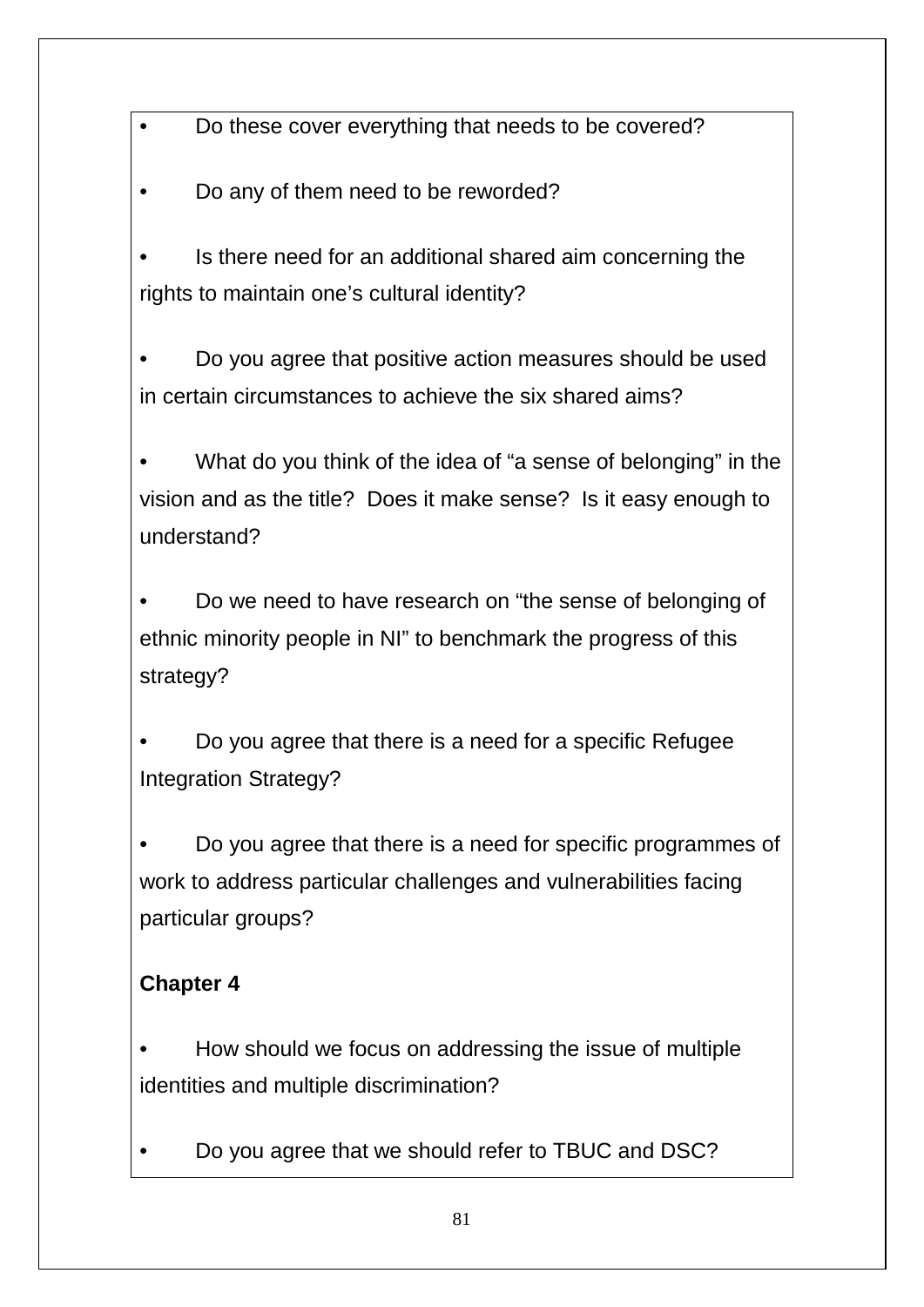• Do you agree that we should retain the Racial Equality Panel and a specific focus on race?

### **Chapter 5**

• Do you agree that ethnic monitoring is a critically important measure that Government must undertake?

What form should this monitoring take so that we can move to outcomes as a matter of urgency?

### **Chapter 6**

• Do you agree that an effective legal protection will enhance the achievement of the six shared aims of this Strategy?

• Do you think that reform of Race Relations (Northern Ireland) Order 1997 is a priority?

• Do you agree with the Equality Commission's proposals?

• Do you think that there are any areas of Race Relations law which require reform, additional to those identified by the Equality Commission?

## **Chapter 7**

• Are there any actions that we can and should take under existing devolved powers in this area?

• What should be the aims of a regional immigration policy?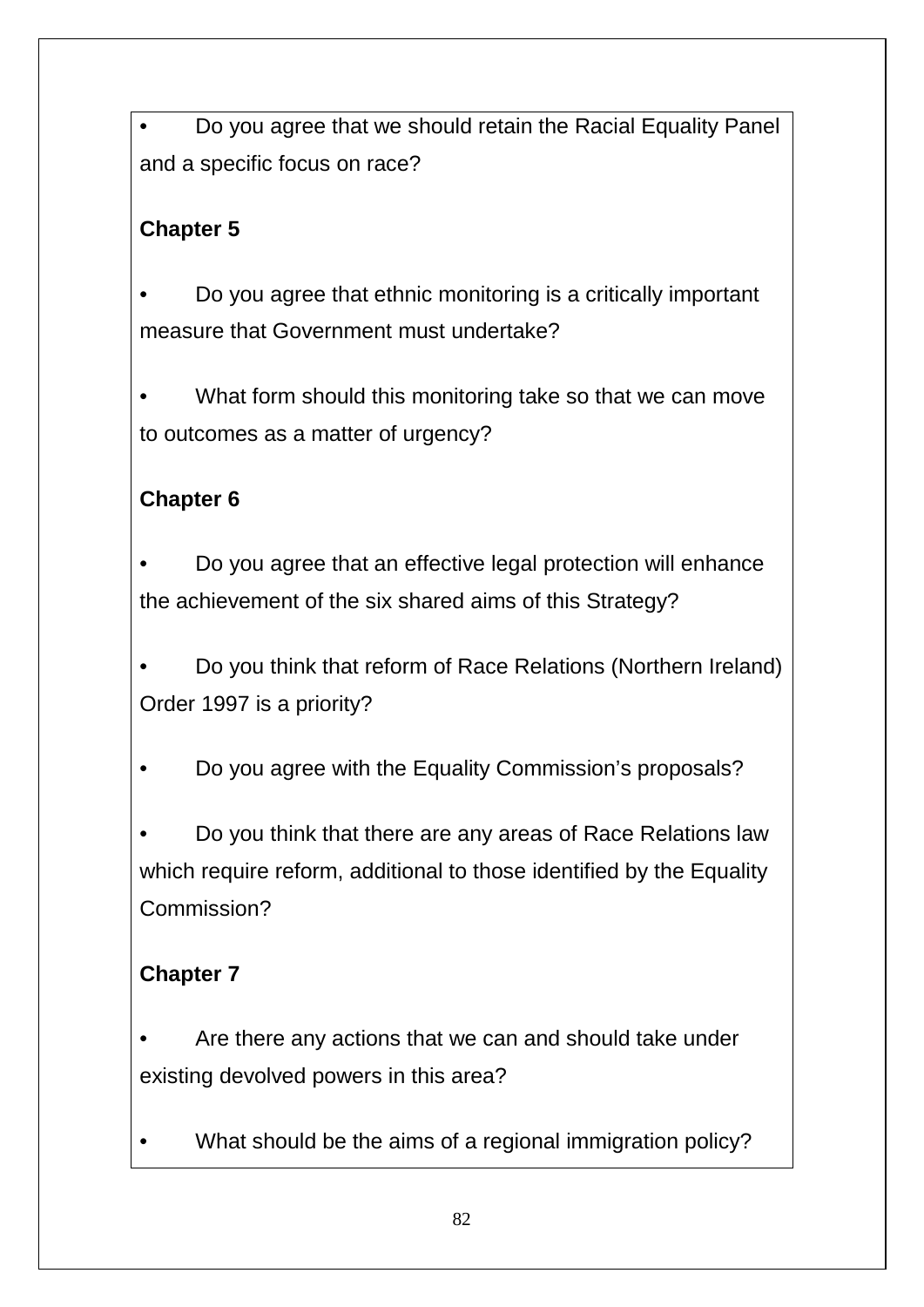• Do you agree with the proposal for a forum for Ministers from the devolved administrations and the Home Office as a mechanism for change?

• Do you have any alternative views as to how we might lever change?

### **Chapter 8**

• Are you content with the proposals as defined above?

• Are you content with the terms of reference and membership of the Racial Equality Panel?

• Do you agree with these proposals for developing a programme of work?

• How do you think the proposed *Equality and Good Relations Commission* should fulfil the role outlined above in respect of racial equality and race relations?

### **Chapter 9**

• Do you wish to make any comment on the resourcing of the Racial Equality Strategy?

### **Chapter 10**

• Do you agree on the need to treat TBUC indicators and Indicators for the Racial Equality Strategy separately?